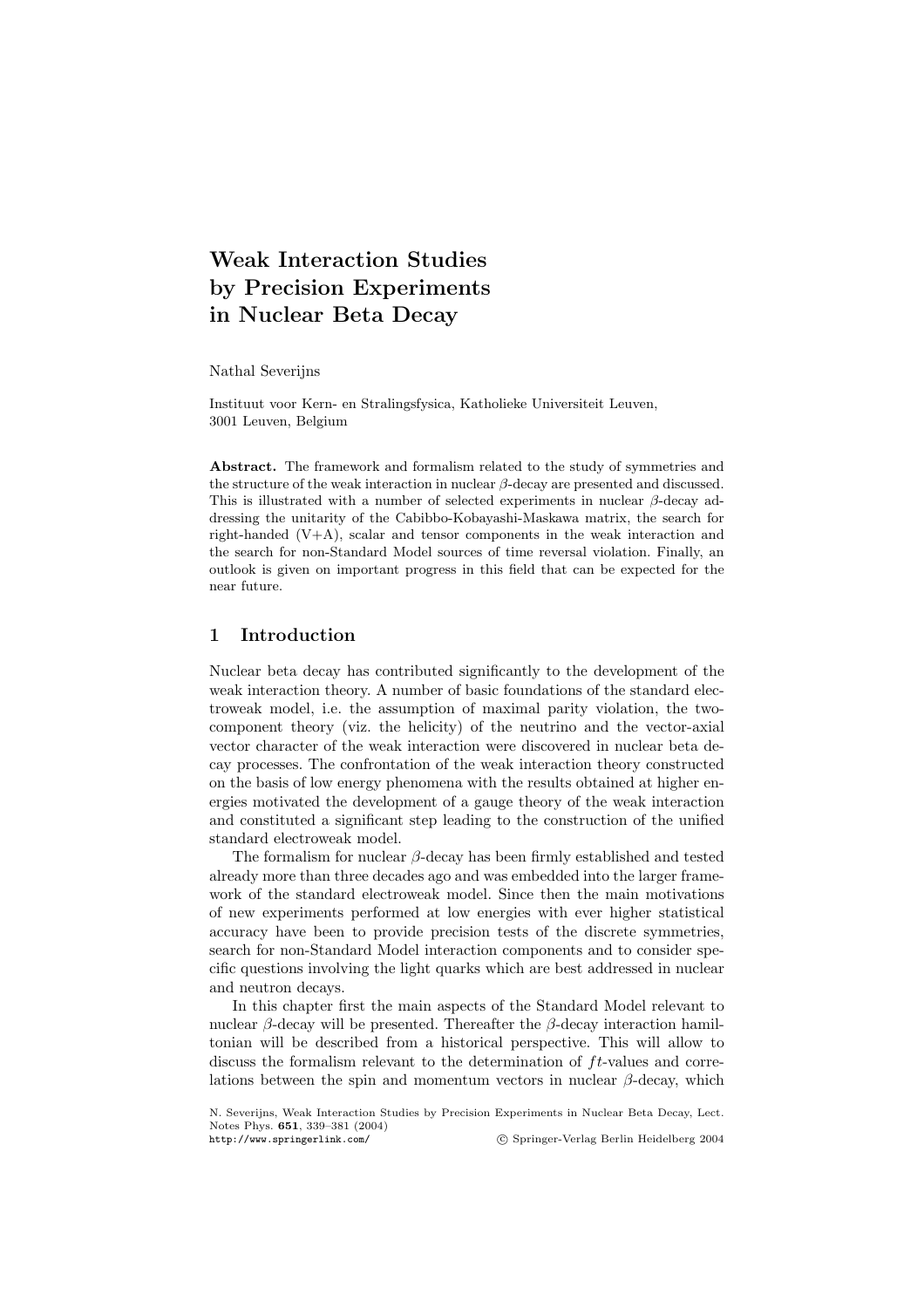are used to test different symmetries of the weak interaction as well as its basic structure. Finally, this is illustrated by a discussion of a number of selected experiments in nuclear  $\beta$ -decay to test the unitarity of the Cabibbo-Kobayashi-Maskawa matrix, to search for a right-handed  $V + A$  component or for more exotic scalar or tensor components in the weak interaction and to search for a possible time reversal violating contribution.

Whereas the aim of this contribution is primarily to provide an introduction to the main aspects of the formalism relevant to weak interaction studies in nuclear  $\beta$ -decay and to illustrate this by a number of experiments, the interested reader can find more details and a more advanced discussion of this subject in [1].

Note that several other interesting aspects and applications of nuclear  $\beta$ decay, mainly related to the study of nuclear structure far from the stability line, are discussed in other lectures in this book [2–5].

# **2 The Standard Model of Particles and Forces**

# **2.1 Elementary Particles, Intermediate Bosons and Forces**

As far as presently known only 12 particles and their corresponding antiparticles are needed to explain all known processes in nature. These truly elementary particles are 6 quarks (the individual quark states being called flavors) and 6 leptons:

$$
\begin{pmatrix} u \\ d \end{pmatrix}, \begin{pmatrix} c \\ s \end{pmatrix} \text{and } \begin{pmatrix} t \\ b \end{pmatrix}
$$

$$
\begin{pmatrix} e \\ \nu_e \end{pmatrix}, \begin{pmatrix} \mu \\ \nu_\mu \end{pmatrix} \text{and } \begin{pmatrix} \tau \\ \nu_\tau \end{pmatrix}
$$

and their corresponding anti-particles. The up  $(u)$ , charm  $(c)$  and top  $(t)$ quarks have a charge  $q = \pm 2/3$ , the *down* (d), *strange* (s) and *bottom* (b) quarks a charge  $q = -1/3$ . As for the leptons, the electron (e), the muon ( $\mu$ ) and the tau  $(\tau)$  have a charge  $q = -1$  and the three neutrinos have  $q = 0$ . Both quarks and leptons are arranged in three 'families' or 'generations', with the particles in each next generation having a larger mass than those in the previous one. Quarks never appear alone, but they are combined to form the particles called hadrons. Hadrons that consist of a quark and a anti-quark, such as e.g. the kaon  $(K^+ = u\bar{s}, K^0 = d\bar{s}, \bar{K}^0 = \bar{d}s, K^- = \bar{u}s)$  are called mesons. Combinations of three quarks and/or anti-quarks are called baryons, such as e.g. the proton  $(uud)$  and the neutron  $(udd)$ .

Four basic forces are known: the gravitational force, the electromagnetic force, the strong force and the weak force. Because of the feeble intrinsic strength of gravity its effects in particle interactions become only important in very extreme conditions such as e.g. on the boundary of a black hole where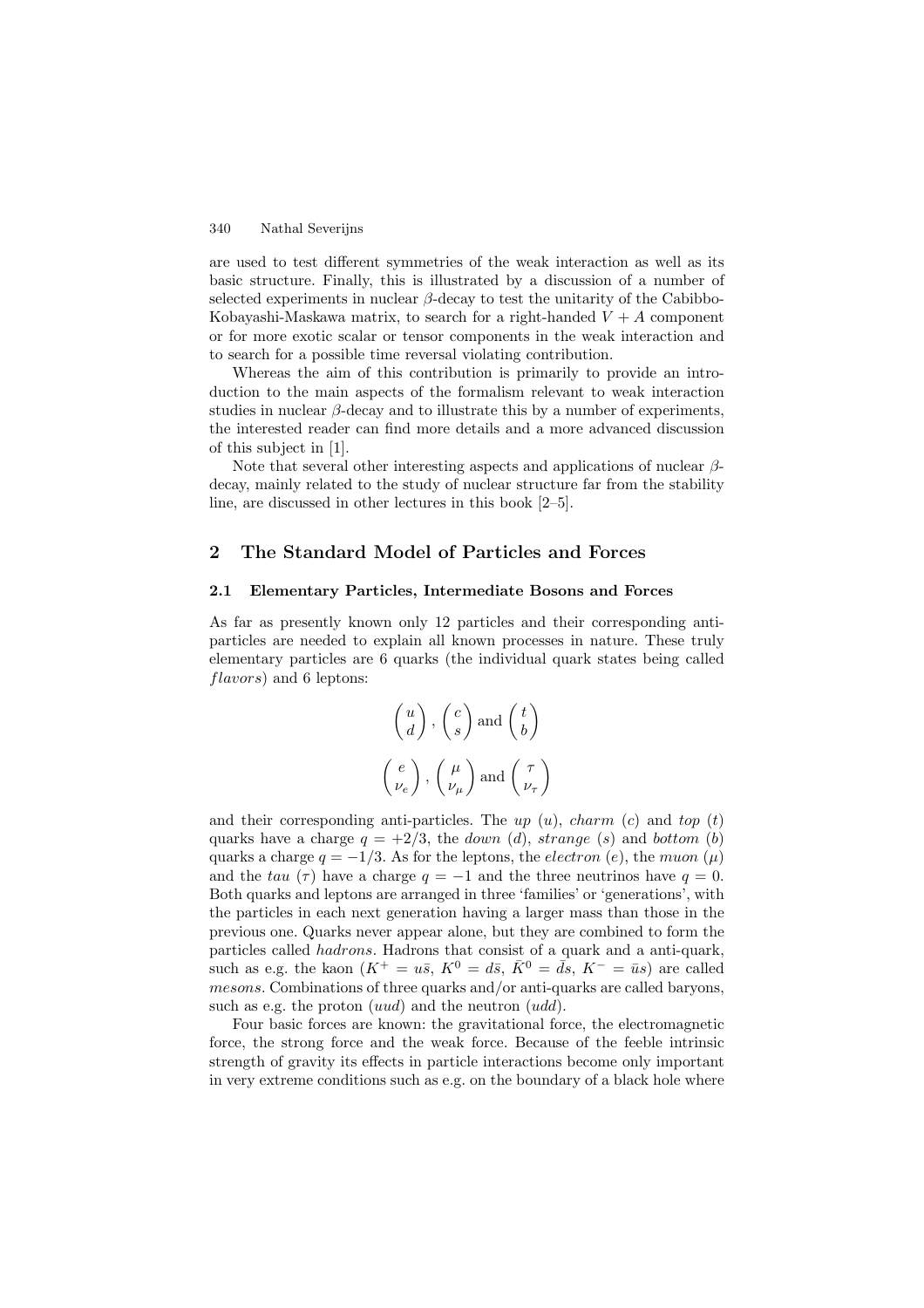| Gauge boson |           | Spin         | Charge   | Mass     | Force           |
|-------------|-----------|--------------|----------|----------|-----------------|
| photon      | $\gamma$  | 1            | 0        | O        | electromagnetic |
| $W$ -boson  | $W^{\pm}$ | $\mathbf{1}$ | $+1$     | 80.4 GeV | weak            |
| $Z$ -boson  | $Z^0$     | $\mathbf{1}$ | $\Omega$ | 91.2~GeV | weak            |
| gluons      | q         | 1            | 0        | 0        | strong          |
| graviton    | G         | 2            | $\theta$ | 0        | gravitation     |

**Table 1.** Gauge bosons and the forces

the magnitude of the gravitational force reaches extremely high values. We can therefore neglect this force in particle interactions. Hadrons are subject to all four interactions (to the electromagnetic one of course only if they are charged). Leptons do not feel the strong interaction, and since neutrinos are neutral particles these are not subject to electromagnetic interactions either, so that neutrinos interact solely via the weak interaction.

Depending on the force that is acting, the particles involved exchange different force carrying particles that are called intermediate bosons or gauge bosons (Table 1). It is important to note that the elementary particles, i.e. quarks and leptons, all have spin  $1/2$  and so are fermions, while the force carrying particles have spin 1 (or 2) and are therefore bosons.

**The electromagnetic force.** This is the force that is presently best understood. It is of infinite range and is reasonably strong. The source of it is electric charge which exists only in quanta and can appear either as positive or negative, leading to an attractive force between unlike charges and a repulsive force between like charges. When electric charges move, qualitatively new phenomena are introduced. A moving charge has associated with it not only an electric field, but also a magnetic field. A test charge will thus be subject to an electric force as well as to a magnetic force, caused by the respective fields. The combined electromagnetic force cannot be described simply by a number representing the magnitude of the force but, instead has to be represented by a vector quantity describing the magnitude of the forces acting in each of the three dimensions of space. When a charge is subject to an acceleration, a variation in electric and magnetic fields is propagated out through space to signal this. If it is subject to regular accelerations the charge emits an electromagnetic wave which is part of the electromagnetic spectrum. Electromagnetic phenomena are described in the classical regime by Maxwell's equations. An interesting feature of these is that they are asymmetric due to the absence of a fundamental quantum of magnetic charge.

The quantum theory for electrodynamics is formulated by describing the interactions of charged particles via the electromagnetic fields as the ex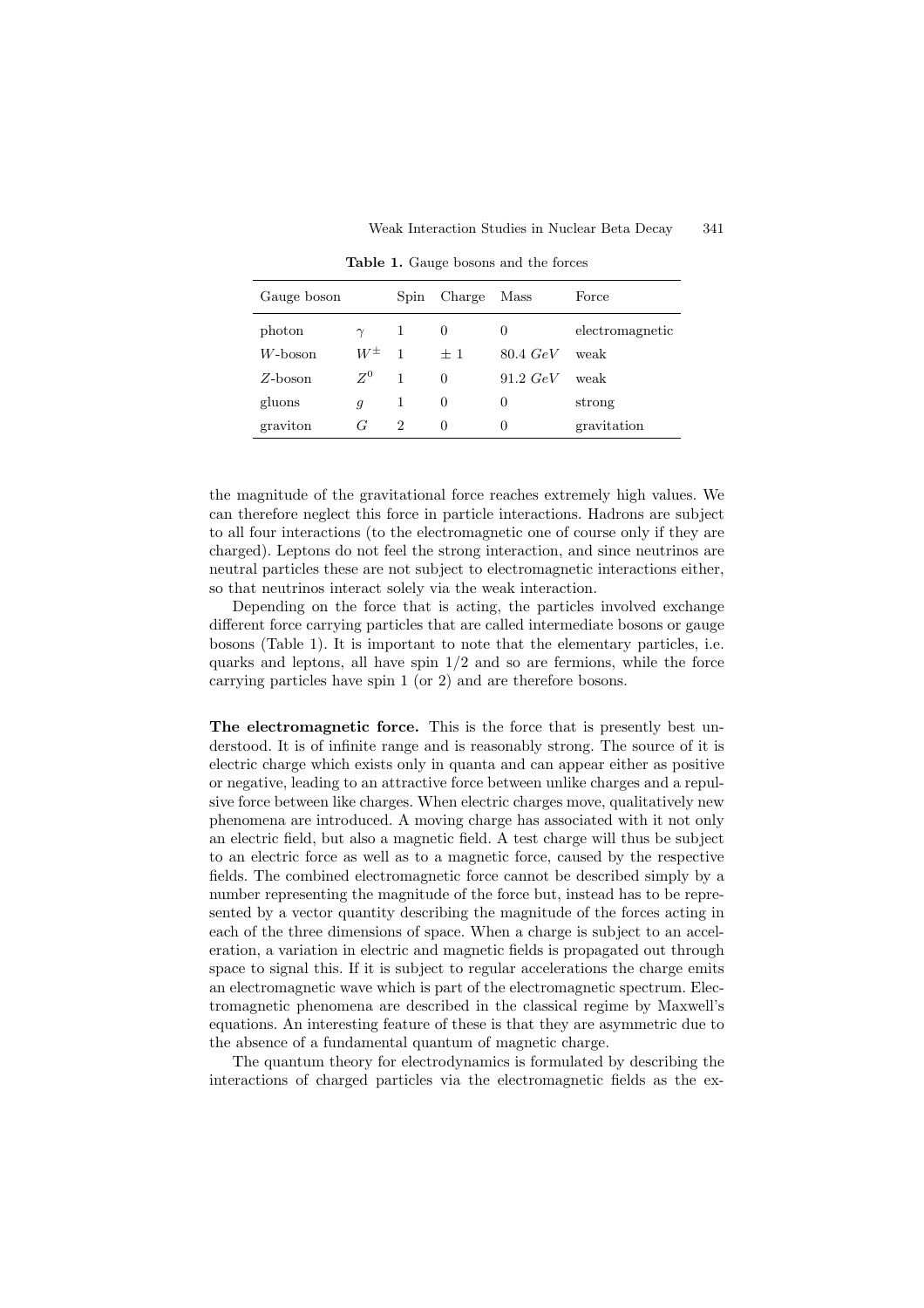change of the quanta of the field, i.e. the photons, between the particles involved. Quantum electrodynamics QED is the 'standard' quantum theory that formed the basis for our understanding of the other forces.

**The strong force.** The strong force acts on all hadrons, i.e. the particles that are made up of quarks. It is e.g. the force that binds together quarks in hadrons and mesons and also binds together the neutrons and protons within the nucleus. Since the nucleus consists only of positively charged protons and neutral neutrons confined within a very small volume of typically  $10^{-15}$  m diameter, the strong force must be very strongly attractive to overcome the intense mutual repulsion felt by the protons: the binding energy of the strong force between two protons is measured in  $MeV$ , as opposed to typical atomic binding energies which are of the order of  $eV$ . The strong force is of extremely short range. It may in fact be thought of as acting between two protons only when they are actually touching, implying a range similar to that of the nuclear diameter, i.e. about  $10^{-15}$  m. Finally, the strong force is independent of electric charge, i.e. it does not make a distinction between the proton and the neutron, that can therefore be regarded as different states of a single particle (isospin concept). Because of the pure microscopic nature of the strong force it can only be described accurately using quantum physics.

The theory for the strong force is called quantum chromodynamics (QCD) and was proposed in 1973 by Fritzsch, Leutwyler and Gell-Mann [6]. The basic idea of QCD is to use a new charge, called colour, as the source of the forces between quarks, just as the electric charge is the source of electromagnetic forces between charged particles. The concept of colour (this has nothing to do with the normal meaning of the word colour, but is just a label) was introduced because the suggested quark content of some particles contradicted with the Pauli exclusion principle which states that no two fermions within a given quantum system can have exactly the same quantum numbers. Indeed, some of the particles seemed to contain even three identical quarks; e.g. the doubly charged  $\Delta^{++}$  particle seemed to consist of three up quarks, all with their spin pointing in the same direction. The color hypothesis that was put forward to solve this problem is that each of the three otherwise identical quarks in the  $\Delta^{++}$  has a different colour assigned to it. The quark model was thus reconciled with the Pauli exclusion principle by introducing the new colour quantum number to differentiate between the quarks. Because particles can consist of up to three quarks, three quark colours were needed to distinguish them uniquely. Thus, as each of the quark types (flavors) must come in three colours, the net effect of the introduction of colour is to triple the number of quarks. The intermediate bosons which are responsible for exchanging the colour charge between particles taking part in strong interaction processes are called gluons.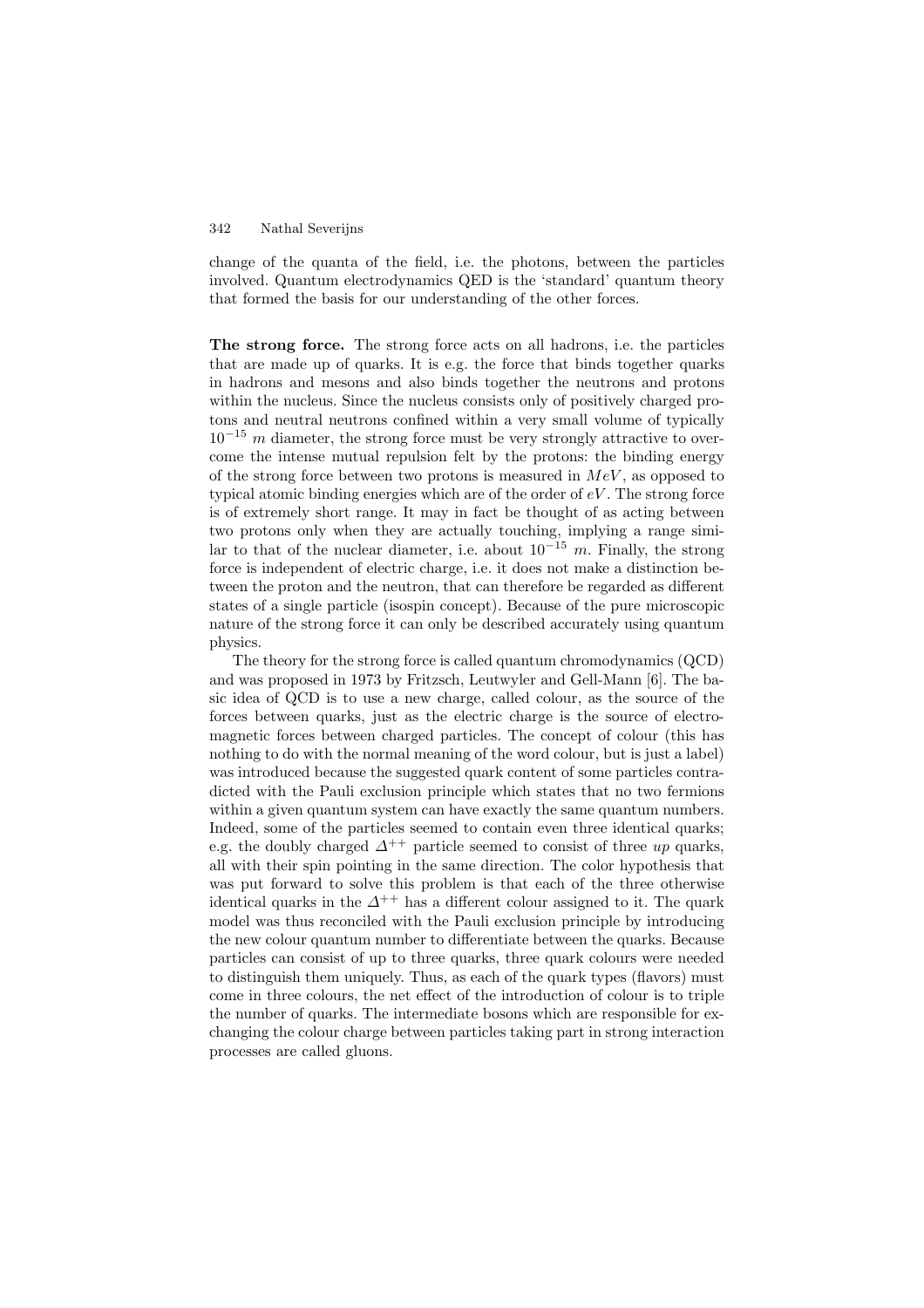**The weak force.** The weak force is the one that is responsible for radioactive decay. Like the strong force it acts over microscopic distances only. In fact, as far as known it makes itself only felt when particles come together at a point (i.e. at a distance of say less than about  $10^{-18}$  m). The first description of the weak interaction was formulated by Fermi in 1934 [7]. One of the most common weak interactions available for study is nuclear beta decay, the simplest manifestation of which is the decay of a free neutron into a proton, an electron and an anti-neutrino

$$
n \to p + e^- + \bar{\nu}_e \ . \tag{1}
$$

Fermi therefore took neutron decay as the prototype of the weak interactions, which he then described as four fermions reacting at a single point ('fourfermion point interaction'). Replacing the anti-neutrino by the neutrino, the above reaction is reduced to the symmetric form

$$
n + \nu_e \to p + e^- \tag{2}
$$

In analogy to the description for the electromagnetic interaction Fermi then expressed the Hamiltonian (magnitude) for beta decay as a product of two currents, a hadron current  $J_H = \bar{\psi}_n \mathcal{O} \psi_n$  and a lepton current  $J_L = \bar{\psi}_e \mathcal{O} \psi_\nu$ :

$$
H = G_F J_H J_L = G_F (\bar{\psi}_p \mathcal{O} \psi_n) (\bar{\psi}_e \mathcal{O} \psi_\nu) , \qquad (3)
$$

where  $\psi_p, \psi_n, \psi_e$  and  $\psi_\nu$  are the proton, neutron, electron and neutrino wave functions, respectively. The factor  $G_F$  is the so-called Fermi coupling constant which governs the intrinsic strength of the weak interactions, and so the rate of the weak decays, similar to the electric charge  $e$  for the electromagnetic interaction. The as yet unknown factors  $\mathcal O$  (in fact quantum mechanical operators) which multiply the wave functions contain the essence of the weak interaction effects which give rise to the transformations of the particles. The challenge then obviously was to discover the nature of these quantities, i.e. to find out whether they are just numbers (i.e. scalars) or vectors, tensors, etc. This is possible by examining the angles of emission between the outgoing products of beta decay as well their energies. It was not until after the discovery of parity violation in weak interactions - which came as a great surprise since the other interactions were known to conserve parity - that it became clear that the operators  $\mathcal O$  are a mixture of vector and axial vector quantities. A vector quantity has well-defined properties under a Lorentz transformation (e.g. translations and rotations in space-time). It will e.g. change sign when rotated over 180◦ and appear again identical when rotated over 360°. An axial vector quantity transforms just like a vector under rotations and translations, but will transform with the opposite sign to a vector under the so-called improper Lorentz transformations such as the parity operation (see further). If the weak interaction is consisting of both vector and axial vector components, which behave differently under a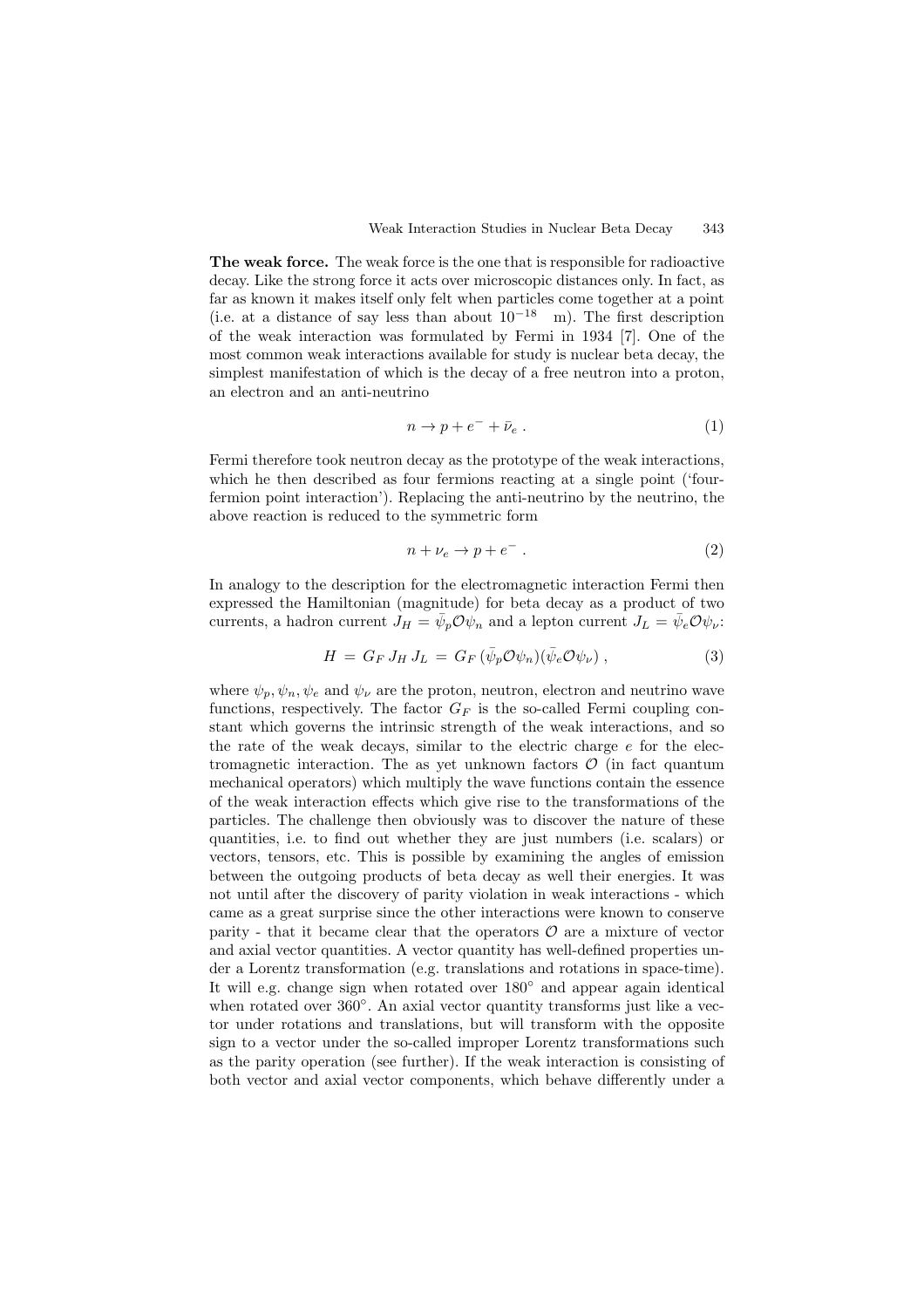parity transformation, it will thus look different after such a transformation. It turned out that this is exactly what is needed to describe the weak interaction after the observation of parity violation in the beta decay of  ${}^{60}Co$  by Wu and co-workers [8]. By inserting this form of interaction factor  $\mathcal O$  into the hamiltonian for beta decay it is then possible to calculate the different features of beta decay processes.

It soon became clear that this four-fermion point-like interaction theory of Fermi is only an approximation. Indeed, it makes e.g. unacceptable predictions for a number of high-energy weak interactions. Of course it can be expected that just like the electromagnetic interaction is transmitted by photons and the strong interaction by gluons, the weak interaction also has its force carrying particles. In the 1960's much work was therefore devoted to the formulation of a theory for the weak interaction similar to QED. This led to the introduction of the so-called intermediate vector bosons  $W^{\pm}$  and  $Z<sup>0</sup>$ . The  $W<sup>+</sup>$  and  $W<sup>-</sup>$  mediate the charged current weak interactions, the  $Z<sup>0</sup>$  the neutral current weak interactions. One of the major problems in the development of this theory was the large mass of these W and Z bosons, in contrast to the massless photon. A great triumph was the fact that the W and Z bosons were effectively found in experiments at CERN in 1982 [9]. Soon it was also realized that there are many intimate links between the weak and the electromagnetic interactions. This eventually culminated in 1967/1968, mainly due to the work of Weinberg, Salam and Glashow [10–12], in the formulation of a unified theory for the weak and electromagnetic interactions. This theory describes the interactions of leptons by the exchange of photons, W and Z bosons, and incorporates the so-called Higgs mechanism to generate the masses of these. The finding of the Higgs particle that is related to this mass generating mechanism remains one of the main challenges for particle physics and is currently a major goal at CERN and Fermilab.

Although the unified electroweak theory is much more complete than Fermi's original theory, Fermi's description is still adequate to describe nuclear beta decay processes since the beta decay energy (typically  $< 10$  MeV) is much lower than the mass of the weak interaction gauge bosons ( $\simeq 90 \text{ MeV}$ ).

**The gravitational force.** As was mentioned already, the effects of this force are negligible in the context of particle physics. The equivalence between gravitational and inertial mass led Einstein to speculate on the identity of the effects of gravity with those of acceleration, which finally led to his formulation of general relativity.

A successful quantum theory of gravity has not yet been formulated (Einstein spent the last part of his professional career trying to realize this), and the reconciliation of general relativity with quantum theory is one of the major outstanding problems in theoretical physics.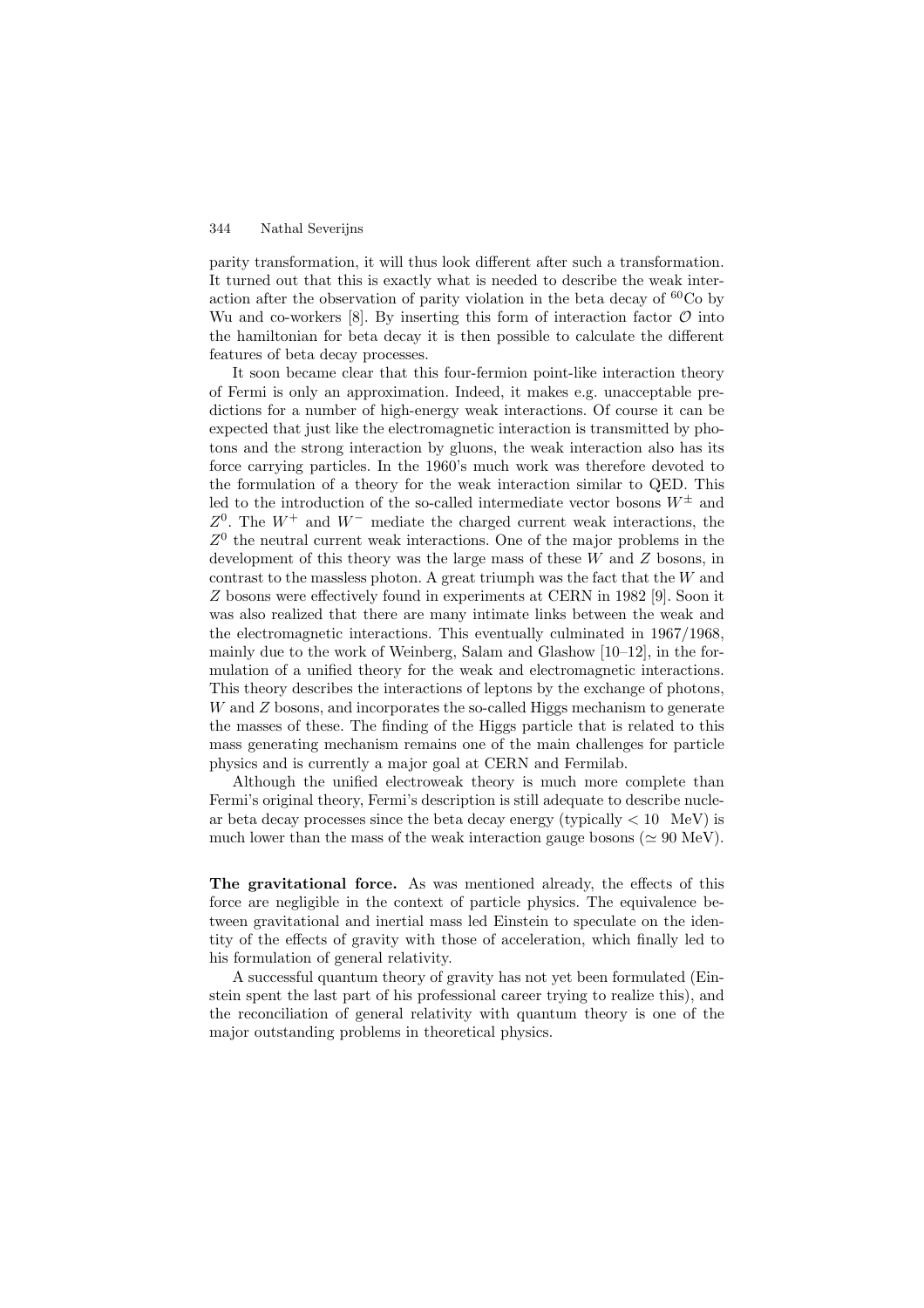### **2.2 The Standard Model**

The set of quantum theories describing the strong, the electromagnetic and the weak interactions using a 'common' theoretical basis, i.e. QCD and the electroweak theory (including QED), form together the Standard Model for the particles and forces . The gravitational interaction is not included since no quantum theory for gravity exists as yet. Important concepts of the Standard Model are symmetries, local gauge invariance/symmetry (i.e. the fact that some transformations can be applied at each point in space-time independently, always leading to the same result), coupling constants (which determine the amplitudes of physical processes) and spontaneous symmetry breaking. Spontaneous symmetry breaking is any situation in physics in which the state of minimum energy of a physical system is not symmetric under certain transformations of the coordinate system and for which symmetry will be lost when the system evolves towards the state of minimum energy. As an example one can imagine a ball lying on the top of a hill which is surrounded by a deep valley. This is a fully symmetric situation, but when the system goes to its state of minimum energy, i.e. when the ball rolls down the hill and comes to rest somewhere in the valley, the original symmetry of the system with respect to the top of the hill is lost. Another important ingredient of the Standard Model is, finally, the so-called Cabibbo-Kobayashi-Maskawa matrix which relates the quark weak interaction eigenstates to their mass eigenstates.

**Symmetries.** In physics, and especially in particle physics, symmetries are closely linked to the dynamics of the systems. Symmetry is described by group theory. A group is a collection of elements with specific interrelations defined by group transformations. Repeated transformations between elements of the group should always be equivalent to another group transformation from the initial to the final elements. When a symmetry group governs a particular physical system, i.e. when the Lagrangian (the mathematical expression describing the energy of the system) does not change under the group transformations, this implies the existence of a conserved quantity. More formally, Noether's theorem states that for every continuous symmetry of a Lagrangian there is a quantity that is conserved by its dynamics. A number of symmetries are especially important in the framework of weak interaction studies.

a) Space-time symmetries

Physical laws are always formulated with respect to a particular origin and coordinate system. However, these laws should remain the same under translations in space and time and rotations about an axis. Noether's theorem then reveals the conserved quantities corresponding to each particular invariance: invariance under a translation in time implies conservation of energy, invariance under a translation in space implies conservation of momentum and invariance under spatial rotations implies conservation of angular momentum.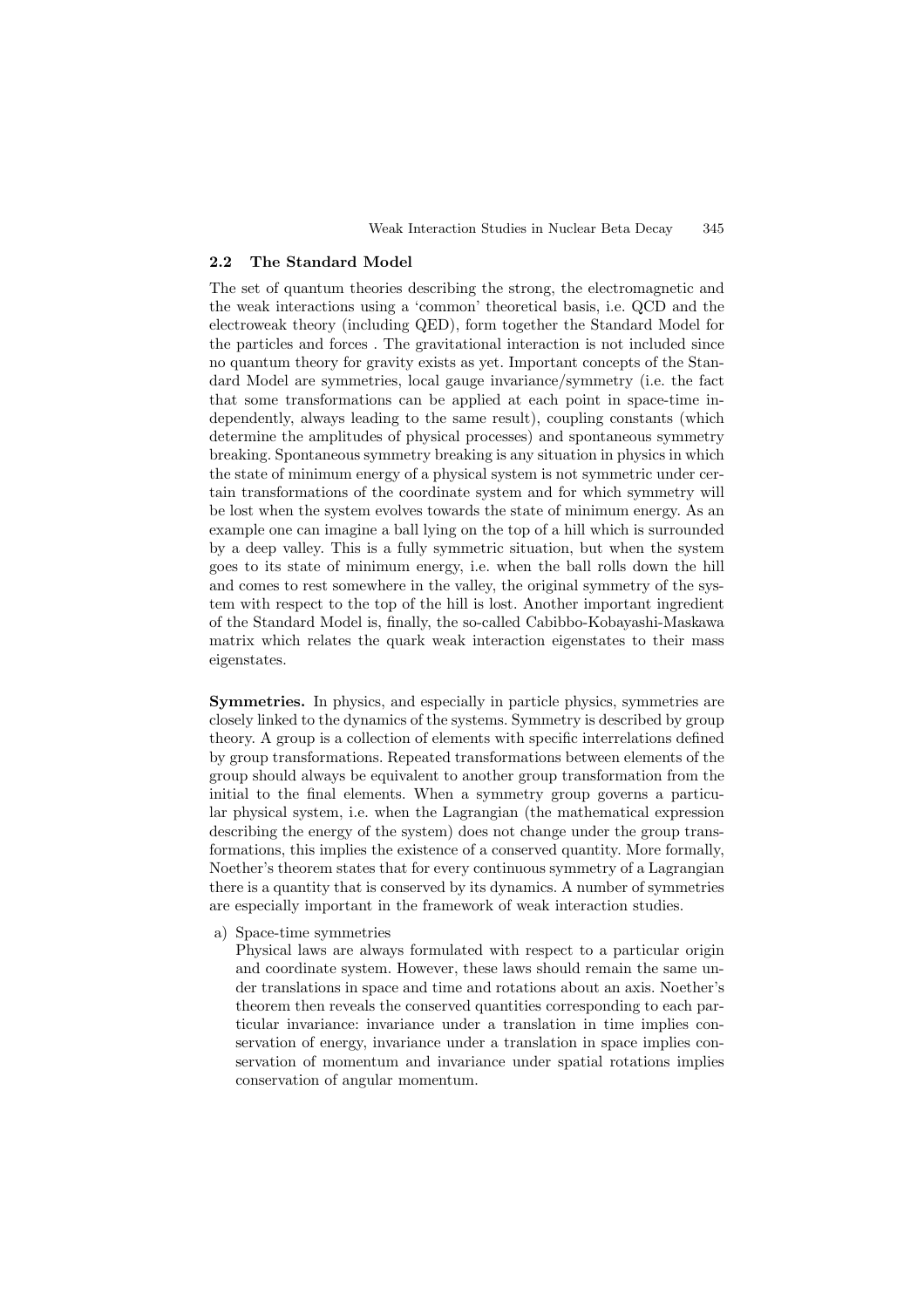#### b) Discrete symmetries

The just discussed continuous space-time symmetries are called proper Lorentz transformations because they can be built up from a succession of infinitesimally small transformations. However, there are also improper symmetries which cannot be built up like this and are often called discrete symmetries. These do not have corresponding conservation laws as important as those of the continuous symmetries but they have been proven to be very useful in guiding us as to which particle reactions are possible with a given force and which not. The most important discrete symmetries are parity or space inversion, charge conjugation and time reversal.

1) Parity

In this operation, denoted  $P$ , the system is reflected through the origin of the coordinate system, i.e.  $\vec{r} \rightarrow -\vec{r}$ . The operation is equivalent to a mirror reflection with respect to a plane, followed by a rotation through 180◦ An alternative way of thinking about the parity operation is as the reversal of a right-handed coordinate system into a left-handed one. If a system is described by a wave function  $\psi$ , the parity operation will reverse the sign of the coordinates:

$$
P\psi(\vec{r}) = \psi(-\vec{r})\,. \tag{4}
$$

If the system must remain invariant under the parity operation, [i.e. if  $V(\vec{r}) = V(-\vec{r})$  in the Schrödinger equation, the observable quantity which must not change is the probability density, which is essentially given by the square of the wave function, so that one must have:

$$
\psi(\vec{r})\psi(\vec{r}) = \psi(-\vec{r})\psi(-\vec{r}) . \tag{5}
$$

So

$$
\psi(\vec{r}) = \pm \psi(-\vec{r})\tag{6}
$$

and thus

$$
P\psi(\vec{r}) = \pm \psi(\vec{r})\,. \tag{7}
$$

Thus, if the system has to remain invariant under the parity operation the system wave function may either remain unchanged  $P\psi = +\psi$ , in which case it is said to be an even parity state, or it may change sign  $P\psi = -\psi$ , in which case the system is said to be an odd parity state. If the forces governing the system respect parity a state with a given parity cannot change into one with the opposite parity.

2) Charge conjugation

Charge conjugation, denoted as  $C$ , is the interchange of particles with their anti-particles. If this symmetry holds for a system this means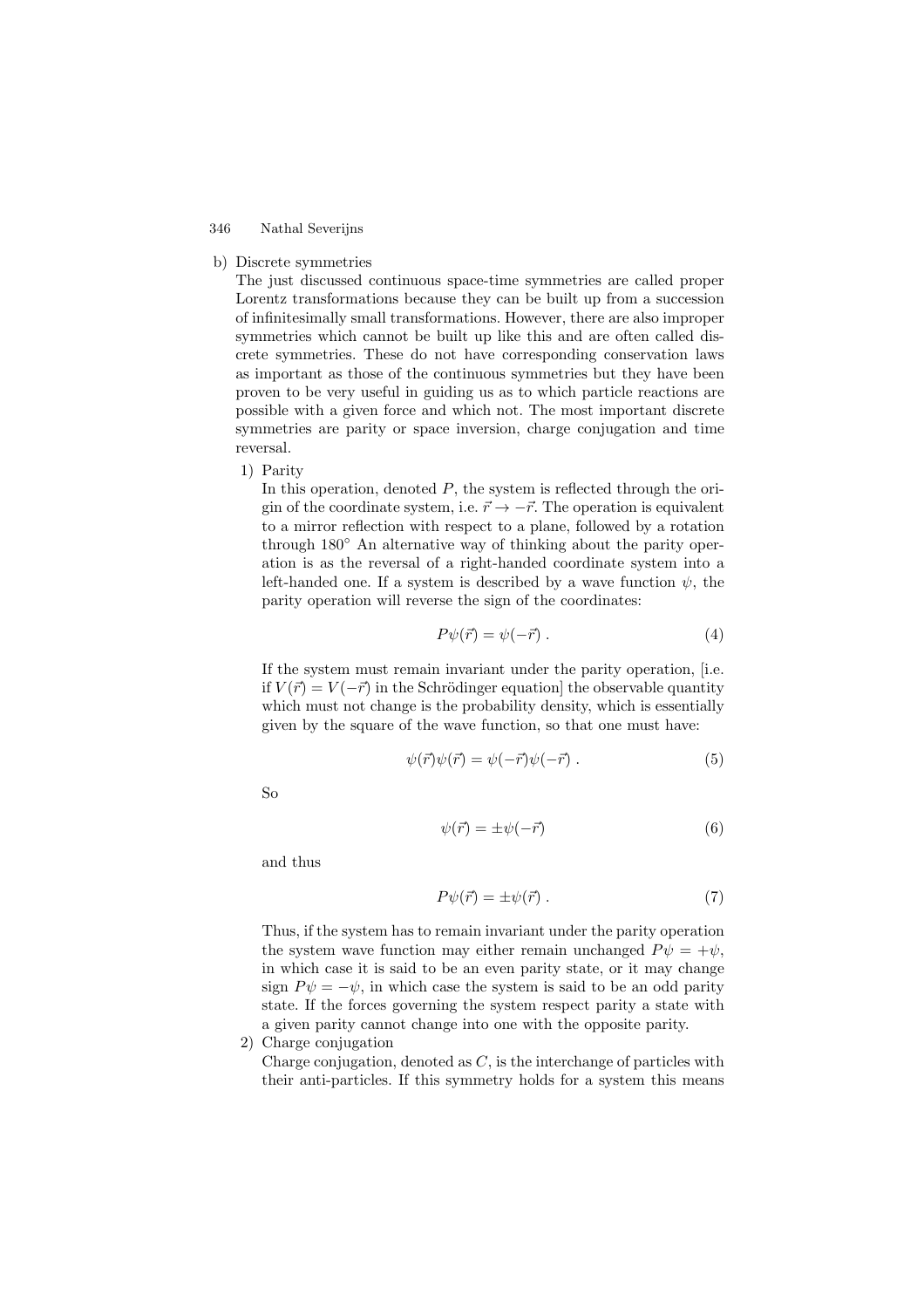that the behavior of a set of particles and that of the corresponding set of anti-particles should be exactly the same. For example, a collision between a proton and a neutron should look exactly the same as a collision between an antiproton and an antineutron. As with the parity operation, the wave function of a system may be either even or odd under the charge conjugation operation:

$$
C\psi = \pm \psi \tag{8}
$$

3) Time reversal

This symmetry, denoted as  $T$ , connects a process with the one that is obtained by running backwards in time, i.e. by reversing the directions of motion within the process. Symmetry under the time reversal operation means that if any system can evolve from a given initial state to some final state, then it is possible to start from the final state and produce the initial state again by reversing the directions of motion of all components of the system.

c) Other symmetries

Apart from the above, other conservation laws are also known to exist, such as e.g. the conservation of electric charge, but also of many other quantities in interactions arising from the various forces in nature. Symmetry has also helped us to categorize the particles according to their intrinsic properties, such as e.g. 'strangeness', 'charm', etc.

**The CPT Theorem and Broken Symmetries.** There are no fundamental reasons to suppose that the individual symmetries should be preserved by the various forces of nature, but it seems a reasonable assumption and was taken for granted for many years, until the discovery of parity violation in weak interactions in 1957. Now we know that the strong and electromagnetic interactions conserve the three discrete symmetries, but that the weak interaction violates both parity and charge conjugation [8], and in addition also violates the combined CP-symmetry (at the  $10^{-3}$  level) [13]. There are, however, good reasons for supposing that the combined CPT symmetry is exact, such that for every process its mirror image, antiparticle and time-reversed process will look exactly as the original process. This is the so-called CPTtheorem. One of the consequences of this theorem is that particles and their anti-particles should have exactly the same masses and lifetimes, as indeed seems to be the case. Another consequence is that if any of the individual symmetries (or a pair of symmetries) is broken, there must be a compensating asymmetry in the remaining operation(s) to cancel it and to ensure exact symmetry under CPT.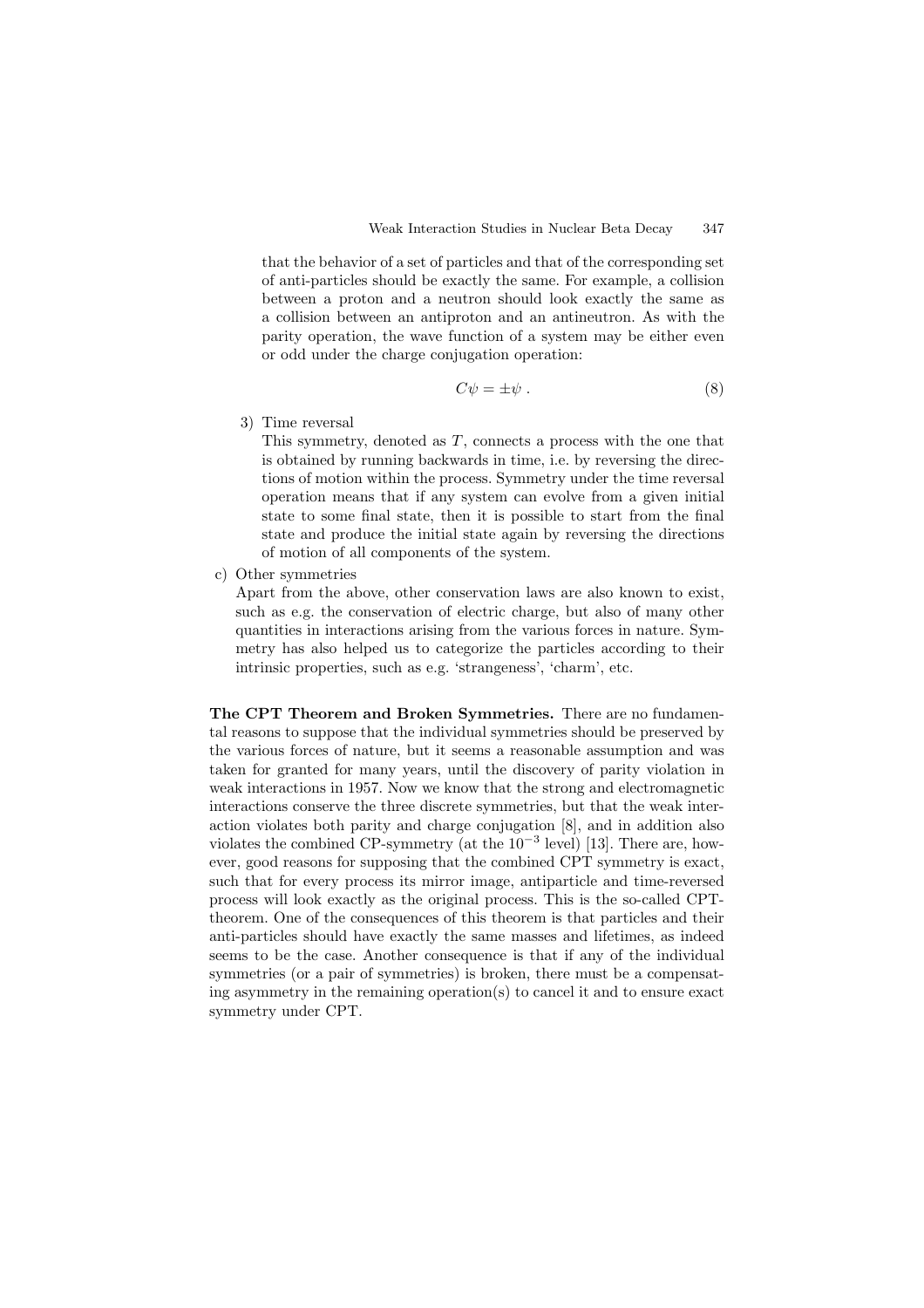#### **2.3 The Cabibbo-Kobayashi-Maskawa Quark-Mixing Matrix**

The fermion families

$$
\begin{pmatrix} u \\ d \end{pmatrix}, \begin{pmatrix} c \\ s \end{pmatrix} \text{and } \begin{pmatrix} t \\ b \end{pmatrix}
$$

$$
\begin{pmatrix} e \\ \nu_e \end{pmatrix}, \begin{pmatrix} \mu \\ \nu_\mu \end{pmatrix} \text{and } \begin{pmatrix} \tau \\ \nu_\tau \end{pmatrix}
$$

contain particles with definite mass (unprimed quarks). The fermions defined by the local gauge symmetries of the weak interaction  $^{1, 2}$  are

$$
\begin{pmatrix} u' \\ d' \end{pmatrix}, \begin{pmatrix} c' \\ s' \end{pmatrix} \text{and } \begin{pmatrix} t' \\ b' \end{pmatrix}
$$

$$
\begin{pmatrix} e \\ \nu_e \end{pmatrix}, \begin{pmatrix} \mu \\ \nu_\mu \end{pmatrix} \text{and } \begin{pmatrix} \tau \\ \nu_\tau \end{pmatrix}.
$$

The quark states  $u', d', c', s', t', b'$  are eigenstates of the weak interaction, while the states  $u, d, c, s, t, b$  are the mass eigenstates of the flavor-conserving strong interaction. If we were to ignore the masses of the particles and focus on the symmetries, each of the three families would look exactly the same. In other words, the  $u', c'$  and  $t'$  would look and behave exactly the same in all interactions, and so would their partners, the  $d', s'$  and  $b'$ . The same would be true for the charged leptons  $e, \mu$  and  $\tau$  and their partners, the  $\nu_e, \nu_\mu$  and the  $\nu_{\tau}$ . In fact if the local gauge symmetry of the weak force were exact, the quarks and leptons would all be massless. But in reality particles do have mass, and because of this a symmetry violating mechanism, known as the Higgs mechanism, was built in to the Standard Model. Although this allows to explain the masses of the electroweak gauge bosons, it remains a mystery why the quarks and leptons have the masses we observe. Another mystery is the fact that the mass states of the quarks (i.e. the unprimed quarks) are not the same as their weak states (primed quarks). The weak force seems to have some kind of 'skewed' vision that produces quarks and acts on quarks that are mixtures of the mass states from the different families. Equivalently, the symmetry-breaking mechanism that gives the quarks their masses mixes the quark weak states to create mass states. The weak interaction thus rotates quark states. Most of the quark mixing occurs between the first two families. The exact amounts of mixing are not given by theory but instead have to be determined experimentally and form the numbers in the so-called Cabibbo-Kobayashi-Maskawa (CKM) matrix [15,16], the unitary matrix that rotates

Local gauge symmetries (cf. Sect. 1.2) provide the guiding principles in the construction of the Standard Model.

 $^2$  We neglect here the mixing between the neutrinos that follows from the recent  $\,$ discovery of neutrino oscillations (see e.g. [14]), and thus take the weak eigenstates and the mass eigenstates of the leptons to be identical to each other.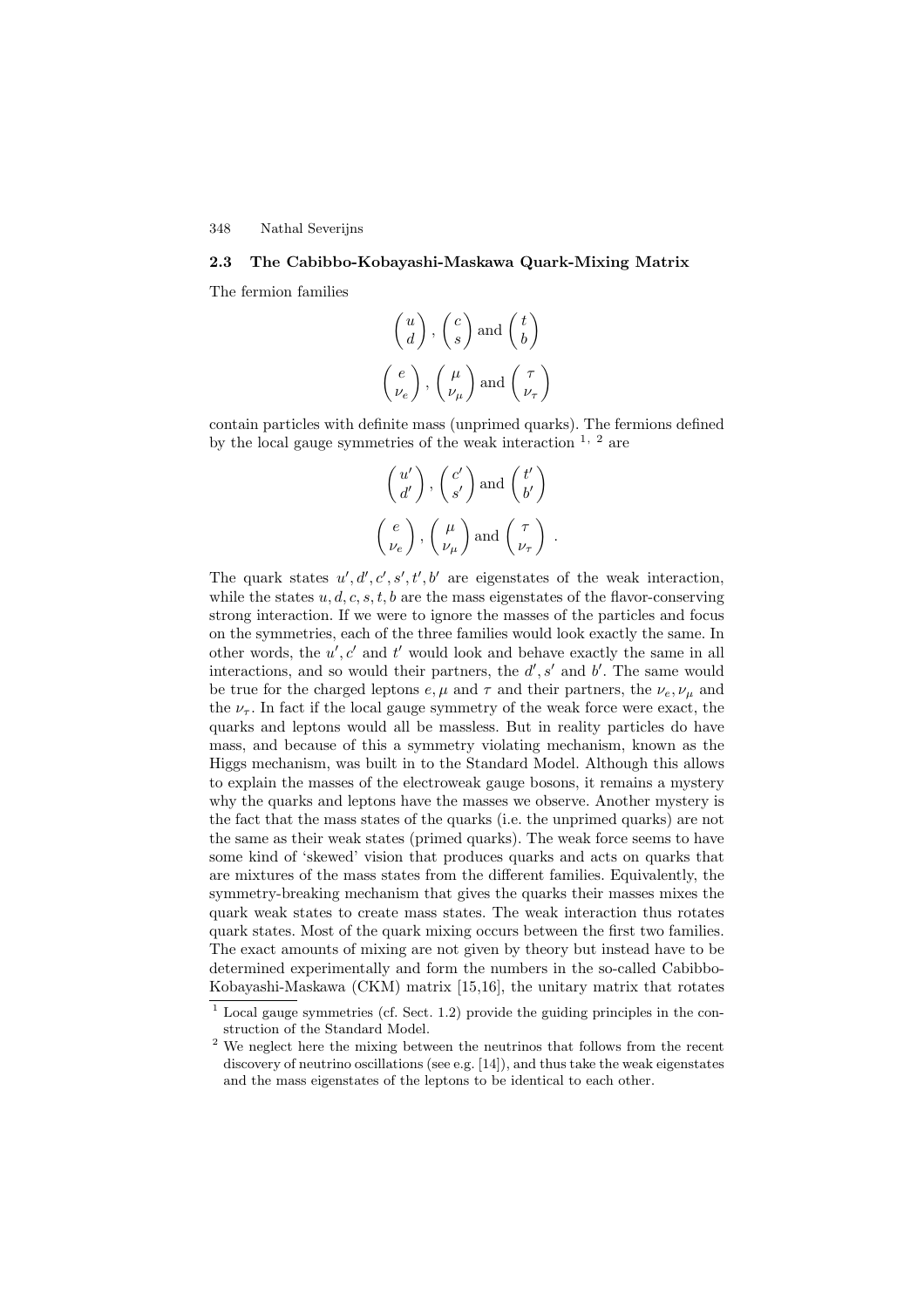the complete set of quark mass states into the complete set of quark weak states and vice versa. Since the weak force always acts between the two members of a given family, all mixing can be placed into one of the partners of each family. By convention, all the mixing is then placed in the lightest members of the three families, i.e. the  $d, s$ , and  $b$  quarks are mixtures of  $d', s'$  and b'. It follows that the weak states and the mass states for the other members of the quarks families are equivalent, i.e.  $u = u'$ ,  $c = c'$  and  $t = t'$ . It should be stressed though that no matter which way one views the quark mixing, the quarks that transmute into each other by the action of the  $W$ boson are always the weak states.

In terms of the Cabibbo-Kobayashi-Maskawa matrix  $V$  the mixing between the different quark flavors is given by

$$
\begin{pmatrix} d' \\ s' \\ b' \end{pmatrix} = \begin{pmatrix} V_{ud} & V_{us} & V_{ub} \\ V_{cd} & V_{cs} & V_{cb} \\ V_{td} & V_{ts} & V_{tb} \end{pmatrix} \begin{pmatrix} d \\ s \\ b \end{pmatrix} . \tag{9}
$$

There are several parameterizations of the CKM matrix [17]. The 'standard' one utilizes the so-called Cabibbo angles  $\theta_{12}, \theta_{23}, \theta_{13}$  and a phase  $\delta_{13}$ 

$$
V \cong \begin{pmatrix} c_{12}c_{13} & s_{12}c_{13} & s_{13}e^{-i\delta_{13}} \\ -s_{12}c_{23} - c_{12}s_{23}s_{13}e^{i\delta_{13}} & c_{12}c_{23} - s_{12}s_{23}s_{13}e^{i\delta_{13}} & s_{23}c_{13} \\ s_{12}s_{23} - c_{12}c_{23}s_{13}e^{i\delta_{13}} & -c_{12}s_{23} - s_{12}c_{23}s_{13}e^{i\delta_{13}} & c_{23}c_{13} \end{pmatrix} (10)
$$

with  $c_{ij} = \cos \theta_{ij}$  and  $s_{ij} = \sin \theta_{ij}$  for the "generation" labels  $i, j = 1, 2, 3$ . In this parametrization the rotation angles are defined and labelled in a way which relates to the mixing of two specific generations, and if one of these angles vanishes, so does the mixing between those two generations.

The present 90% confidence limits on the magnitude of the elements of the CKM matrix are [17]:

$$
V \cong \begin{pmatrix} 0.9741 - 0.9756 & 0.219 - 0.226 & 0.0025 - 0.0048 \\ 0.219 - 0.226 & 0.9732 - 0.9748 & 0.038 - 0.044 \\ 0.004 - 0.014 & 0.037 - 0.044 & 0.9990 - 0.9993 \end{pmatrix},
$$
 (11)

with  $e^{\pm i\delta_{13}} \cong 1$  it follows from the observed values of  $V_{ub}$ ,  $V_{ud}$  and  $V_{ts}$  that  $s_{13} \cong s_{23} \cong 0$  (i.e.  $\theta_{13} \cong \theta_{23} \cong 0$ ), so that  $c_{13} \cong c_{23} \cong 1$  and the matrix reduces to

$$
V \cong \begin{pmatrix} c_{12} & s_{12} & 0 \\ -s_{12} & c_{12} & 0 \\ 0 & 0 & 1 \end{pmatrix} . \tag{12}
$$

The third generation thus decouples and the situation reduces to the mixing between the first two generations that was originally described by Cabibbo [15], with  $\theta_{12} \equiv \theta_c$  the original Cabibbo angle:

$$
|d'\rangle = \cos\theta_c|d\rangle + \sin\theta_c|s\rangle ,\qquad (13a)
$$

$$
|s'\rangle = -\sin\theta_c|d\rangle + \cos\theta_c|s\rangle. \tag{13b}
$$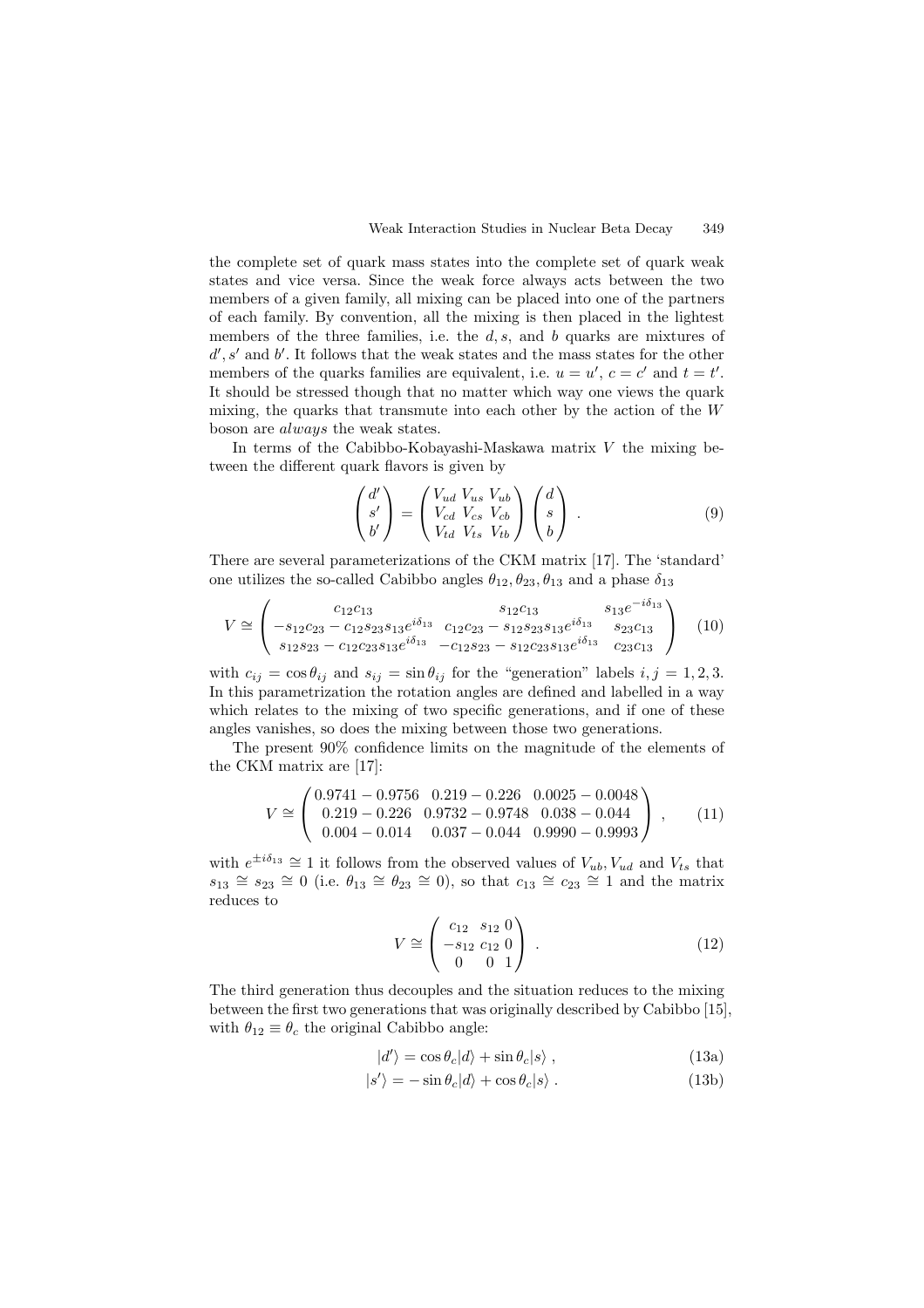An illustrative way to show the effect of quark mixing is to compare the strength of neutron decay

$$
n \to p + e^- + \bar{\nu}_e \tag{14}
$$

with that of muon decay

$$
\mu^- \to e^- + \bar{\nu}_\mu + \bar{\nu}_e \ . \tag{15}
$$

Since both are charged current weak interaction processes one would expect their strength to be identical. Muon decay being a purely leptonic process its strength is entirely determined by the intrinsic strength  $G_F$  (Fermi coupling constant) of the weak interaction, i.e.  $G_{\mu} = G_F$ , which is obtained from measurements of the muon lifetime. Since neutron decay, or in general nuclear beta decay, is a so-called semi-leptonic process (involving both leptons and quarks), its strength is affected by the weak interaction between the quarks as well. Indeed, since the proton and neutron are made up of up and down quarks, the mixing of these will affect the decay strength. Thus  $G_{\beta} \equiv G_V = G_F V_{ud}$ , with  $G_V$  the weak interaction strength in beta decay (which is determined most precisely from the average  $\mathcal{F}$ t-value of the wellstudied set of nine superallowed  $0^+ \rightarrow 0^+$  beta transitions [18]) and with  $V_{ud}$ taking into account the effect of the mixing of the up and down quarks. Then

$$
G_{\beta}^{2}/G_{\mu}^{2} = G_{V}^{2}/G_{F}^{2} = \frac{1.2906(13) \times 10^{-10} GeV^{-4}}{1.36047(2) \times 10^{-10} GeV^{-4}} = 0.9486(10) = V_{ud}^{2}
$$
\n(16)

The about 5% 'missing' weak interaction strength in nuclear beta decay cannot be lost of course. It is instead found in the beta decay of the Λ-particle:  $\Lambda(usd) \rightarrow p(uud) + e^- + \bar{\nu}_e$  (Fig. 1).

#### **2.4 Not the Ultimate Theory**

Although the Standard Model has proven to be highly successful in describing all particle interaction processes observed till know with good accuracy, it is nevertheless believed not to be the ultimate theory of forces and particles. Indeed there are still a number of fundamental problems related to it. We will only mention some of the most prominent ones here: Are the quarks and leptons really the most fundamental particles? Why do they both seem to come in three generations? Are there more than three generations? Why is parity violated in the weak interaction and what is the mechanism behind this violation? The Higgs-mechanism successfully predicts the masses of the photon, the W and the Z bosons, but what is the mass of the Higgs boson itself? What causes the quarks and leptons to have the masses we observe? How to unify the gravitational force with the three other ones? Are there more than four basic forces? ... In addition to all this it is generally felt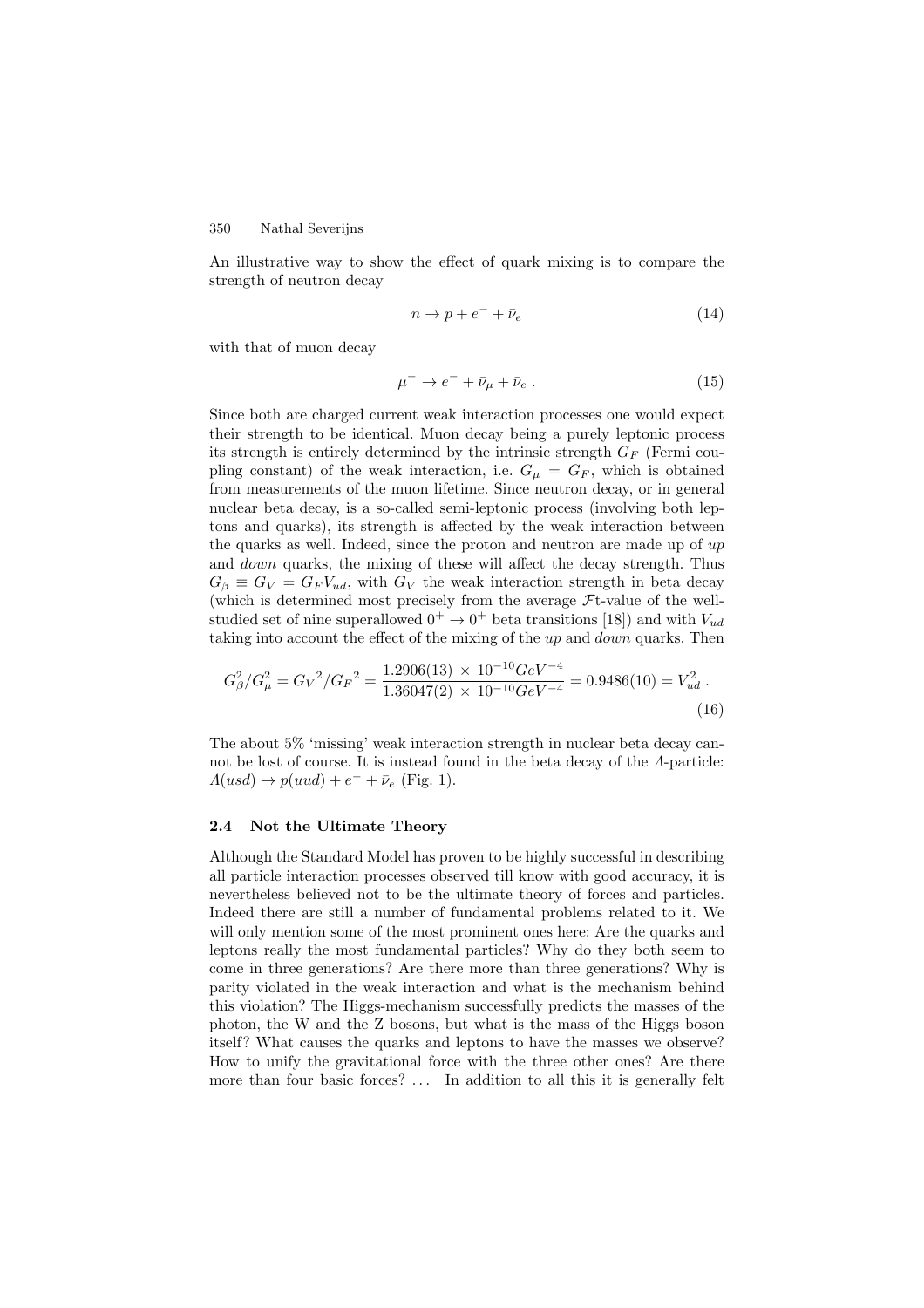

**Fig. 1.** In beta decay, the neutron transforms into a proton through the transition  $d \to u$ , and the  $\Lambda$  transforms into a proton through the transition  $s \to u$ . However, in both cases, the  $W$  acts between the weak quark states of the first family, that is, the W causes the transition  $d' \to u$ . So only the fraction of the d quark in the state  $d'$  (according to the CKM matrix this amplitude is given by the matrix element  $V_{ud} \simeq \cos \theta_c$ ) takes part in neutron decay, and only the fraction of the s in the state d' (this amplitude is proportional to  $V_{us} \simeq \sin \theta_c$ ) takes part in the decay of the  $\Lambda$ . The neutron and  $\Lambda$  decay probabilities are proportional to the square of the amplitudes. From [19].

as unsatisfactory that the Standard Model involves about 20 fundamental 'parameters', the value of which is not given by the model itself but has to be determined by experiment, e.g. the fine structure constant  $\alpha$ , the Fermi coupling constant  $G_F$ , the quark and lepton masses, the Higgs-particle mass, three mixing angles and a phase in the CKM matrix, etc.

Because of this, the Standard Model is believed to be only the 'low-energy' approximation of a more fundamental theory, which nevertheless yields reliable predictions for interaction processes up to energies of about 200 GeV, i.e. the highest currently accessible energy scale. The Standard Model can thus be considered with respect to this more fundamental theory such as e.g. Newtonian mechanics with respect to the theory of Special Relativity or as classical gravity described by Newton's law with respect to General Relativity. The challenge then of course consists in finding indications for new physics (and the new gauge bosons related to it) that would indicate in which direction the Standard Model has to be extended to obtain a more complete model. This can be done either at colliders (such as those at the large international accelerator centers like e.g. CERN, Fermilab and DESY), where one can search for the direct production of as yet unknown intermediate bosons and new phenomena, or in non-accelerator experiments (e.g. the large neutrino detectors that were built during the last decades) and in nuclear beta decay. In the last case precision experiments have to be performed to search for tiny deviations from the Standard Model predicted values for certain observables, which can be caused by the presence of new gauge bosons and new interactions. Searches for physics beyond the Standard Model have recently been successful with the finding of neutrino oscillations (see. e.g. [14]).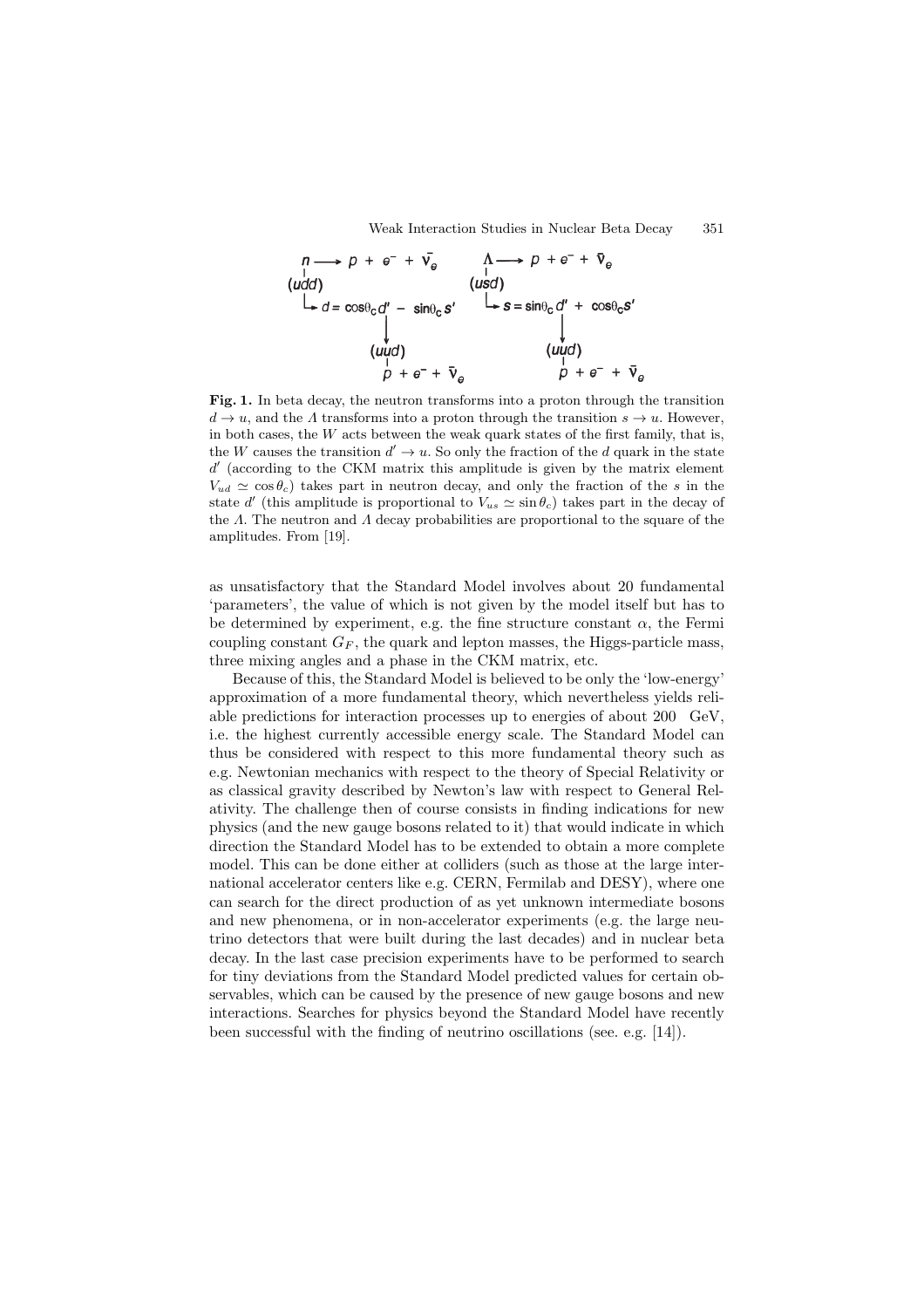# **3 Nuclear Beta Decay**

### **3.1 Selection Rules**

In order not to complicate things unnecessarily we will restrict here to the so-called allowed approximation for nuclear beta decay. In this approximation the nucleons are treated non-relativistically while the lepton wave functions are evaluated at the origin, i.e. it is assumed that the leptons are created at  $\vec{r} = 0$  and that the lepton wave functions are constant across the nuclear volume. It follows that in this case the total orbital angular momentum of the leptons  $\ell = 0$ , corresponding to s-wave emission of the lepton pair. The total angular momentum change must then be provided by appropriate alignment of the two lepton spins of  $1/2 \hbar$ . In transitions such as  $0^+ \rightarrow 0^+$  transitions, with  $\Delta I = 0$ , the β-particle and the neutrino are emitted with their spins anti-parallel. Such transitions are called Fermi transitions. For transitions with  $\Delta I = 0, \pm 1$  (except  $0 \to 0$ ), such as e.g.  $1^+ \to 0^+$ , the lepton spins are parallel and these are called Gamow-Teller transitions. Note that in addition to these spin selection rules similar isospin selection rules apply (i.e.  $\Delta T = 0$ for Fermi transitions and  $\Delta T = 0, \pm 1$  for Gamow-Teller transitions). The allowed character of the transitions in addition implies that there can be no parity change between the initial and final states, i.e.  $\pi_i \pi_f = +$ .

## **3.2 The Beta Decay Interaction Hamiltonian**

As was mentioned already, beta decay can be described in a way that is very similar to the electromagnetic interaction. The electromagnetic interaction density between a current  $e j<sub>\mu</sub>$  and the radiation field described by a vector potential  $A_{\mu}$ , is given by:

$$
H = \sum_{n} \epsilon \mathbf{j}_{\mu}(\vec{\mathbf{r}}_{n}).\mathbf{A}_{\mu}(\vec{\mathbf{r}}_{n})
$$
\n(17)

where  $\mathbf{r}_n$  is the position of the  $n^{th}$  particle. The strength of the interaction is determined by the electric charge e. In a quantum-mechanical treatment, the transition current is given by:

$$
j_{\mu} = \bar{\psi}_f \gamma_{\mu} \psi_i \tag{18}
$$

where  $\psi_i$  and  $\psi_f$  are the wave functions of the initial and final state, respectively, and  $\gamma_{\mu}$  is a Dirac  $\gamma$ -matrix.

The  $\gamma$ -matrices are  $4 \times 4$  matrices that are given by:

$$
\gamma_k = \begin{pmatrix} 0 & -i\sigma_k \\ i\sigma_k & 0 \end{pmatrix}, \qquad k = 1, 2, 3 \qquad (19)
$$

$$
\gamma_4 = \begin{pmatrix} I & 0 \\ 0 & -I \end{pmatrix}
$$
  

$$
\gamma_5 = \gamma_1 \gamma_2 \gamma_3 \gamma_4 = \begin{pmatrix} 0 & -I \\ -I & 0 \end{pmatrix}
$$
 (20)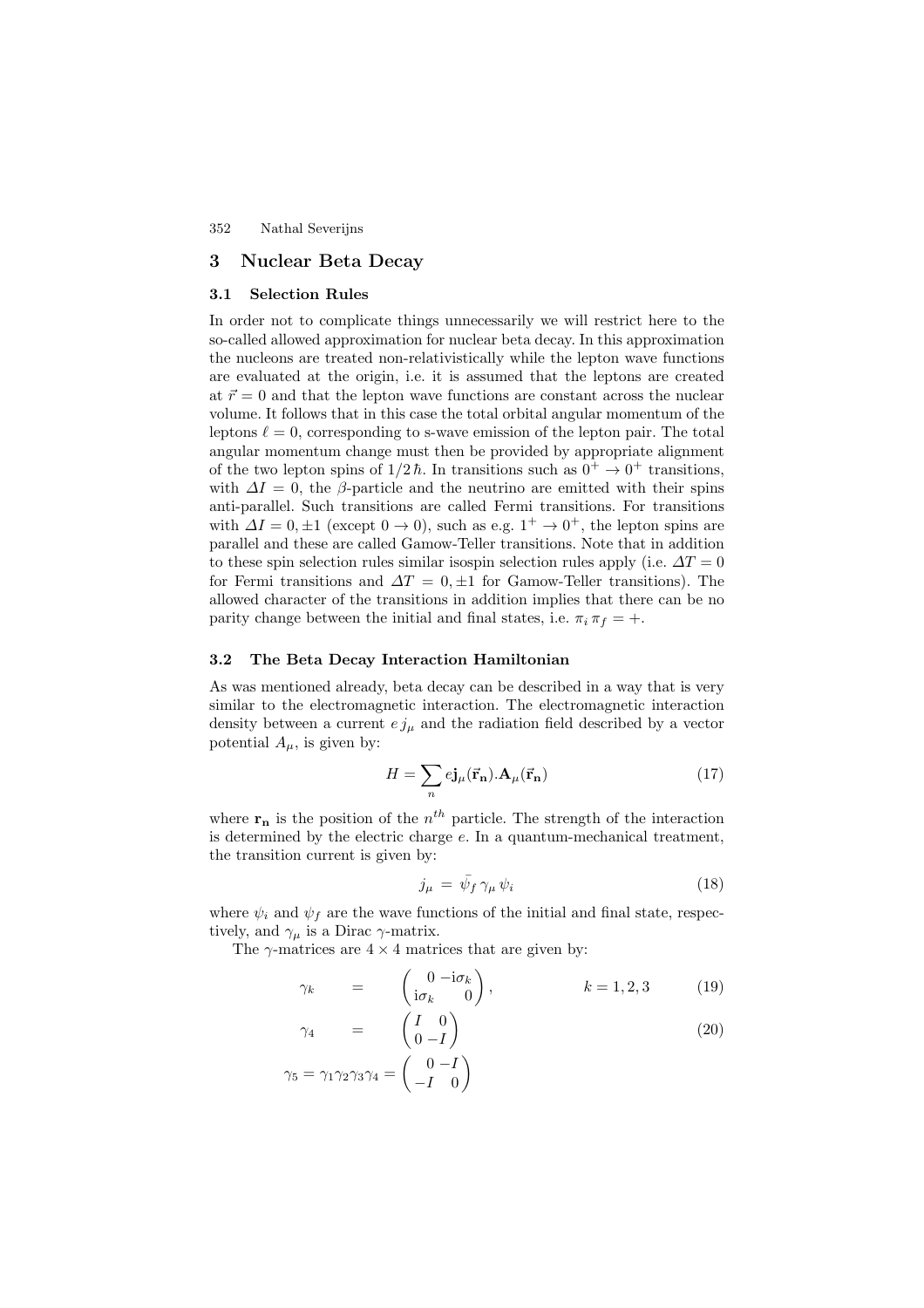where the  $\sigma_k$  are the 2 × 2 Pauli spin matrices <sup>3</sup>

$$
\sigma_1 = \begin{pmatrix} 0 & 1 \\ 1 & 0 \end{pmatrix}, \sigma_2 = \begin{pmatrix} 0 & -i \\ i & 0 \end{pmatrix}, \sigma_3 = \begin{pmatrix} 1 & 0 \\ 0 & -1 \end{pmatrix} \tag{21}
$$

and I is the  $2 \times 2$  unit matrix.

The  $\gamma$ -matrices obey the relations

$$
\gamma_{\nu}\gamma_{\mu} = -\gamma_{\mu}\gamma_{\nu}, \qquad \nu \neq \mu \tag{22}
$$

$$
\gamma_5 \gamma_\mu = -\gamma_\mu \gamma_5, \, \mu = 1, 2, 3, 4 \tag{23}
$$

$$
\gamma_{\mu}^2 = \gamma_5^2 = 1 \tag{24}
$$

Fermi constructed the beta decay interaction density in analogy to the above equation:

$$
H = \sum_{n} g_F J_{\mu}(\vec{r}_n) . L_{\mu}(\vec{r}_n)
$$
\n(25)

where  $J_{\mu}$  is the current associated with the neutron-proton transition and  $L_{\mu}$ is the "vector potential" of the emitted lepton field. Again one must sum over all particles, i.e. the nucleons in the nucleus. Analogous to the electric charge e which determines the strength of electromagnetic interactions, Fermi introe which determines the strength of electromagnetic interactions, refinition-<br>duced the "elementary charge"  $g_F$  (=  $G_F/\sqrt{2}$ ) determining the strength of the beta interaction. These elementary charges are usually called the "coupling constants" as they characterize the coupling between the field and its sources.

For  $J_{\mu}$  one has a similar expression as for  $j_{\mu}$ :

$$
J_{\mu} = \bar{\psi}_p \mathcal{O}_i \psi_n \tag{26}
$$

with  $\mathcal{O}_i$  the operator. It can be shown that the lepton potential  $L_\mu$  must be of the same form in order to make  $H$  relativistically invariant:

$$
L_{\mu} = \bar{\psi}_e \, \mathcal{O}_i \, \psi_{\nu} \tag{27}
$$

The beta interaction is thus obtained by multiplying two terms of the type  $\bar{\psi}_a \mathcal{O}_i \psi_b$ . The operator  $\mathcal{O}_i$  can be expressed as various combinations of Dirac  $\gamma$ -matrices and it can be shown that there are 16 linear independent terms which can be grouped into five classes according to their transformation properties (Table 2). The beta decay observables (i.e. the transition probabilities and therefore the matrix elements) have to be Lorentz invariant, which implies that  $H_i$  should become a scalar or a pseudoscalar.

A scalar, i.e. the result of the scalar product of two vectors such as the product  $\vec{p} \cdot \vec{q}$  of the momenta  $\vec{p}$  and  $\vec{q}$  of the  $\beta$ -particle respectively the neutrino

Note that a different representation of the Pauli- and  $\gamma$ -matrices can lead to different sign conventions for the C-coupling constants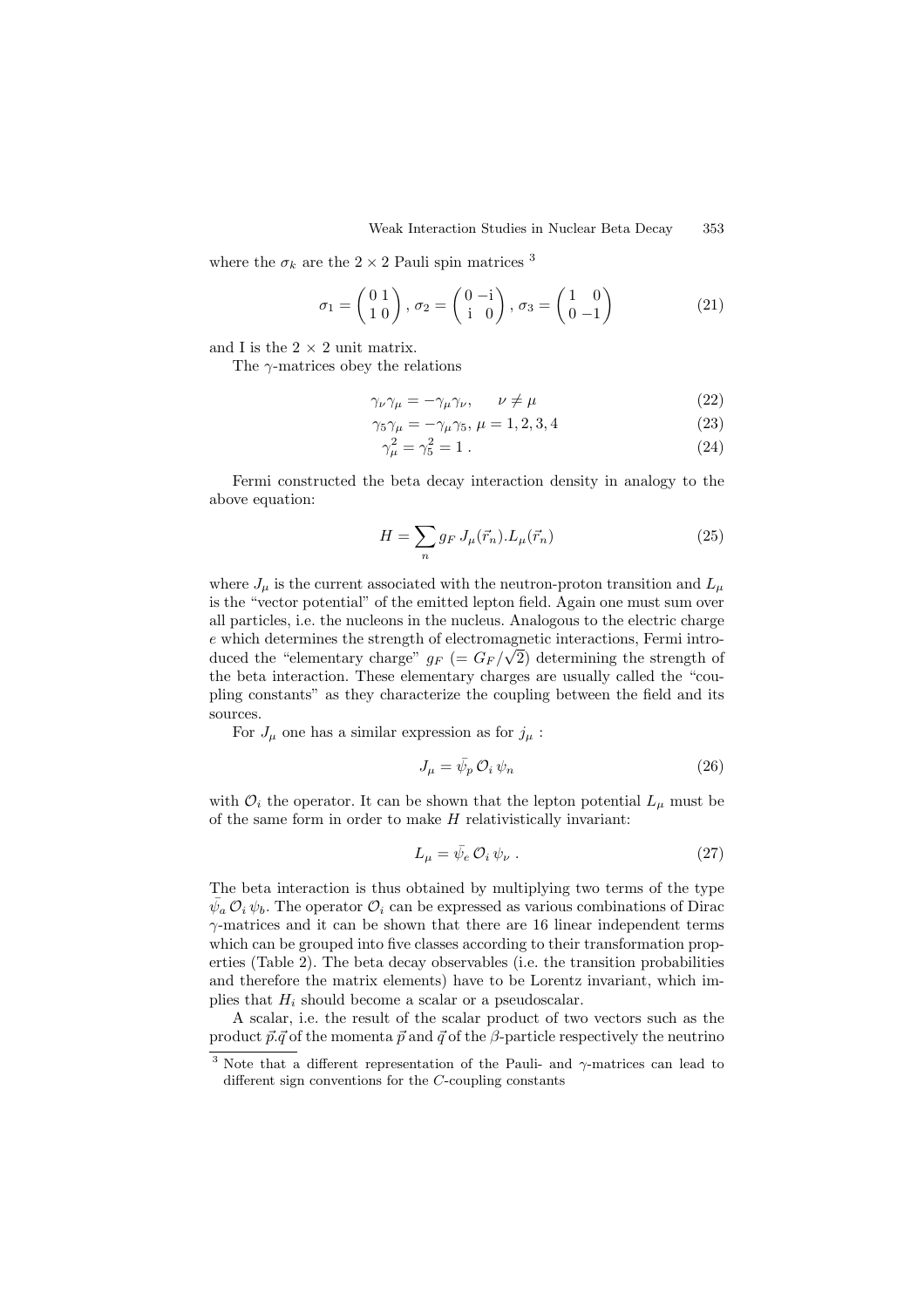| $OperatorO_i$                                                               | Number of   | Relativistic                                |
|-----------------------------------------------------------------------------|-------------|---------------------------------------------|
|                                                                             | independent | transformation                              |
|                                                                             | matrices    | properties of $\psi_a \mathcal{O}_i \psi_b$ |
| 1                                                                           | 1           | Scalar                                      |
| $\gamma_{\mu}$                                                              | 4           | $\mathbf{Vector}$                           |
| $\gamma_{\mu}\gamma_{\lambda}$                                              | 6           | antisymmetric Tensor                        |
|                                                                             |             | of rank 2                                   |
| $\gamma_{\mu}\gamma_5$ (= $\gamma_{\nu}\gamma_{\lambda}\gamma_{\sigma}$ ) 4 |             | <b>Axial</b> vector                         |
| $\gamma_5$ (= $\gamma_1 \gamma_2 \gamma_3 \gamma_4$ )                       | -1          | Pseudoscalar                                |

**Table 2.** The different operators that can act in the weak interaction hamiltonian and their transformation properties.

emitted in  $\beta$ -decay, does not change sign under the parity operation (both  $\vec{p}$  and  $\vec{q}$  change sign, leaving their scalar product invariant). A pseudoscalar quantity, i.e. the scalar product of a normal vector and an axial vector, on the contrary does change sign under the parity operation. An example is the longitudinal polarization  $\vec{\sigma} \cdot \vec{p}$  of a beta particle (with  $\vec{\sigma}$  its spin vector and  $\vec{p}$ ) its momentum). Since a momentum vector  $(\vec{p})$  changes sign under the parity operation and a angular momentum vector  $(\vec{\sigma})$  does not, the scalar product  $\vec{\sigma} \cdot \vec{p}$  changes sign under parity.

It is easily seen that in order to obtain either a scalar or a pseudoscalar when multiplying the leptonic and the hadronic currents in the beta decay hamiltonian, the operators between the nucleon and lepton wave functions must be identical, apart from a factor  $\gamma_5$  (pseudoscalar), and hence only the combinations for  $J_{\mu}$  and  $L_{\mu}$  listed in Table 3 are possible. Using the trans-

**Table 3.** Possible interaction type combinations for  $J_{\mu}$  and  $L_{\mu}$ 

| $J_\mu$      | $L_\mu$ |
|--------------|---------|
| S            | S or P  |
| V            | V or A  |
| Т            | Т       |
| A            | A or V  |
| $\mathsf{P}$ | P or S  |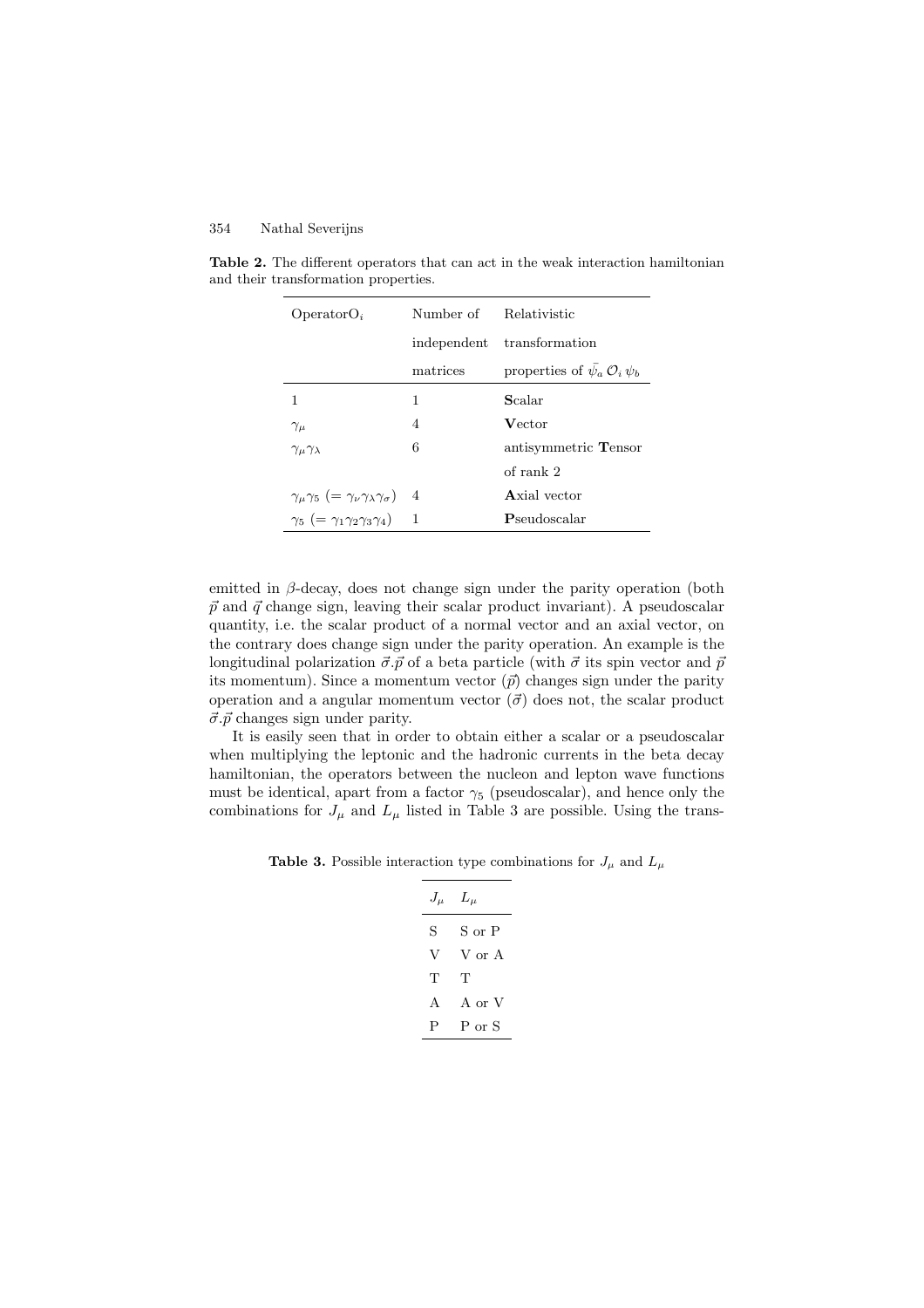formation properties of the Dirac  $\gamma$ -matrices this can be easily checked by calculating the respective products of the different operators, e.g. for the product V.T one gets  $\gamma_{\mu}\gamma_{\lambda}\gamma_{\sigma} = \gamma_{\nu}\gamma_{5}$  which is an axial vector and therefore not possible; for T.T one gets  $\gamma_{\mu} \gamma_{\lambda} \gamma_{\nu} \gamma_{\sigma} = \gamma_5$  which is possible as it is a pseudoscalar quantity, etc. According to the transformation property of  $\bar{\psi}_a O_i \psi_b$  one speaks of Scalar (S), Vector (V), Tensor (T), Axial vector (A) or Pseudoscalar  $(P)$  type weak interactions. A priori there is no reason why either one of these interactions should be preferred and one can expect that the interaction found in nature is an arbitrary linear combination of all five interactions:

$$
H = \sum_{i} H_i \tag{28}
$$

with

$$
H_i = g_i(\bar{\psi_p} \mathcal{O}_i \psi_n)(\bar{\psi_e} \mathcal{O}_i \psi_\nu) + h.c.
$$
 (29)

and  $g_i = g_F C_i$   $(i = S, V, T, A, P)$ .

Five different coupling constants have to be introduced since the phenomenological theory does not permit any conclusion about the strength of the five interactions. The factor  $q_F$  is the overall strength (coupling constant) of the weak interaction, but it is not excluded that e.g. a vector type interaction has a different strength then e.g. a tensor type weak interaction, etc. The coupling constants  $C_i$  which were introduced thus define the relative strength of the different possible weak interaction types. It is hoped that the  $g_i$  are fundamental constants and do not depend on the specific nuclear properties. This has indeed been proven to be the case. The values of the coupling constants  $C_i$  have to be determined by experiment.

The interaction density  $H_i$  can have different forms. Indeed, with the requirement that the product  $J_{\mu}L_{\mu}$  should result in either a scalar or a pseudoscalar, the following interaction densities can be formed:

$$
H_i^{even} = g_i(\bar{\psi}_p \mathcal{O}_i \psi_n)(\bar{\psi}_e \mathcal{O}_i \psi_\nu) + h.c.
$$
 (30)

or

$$
H_i^{odd} = g_i'(\bar{\psi}_p \mathcal{O}_i \psi_n)(\bar{\psi}_e \mathcal{O}_i \gamma_5 \psi_\nu) + h.c.
$$
 (31)

with  $g'_i = g_F C'_i$  and  $i = S, V, T, A, P$ .

The superscripts *even* and *odd* refer to the behavior under the parity operation. Indeed,  $\langle H_{even} \rangle = scalar$  and  $\langle H_{odd} \rangle = pseudoscalar$ . Note that one could also write

$$
g_i''(\bar{\psi}_p \mathcal{O}_i \gamma_5 \psi_n)(\bar{\psi}_e \mathcal{O}_i \gamma_5 \psi_\nu) + h.c. , \qquad (32)
$$

but since  $\gamma_5 \gamma_5 = 1$  this is identical to  $H_{even}$ . If both kinds of interaction contribute to beta transitions one obtains interference terms  $H_i^{even}H_i^{odd}$  which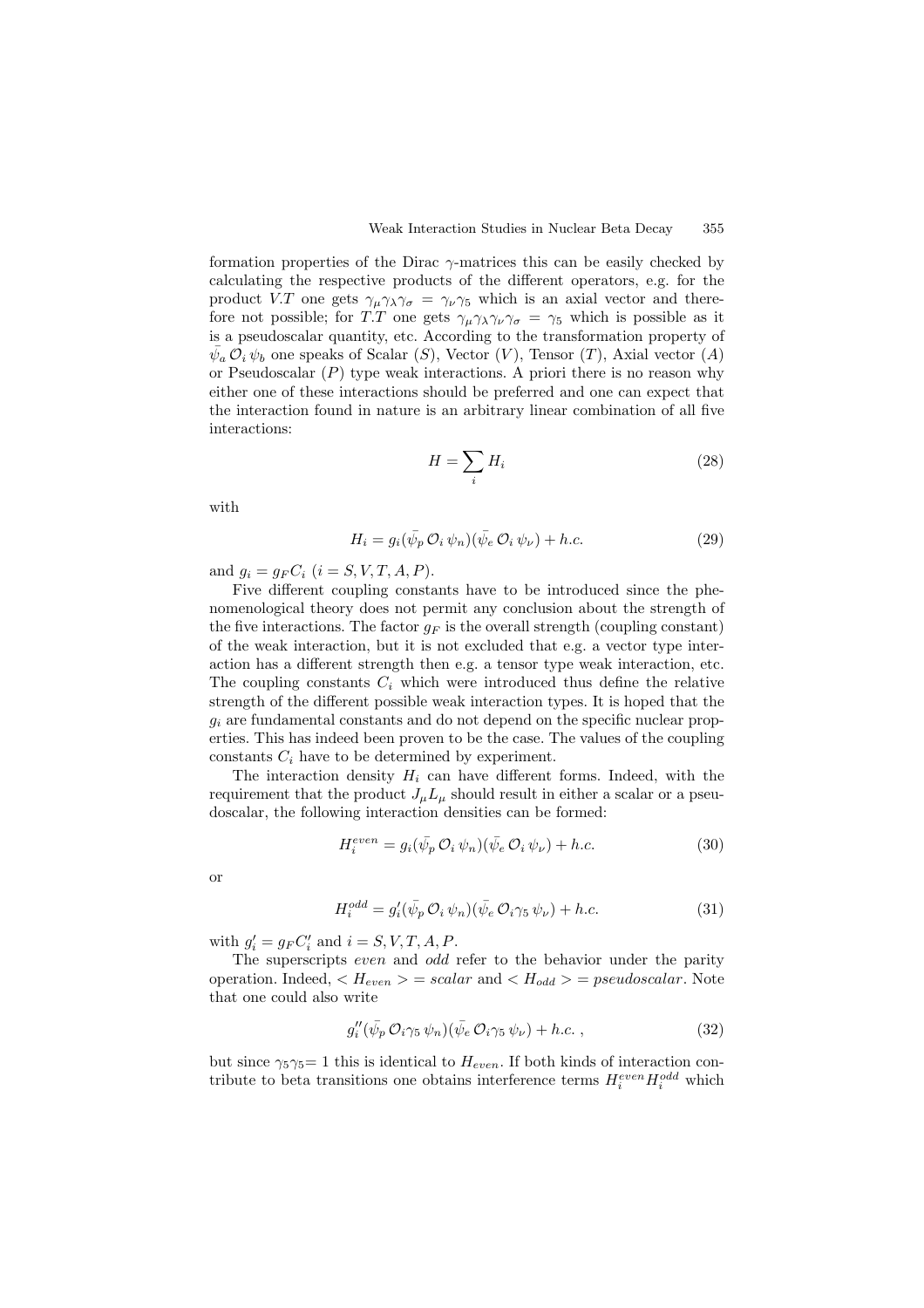are not invariant with respect to space inversion. Indeed one would then have (with  $\lambda_{\beta}$  the total decay rate):

$$
\lambda_{\beta} = |\langle H_{int} \rangle|^{2} \simeq |scalar + pseudoscalar|^{2}.
$$
 (33)

Upon reversal of the axes :  $(x, y, z) \rightarrow (-x, -y, -z)$  this changes to:

$$
\lambda_{\beta} = |\langle H_{int} \rangle|^{2} \simeq |scalar - pseudoscalar|^{2}
$$
 (34)

and  $\lambda_{\beta}$  would thus not be parity-invariant. Originally one thought that the weak interaction was, as the strong and the electromagnetic interaction, parity invariant and that therefore one could only have  $H_i^{even}$  or  $H_i^{odd}$  but not a combination of both. After the discovery that parity is violated in the weak interaction it followed that the coexistence of scalar and pseudoscalar terms is needed to allow the violation of reflection invariance. The generalized form of the Hamiltonian is then:

$$
H = \sum_{i} (H_i^{even} + H_i^{odd}) + h.c. \tag{35}
$$

More explicitly this generalized Hamiltonian can be written as :

$$
H = g_F \sum_i (\bar{\psi}_p \mathcal{O}_i \psi_n) (\bar{\psi}_e \mathcal{O}_i (C_i + C_i' \gamma_5) \psi_\nu) + h.c.
$$
 (36)

or in detailed form :

$$
H_{\beta} = \frac{G_F}{\sqrt{2}} V_{ud} \left[ \left( \bar{\psi}_p \psi_n \right) \left( \bar{\psi}_e \left( C_S + C_S' \gamma_5 \right) \psi_\nu \right) \right. \n+ \left( \bar{\psi}_p \gamma_\mu \psi_n \right) \left( \bar{\psi}_e \gamma^\mu \left( C_V + C_V' \gamma_5 \right) \psi_\nu \right) \n+ \frac{1}{2} \left( \bar{\psi}_p \sigma_{\lambda \mu} \psi_n \right) \left( \bar{\psi}_e \sigma^{\lambda \mu} \left( C_T + C_T' \gamma_5 \right) \psi_\nu \right) \n- \left( \bar{\psi}_p \gamma_\mu \gamma_5 \psi_n \right) \left( \bar{\psi}_e \gamma^\mu \gamma_5 \left( C_A + C_A' \gamma_5 \right) \psi_\nu \right) \n+ \left( \bar{\psi}_p \gamma_5 \psi_n \right) \left( \bar{\psi}_e \gamma_5 \left( C_P + C_P' \gamma_5 \right) \psi_\nu \right) \right] \n+ h.c. \n(37)
$$

with  $i = S, V, T, A, P$  and

$$
\sigma_{\lambda\mu} = -\frac{1}{2}i\left(\gamma_{\lambda}\gamma_{\mu} - \gamma_{\mu}\gamma_{\lambda}\right). \tag{38}
$$

There are thus 10 coupling constants.

In order to be able to use (37) for the description of nuclear  $\beta$ -decay where also other nucleons than just the one that is involved in the  $\beta$ -decay are present in the nucleus, the so-called form factors that are induced due to nuclear structure effects [20] (and which are not included yet in 37) have to be negligible. In the following we will assume this to be the case, and restrict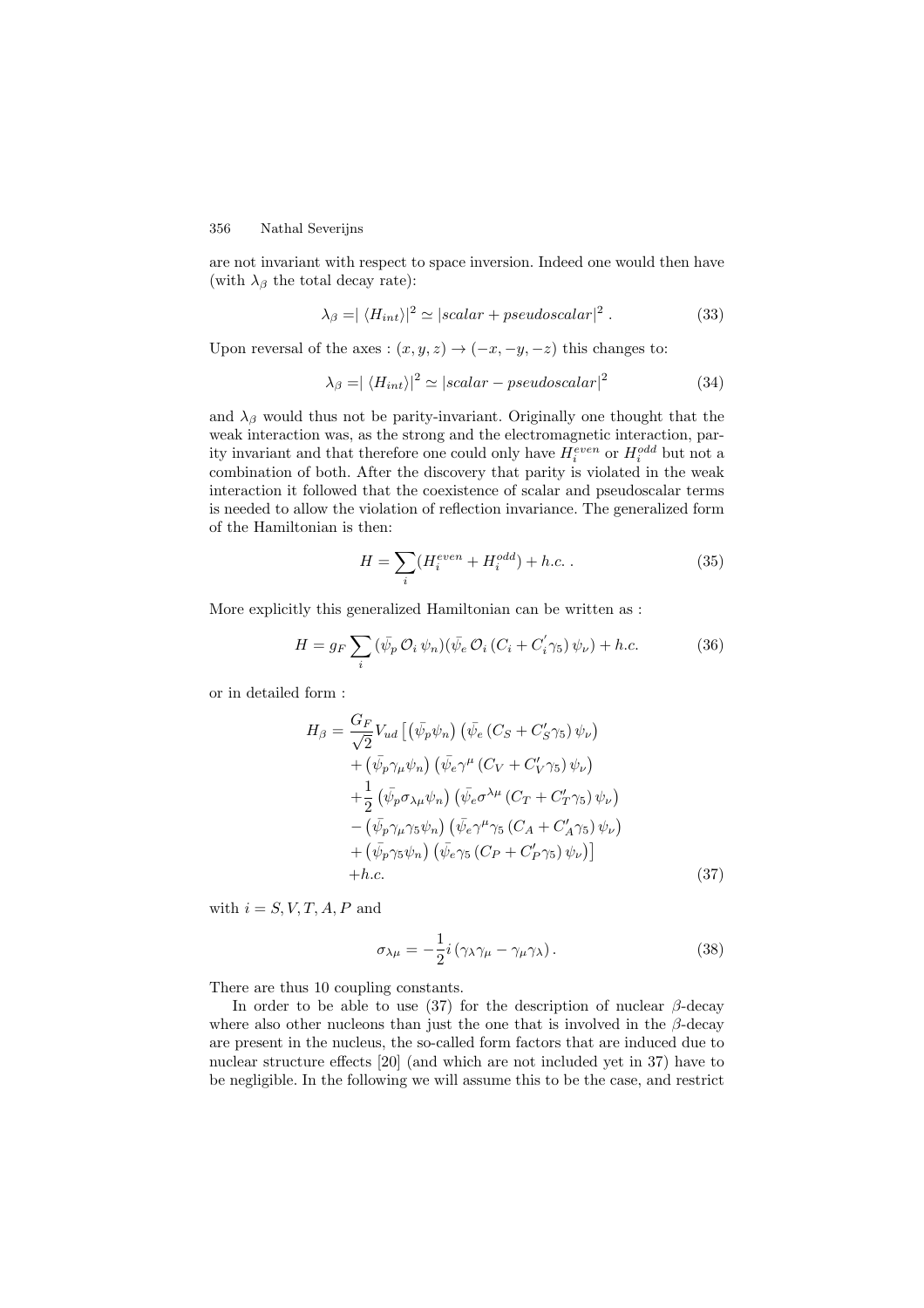also to allowed  $\beta$ -decay. It is further also assumed that the kinematic effects of the masses of the neutrinos that can be produced in  $\beta$ -decay are negligible and that only one neutrino state is involved.

All coupling constants  $C_i$  and  $C'_i$  are in principle complex numbers and invariance under time-reversal requires that they are all real. The ratios  $C_i/C_i'$ determine the helicity properties of the different interaction types. Parity is not violated if either  $C_i = 0$  or  $C'_i = 0$ , i.e. if only one type is present. Parity is violated if both  $C_i \neq 0$  and  $C'_i \neq 0$ . Maximum parity violation is reached for  $|C_i| = |C'_i|$ . Charge-conjugation invariance holds if the  $C_i$  are real and the  $C_i'$  are purely imaginary, up to an overall phase.

The Standard Model corresponds to  $C_V = C_V = 1$  and  $C_A = C_A$ , all other coupling constants being zero. The pseudoscalar contribution vanishes to lowest order for beta decay since  $\mathcal{O}_P = \gamma_5$  couples large to small components of the nuclear wave functions and thus the hadronic matrix element with  $\mathcal{O}_P$  in the above hamiltonian is very small. The S- and V-interactions lead to Fermi-transitions, the A- and T-interactions to Gamow-Teller transitions.

### **3.3 Angular Distribution and Correlations in Beta Decay**

Due to the different couplings of V, A, S and T interaction the angular correlations in  $\beta$ -decay depend on the coupling constants  $C_i$  and  $C'_i$ . For the general interaction of (37) the distribution in electron and neutrino directions and electron polarization and energy for an allowed  $\beta$ -transition from oriented nuclei is given by (only the most important terms are included here) [21]:

$$
\omega(\langle \vec{I} \rangle, \vec{\sigma} | E_e, \Omega_e, \Omega_\nu) dE_e d\Omega_e d\Omega_\nu \propto
$$
\n
$$
F(\pm Z, E_e) p_e E_e (E_0 - E_e)^2 dE_e d\Omega_e d\Omega_\nu \times
$$
\n
$$
\xi \left\{ 1 + \frac{\vec{p_e} \cdot \vec{p_\nu}}{E_e E_\nu} a + \frac{m}{E_e} b + \frac{\vec{p_e} \times \vec{p_\nu}}{E_e E_\nu} D \right\} +
$$
\n
$$
\vec{J} \cdot \left[ \frac{\vec{p_e}}{E_e} A + \frac{\vec{p_\nu}}{E_\nu} B + \frac{\vec{p_e} \times \vec{p_\nu}}{E_e E_\nu} D \right] +
$$
\n
$$
\vec{\sigma} \cdot \left[ \frac{\vec{p_e}}{E_e} G + \frac{\langle \vec{I} \rangle}{I} N + \frac{\vec{p_e}}{E_e + m} \left( \frac{\langle \vec{I} \rangle}{I} \cdot \frac{\vec{p_e}}{E_e} \right) Q + \frac{\langle \vec{I} \rangle}{I} \times \frac{\vec{p_e}}{E_e} R \right] \right\} \quad (39)
$$

where  $E, p$  and  $\Omega$  denote the total energy, momentum and angular coordinates of the beta particle and the neutrino,  $\langle \vec{I} \rangle$  is the nuclear polarization of the state with spin I,  $E_0$  is the total energy at the spectrum endpoint, m is the rest mass of the electron,  $\vec{\sigma}$  is the spin vector of the  $\beta$ -particle and  $F(\pm Z, E_e)$  is the Fermi-function which takes into account the interaction between the  $\beta$ -particle and the nuclear charge. The upper (lower) sign refers to  $\beta$ <sup>-</sup> ( $\beta$ <sup>+</sup>)-decay. Experiments observing these correlations allow to determine the so-called correlation coefficients *a* (beta-neutrino correlation), *b* (Fierz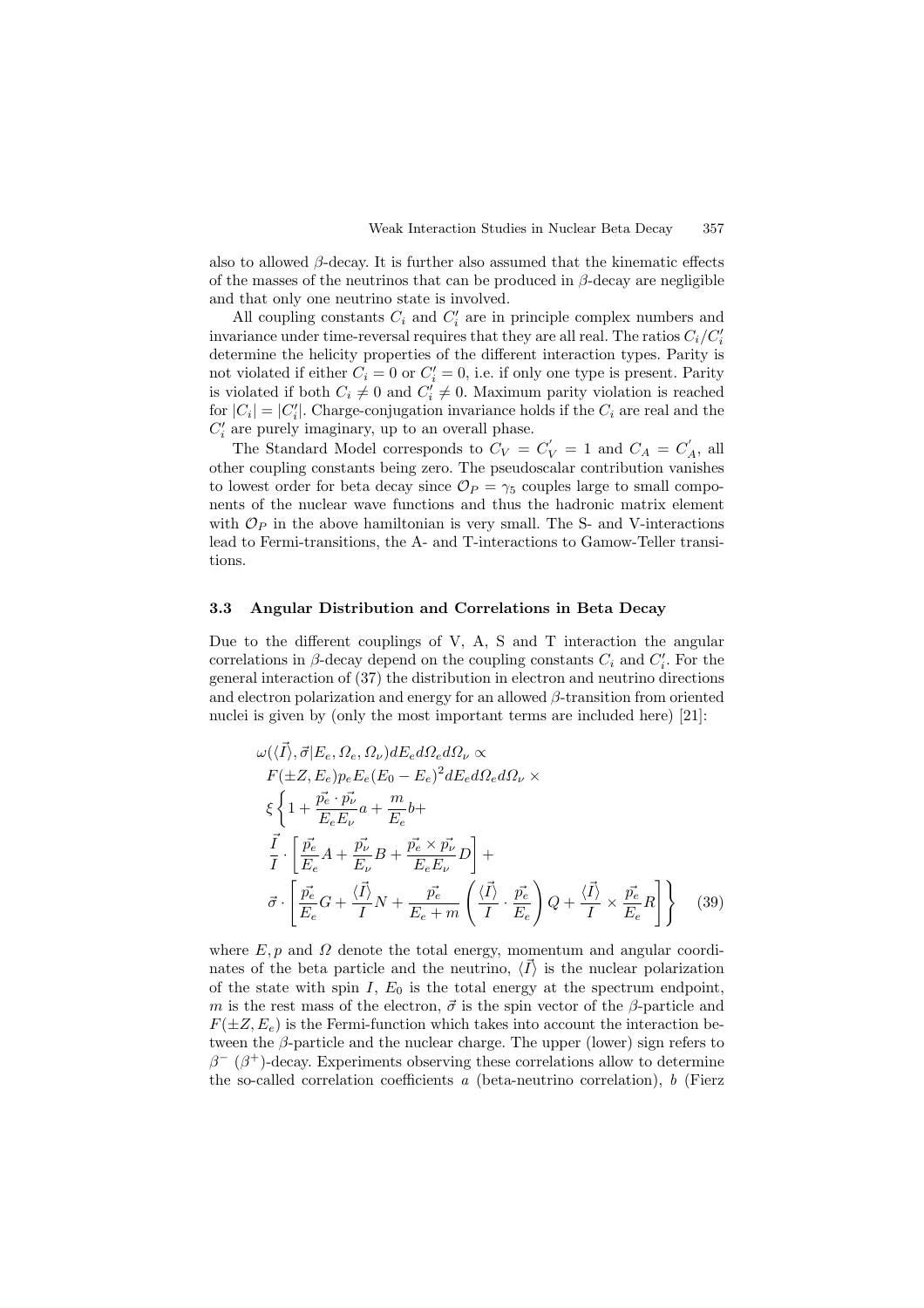interference term), *A* (beta asymmetry), *B* (neutrino asymmetry), *G* (longitudinal beta polarization), *D* (D-triple correlation), *R* (R-triple correlation), etc. which depend (as does the factor  $\xi$ ) only on the nuclear matrix elements of the observed  $\beta$ -transition and on the coupling constants  $C_i$  and  $C'_i$ . Note that two basic properties of the weak interaction were determined from measurements of these correlations in  $\beta$ -decay: the violation of parity, which was first observed in a measurement of the  $\beta$ -asymmetry parameter  $(A)$  in the decay of  ${}^{60}Co$  [8] and the  $V - A$  structure of the weak interaction, which was deduced from  $\beta \nu$ -correlation (a) measurements on a series of noble gas nuclei [22].

Explicit expressions for the correlation coefficients, including the Coulomb corrections, can be found in [21]. As an example and for ease of discussion we list here the expressions for the  $\beta \nu$ -correlation coefficient a, the Fierz interference term b and the  $\beta$ -asymmetry parameter A:

$$
\xi = |M_F|^2 \left( |C_S|^2 + |C_V|^2 + |C_S'|^2 + |C_V'|^2 \right) + |M_{GT}|^2 \left( |C_T|^2 + |C_A|^2 + |C_T'|^2 + |C_A'|^2 \right)
$$
(40)

$$
a\xi = |M_F|^2 \left[ -|C_S|^2 + |C_V|^2 - |C_S'|^2 + |C_V'|^2 \mp 2\frac{\alpha Zm}{p_e} Im\left(C_S C_V^* + C_S' C_V'^*\right) \right]
$$
  
+ 
$$
\frac{|M_{GT}|^2}{3} \left[ |C_T|^2 - |C_A|^2 + |C_T'|^2 - |C_A'|^2 \pm 2\frac{\alpha Zm}{p_e} Im\left(C_T C_A^* + C_T' C_A'^*\right) \right]
$$
  

$$
b\xi = \pm 2\gamma Re\left[ |M_F|^2 \left(C_S C_V^* + C_S' C_V'^*\right) + |M_{GT}|^2 \left(C_T C_A^* + C_T' C_A'^*\right) \right]
$$
(41)

$$
A\xi = |M_{GT}|^2 \lambda_{I'I} \left[ \pm 2Re \left( C_T C_T^{'*} - C_A C_A^{'*} \right) + 2 \frac{\alpha Z m}{p_e} Im \left( C_T C_A^{'*} + C_T' C_A^* \right) \right]
$$

$$
+ \delta_{I'I} M_F M_{GT} \sqrt{\frac{I}{I+1}} \left[ 2Re \left( C_S C_T^{'*} + C_S' C_T^* - C_V C_A^{'*} - C_V' C_A^* \right) \right]
$$

$$
\pm 2 \frac{\alpha Z m}{p_e} Im \left( C_S C_A^{'*} + C_S' C_A^* - C_V C_T^{'*} - C_V' C_T^* \right) \right].
$$
(42)

In these equations  $M_F (M_{GT})$  are the Fermi (Gamow-Teller) matrix elements,  $\gamma = \sqrt{1 - (\alpha Z)^2}$  with  $\alpha$  the fine structure constant and Z the atomic number of the daughter nucleus,  $I$  and  $I'$  are the angular momenta of the initial and the final nuclear states,  $\delta_{I^{'}I}$  is the Kronecker delta symbol and

$$
\lambda_{I'I} = \begin{cases}\n1 & I \to I' = I - 1 \\
\frac{1}{I+1} & I \to I' = I \\
-\frac{I}{I+1} & I \to I' = I + 1\n\end{cases}
$$
\n(43)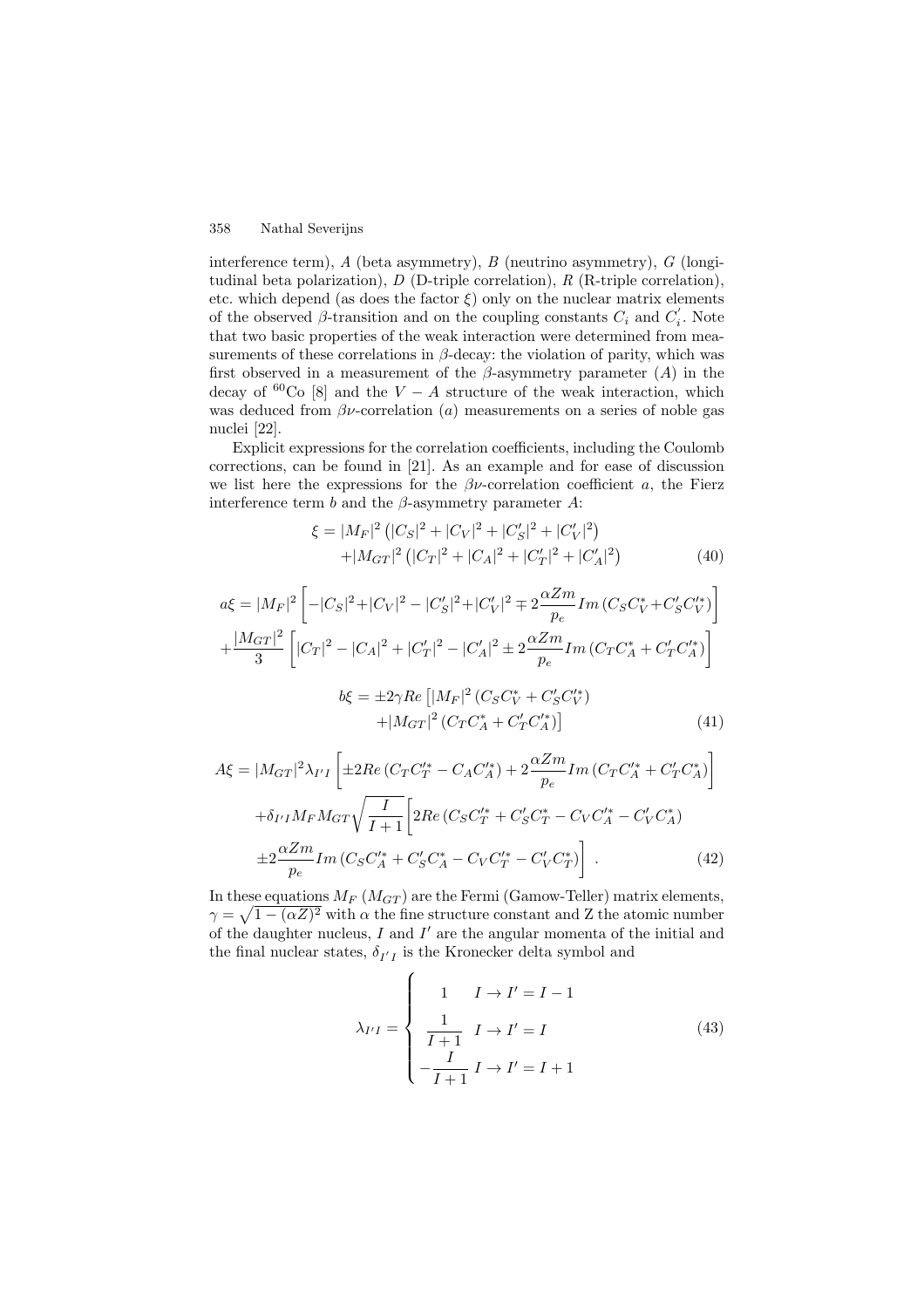Note that if a pure Fermi or a pure Gamow-Teller transition is used, the correlation coefficients become independent of the nuclear matrix elements and thus allow to determine the coupling constants independent of any nuclear structure effects.

The values of the coupling constants, which tell us which of the four possible interaction types (i.e. scalar, vector, tensor, and axial-vector) contribute to beta decay, can thus be extracted from the measurement of one or more of the relevant correlation coefficients. Frequently, for a given correlation coefficient complementary information can be obtained from the main part of the coefficient and from its Coulomb corrections (i.e. the terms of order  $\alpha$ ). E.g. in the  $\beta$ -asymmetry parameter A (42) the Coulomb correction terms will only be present if the coupling constants have an imaginary part and hence probes time reversal violation. However, these Coulomb corrections typically contribute to the correlation coefficients at the level of a few percent only.

To see more easily the sensitivity of the different correlation coefficients to new physics (i.e. scalar and/or tensor type weak interactions, a righthanded V,A-interaction, etc.) as well as for the planning of experiments and a first interpretation of new data it is often useful to work with approximate expressions. These equations are usually accurate to the few permille level or even better. We will illustrate this here for searches for scalar and tensor components in the weak interaction. To develop the approximate expressions in this case, maximal parity violation and time reversal invariance for the Vand A-interactions is assumed, i.e.  $C_V' = C_V$ ,  $C_A' = C_A$  and  $C_V$  and  $C_A$  real. One then has

$$
\xi = 2\left[|M_F|^2 C_V^2 + |M_{GT}|^2 C_A^2\right] \tag{44}
$$

and for a pure Fermi transition the  $\beta \nu$ -correlation coefficient a can be written as

$$
a_F \simeq 1 - \frac{|C_S|^2 + |C_S'|^2}{C_V^2} \mp \frac{\alpha Z m}{p_e} Im\left(\frac{C_S + C_S'}{C_V}\right) ,\qquad (45)
$$

while for a pure Gamow-Teller transition

$$
a_{GT} \simeq -\frac{1}{3} \left[ 1 - \frac{|C_T|^2 + |C_T'|^2}{C_A^2} \mp \frac{\alpha Z m}{p_e} Im \left( \frac{C_T + C_T'}{C_A} \right) \right] \,. \tag{46}
$$

Note that the highest sensitivity to terms containing scalar and/or tensor type coupling constants is always obtained for pure transitions. This holds for all correlation coefficients. Further, the sensitivity to terms with  $\alpha Zm/p_e$ can be optimized by selecting  $\beta$ -transitions with a low endpoint energy from heavy nuclei.

The Fierz interference term  $b' \equiv bm/E_e$  is for a pure Fermi transition approximated as

$$
b'_F \simeq \pm \frac{\gamma m}{E_e} Re \left( \frac{C_S + C'_S}{C_V} \right) \tag{47}
$$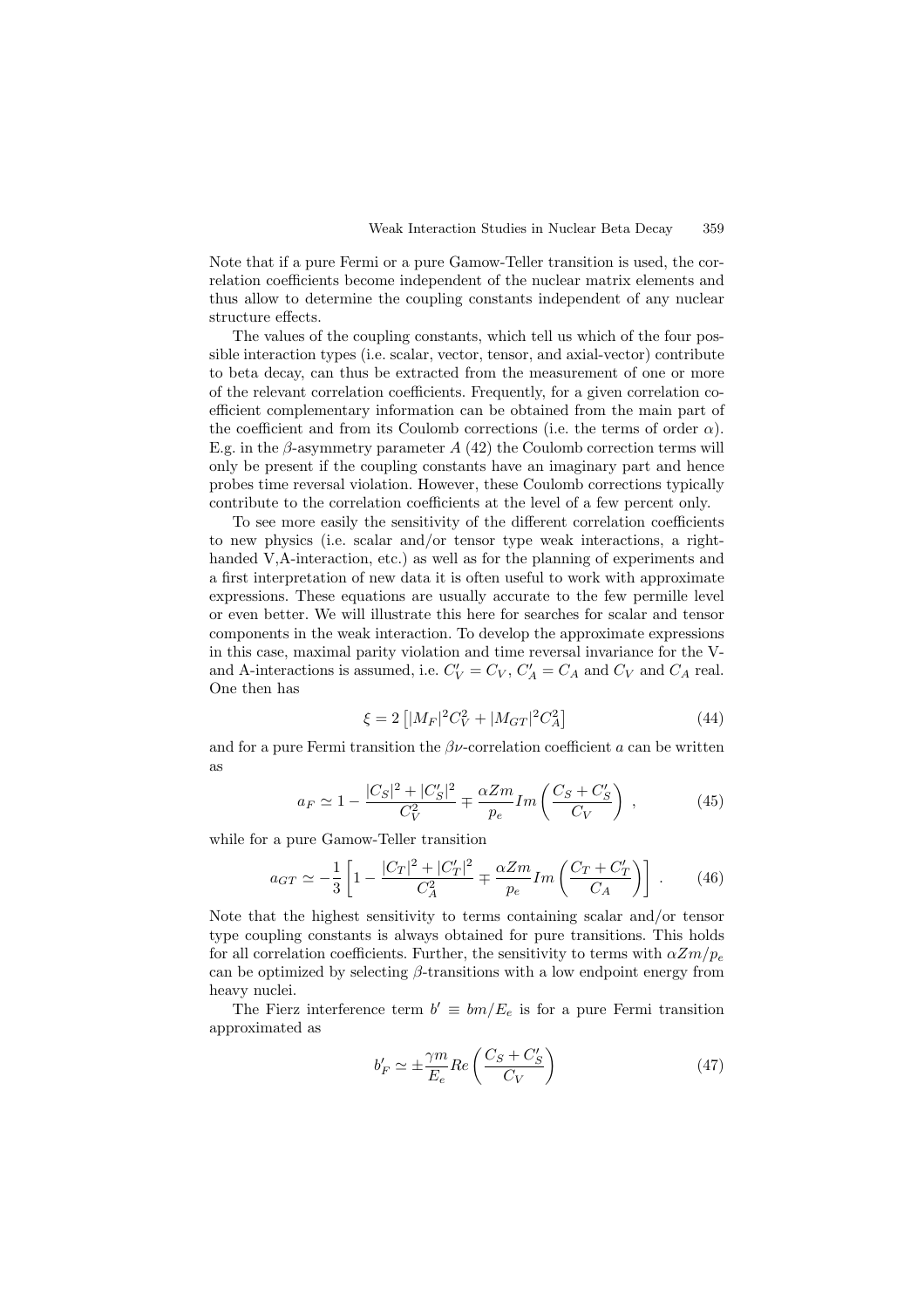and for a pure Gamow-Teller transition

$$
b'_{GT} \simeq \pm \frac{\gamma m}{E_e} Re \left( \frac{C_T + C'_T}{C_A} \right) . \tag{48}
$$

Since this Fierz term depends only on scalar and tensor coupling constants, it is zero in the Standard Model. Further, because of the factor  $\gamma m/E_e$  the sensitivity of it to a scalar or tensor type weak interaction can be optimized by observing low-energy transitions from light nuclei. Further, as b depends only on the energy of the emitted  $\beta$ -particle but does not contain any particular directional dependence, a measurement of any correlation coefficient will always include  $b'$  such that a measurement of a correlation coefficient X will in fact yield the quantity

$$
\widetilde{X} \equiv \frac{X}{1+b'} \ . \tag{49}
$$

Given the present experimental accuracy for  $b'$  (e.g. [18]) this becomes important for measurements where a precision of 1% or better is reached.

With the same assumptions as above, the  $\beta$ -asymmetry parameter A can be written as

$$
A \simeq \frac{\mp \lambda_{I'I} \rho^2 - 2\delta_{I'I} \sqrt{\frac{I}{I+1}} \rho}{1 + \rho^2} + \frac{\alpha Zm}{p_e} \left[ \frac{\lambda_{I'I} \rho^2 \pm \delta_{I'I} \sqrt{\frac{I}{I+1}} \rho}{1 + \rho^2} Im \left( \frac{C_T + C_T'}{C_A} \right) \pm \frac{\delta_{I'I} \sqrt{\frac{I}{I+1}} \rho}{1 + \rho^2} Im \left( \frac{C_S + C_S'}{C_V} \right) \right]
$$
\n
$$
(50)
$$

with

$$
\rho = \frac{C_A M_{GT}}{C_V M_F} \,. \tag{51}
$$

Note that the first term in (50) gives the Standard Model value for A for a given transition and that A is sensitive to scalar and tensor currents only through the Coulomb terms. For a pure Fermi transition  $A = A \equiv 0$ , while for a pure Gamow-Teller transition one gets (using (48)-(50))

$$
\widetilde{A_{GT}} \equiv \frac{A_{GT}}{1+b'}
$$
\n
$$
\simeq \lambda_{I'I} \left[ \mp 1 + \frac{\alpha Z m}{p_e} Im \left( \frac{C_T + C_T'}{C_A} \right) + \frac{\gamma m}{E_e} Re \left( \frac{C_T + C_T'}{C_A} \right) \right] (52)
$$

where  $A_{GT}$  is obtained from (50) by inserting  $y \equiv 1/\rho = 0$ .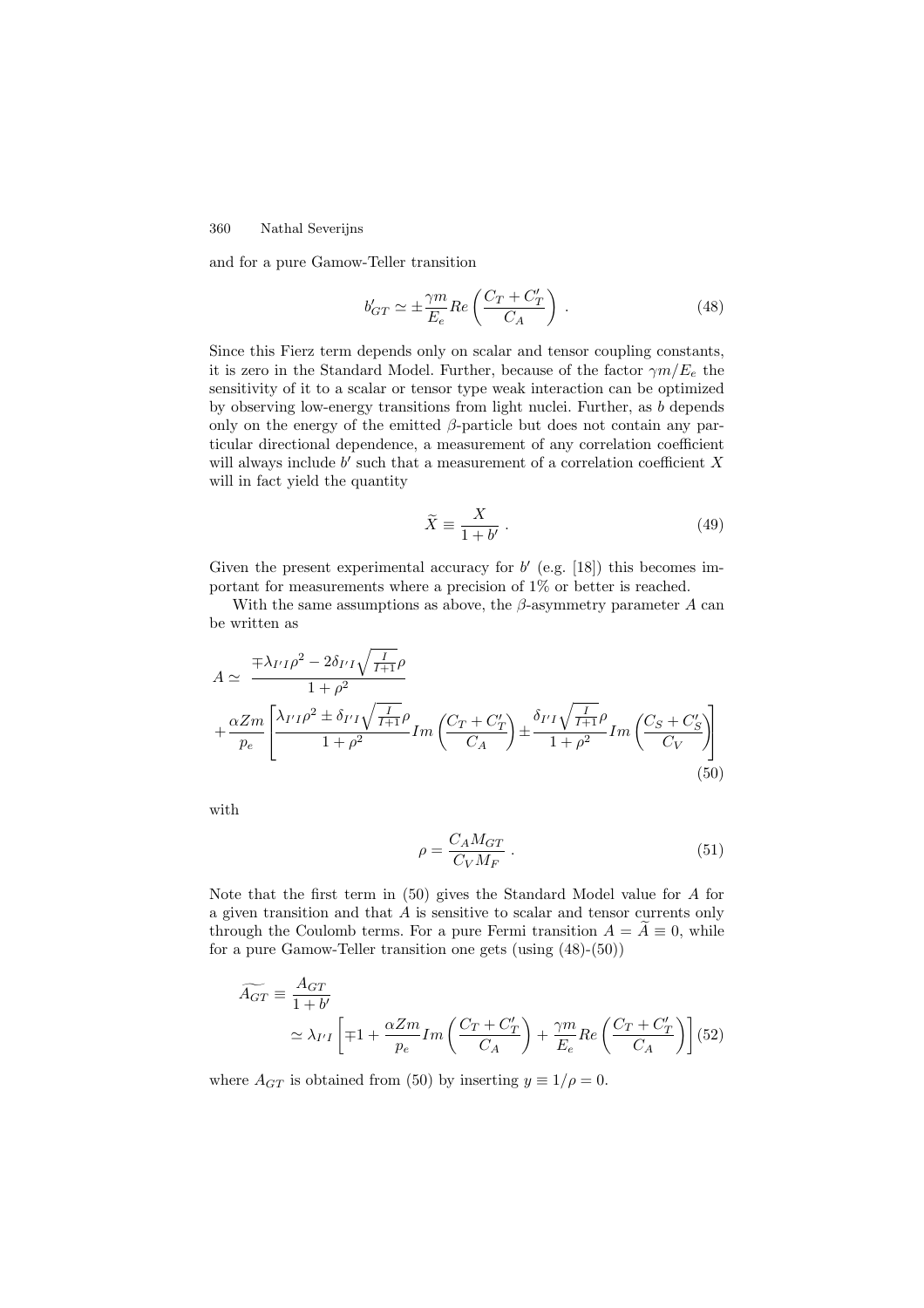Finally, it is to be noted that the integral of the transition probability  $\omega$  defined by (39) over all energies and angles does not contain any angular dependence anymore but simply yields the inverse lifetime  $\tau^{-1}$ :

$$
\frac{1}{\tau} \equiv \int \omega \left( \langle \vec{I} \rangle, \vec{\sigma} | E_e, \Omega_e, \Omega_\nu \right) dE_e d\Omega_e d\Omega_\nu =
$$
\n
$$
\int \frac{G_\beta^2}{(2\pi)} \xi F(\pm Z, E_e) p_e E_e (E_0 - E_e)^2 dE_e d\Omega_e d\Omega_\nu . \tag{53}
$$

From this the comparative half-life or  $ft$ -value is obtained as

$$
ft = \frac{2K}{G_F^2 V_{ud}^2 \xi} \tag{54}
$$

with

$$
t = t_{1/2} \left[ \frac{1 + \epsilon/\beta^+}{BR} \right] \,. \tag{55}
$$

the reduced half-life,  $\epsilon/\beta^+$  the electron capture to positron ratio and BR the branching ratio of the  $\beta$ -transition. Further,

$$
\frac{K}{(\hbar c)^6} = \frac{2\pi^3 \hbar \ln 2}{(m_e c^2)^5} = 8120.271(12) \times 10^{-10} \, GeV^{-4} \, s \tag{56}
$$

and

$$
f = \int F(\pm Z, E_e) p_e E_e (E_0 - E_e)^2 dE_e d\Omega_e d\Omega_\nu \tag{57}
$$

is the so-called statistical rate function.

The value for the Fermi coupling constant  $G_F$  is known from the purely leptonic decay of the muon [17]

$$
\frac{G_F}{(\hbar c)^3} = 1.16639(1) \times 10^{-5} \, GeV^{-2} \,. \tag{58}
$$

It is related to the vector coupling constant  $G_V$  in nuclear beta-decay by  $G_{\beta} \equiv G_V = G_F V_{ud} g_V (q^2 \to 0)$ , with  $g_V$  the vector form factor and  $g_V (q^2 \to 0)$  $0 \equiv C_V = 1$  the vector coupling constant with q the momentum transfer to the leptons in the decay.

Including now also radiative corrections and isospin symmetry breaking corrections (that are not included in the equations given by [21]) and using (44) for the factor  $\xi$  one gets

$$
ft = \frac{2K}{G_F^2 V_{ud}^2} \frac{1}{(1 + \delta_R) 2 \left[ M_F^2 C_V^2 \left(1 - \delta_c\right) \left(1 + \Delta_R^V\right) + M_{GT}^2 C_A^2 \left(1 + \Delta_R^A\right) \right]} \tag{59}
$$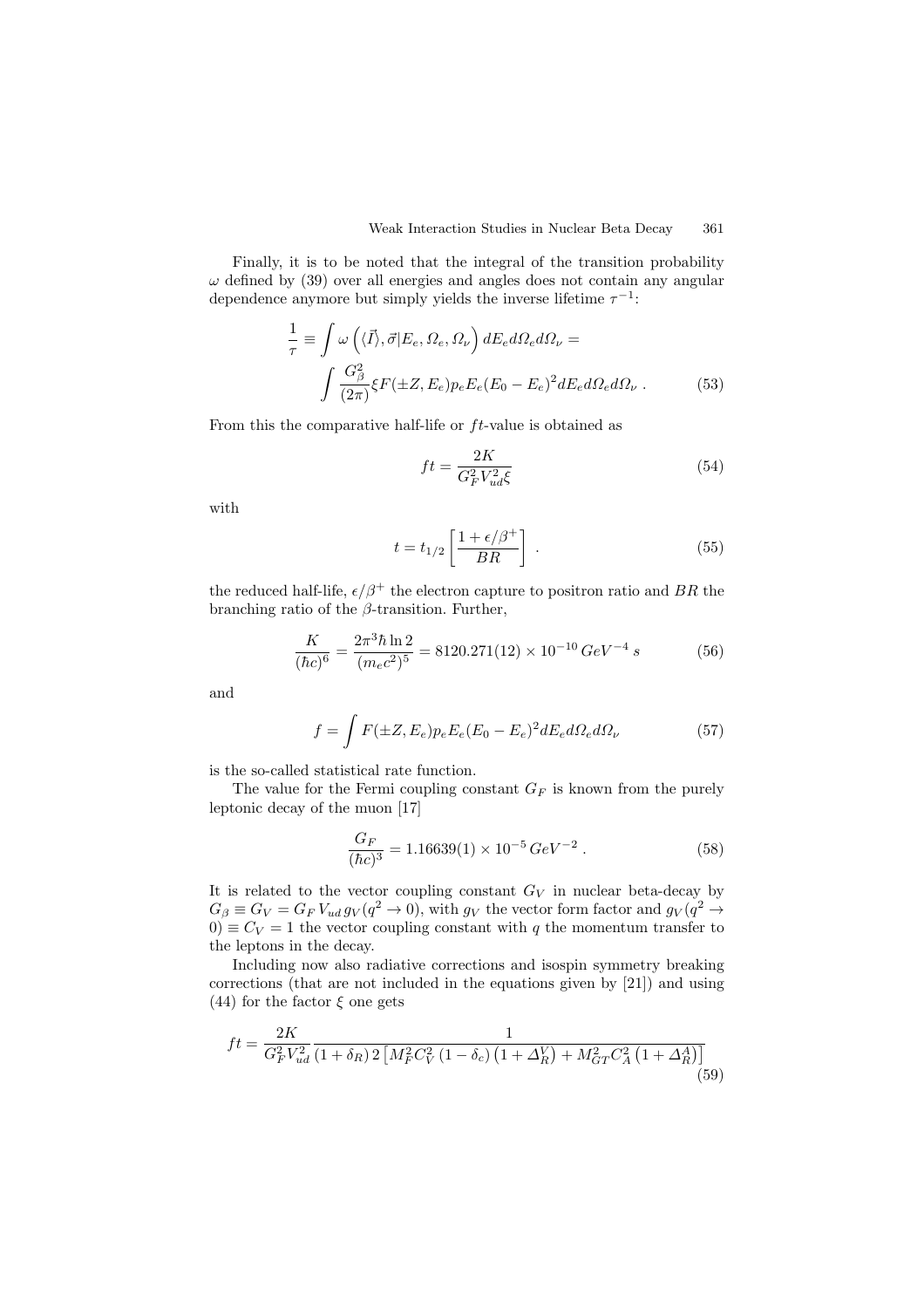with  $\delta_R$ , respectively  $\Delta_R$  the nucleus-dependent and nucleus-independent radiative corrections and  $\delta_c$  the isospin symmetry-breaking correction. All these corrections are of the order of  $0.5\%$  to a few percent (see e.g. [23,18].

More details on the formalism for weak interaction studies in nuclear and neutron  $\beta$ -decay as well as explicit expressions for other observables than the ones that were discussed here can be found in [1].

# **4 Searching for Non-standard Model Physics in Nuclear** *β***-Decay**

All experiments that were carried out till now can be explained by a time reversal invariant pure V-A interaction with maximal violation of parity. Nevertheless, experimental error bars still leave sufficient room for the possible existence of other types of weak interaction in beta decay, e.g. scalar or tensor type interactions or a right-handed V,A-interaction. In the next sections we will describe a number of previous as well as ongoing experiments to illustrate how measurements in nuclear beta decay provide valuable information about the properties of the weak interaction. Such experiments search for the possible presence of e.g. right-handed currents, scalar or tensor currents and time reversal violation or determine the  $V_{ud}$  Cabibbo-Kobayashi-Maskawa matrix element. In addition, they provide constrains on a wide range of extensions of the Standard Model, such as e.g. models involving leptoquarks [62].

# **4.1 Unitarity of the Cabibbo-Kobayashi-Maskawa Quark-Mixing Matrix**

As was discussed in Sect. 2.3 already, the Cabibbo-Kobayashi-Maskawa matrix relates the quark eigenstates of the weak interaction with the quark mass eigenstates and, as such, is a unitary matrix. Testing unitarity can in principle be done for each of the rows and columns of the matrix. However, as the  $V_{ud}$  and  $V_{us}$  matrix elements are the ones that have till now been determined with the highest precision, the most precise test of unitarity to date is obtained from the first row of the CKM matrix, i.e.

$$
\sum_{i} V_{ui}^2 = V_{ud}^2 + V_{us}^2 + V_{ub}^2
$$
\n(60)

which should be equal to unity. The leading element,  $V_{ud}$ , depends only on the quarks in the first generation and can therefore be determined most precisely. The  $V_{us}$  matrix element is obtained from the so-called e3 branch of the  $K^+$ decay (i.e.  $K^+ \to \pi^0 e^+ \nu$ ) and from hyperon decays. The third matrix element in  $(60)$ ,  $V_{ub}$ , is obtained from B meson decays and is so small that it does not have any impact on the unitarity test at the present level of precision. If the CKM-matrix would turn out to be non-unitary this could point either to the existence of a fourth generation of fermions or to several types of new physics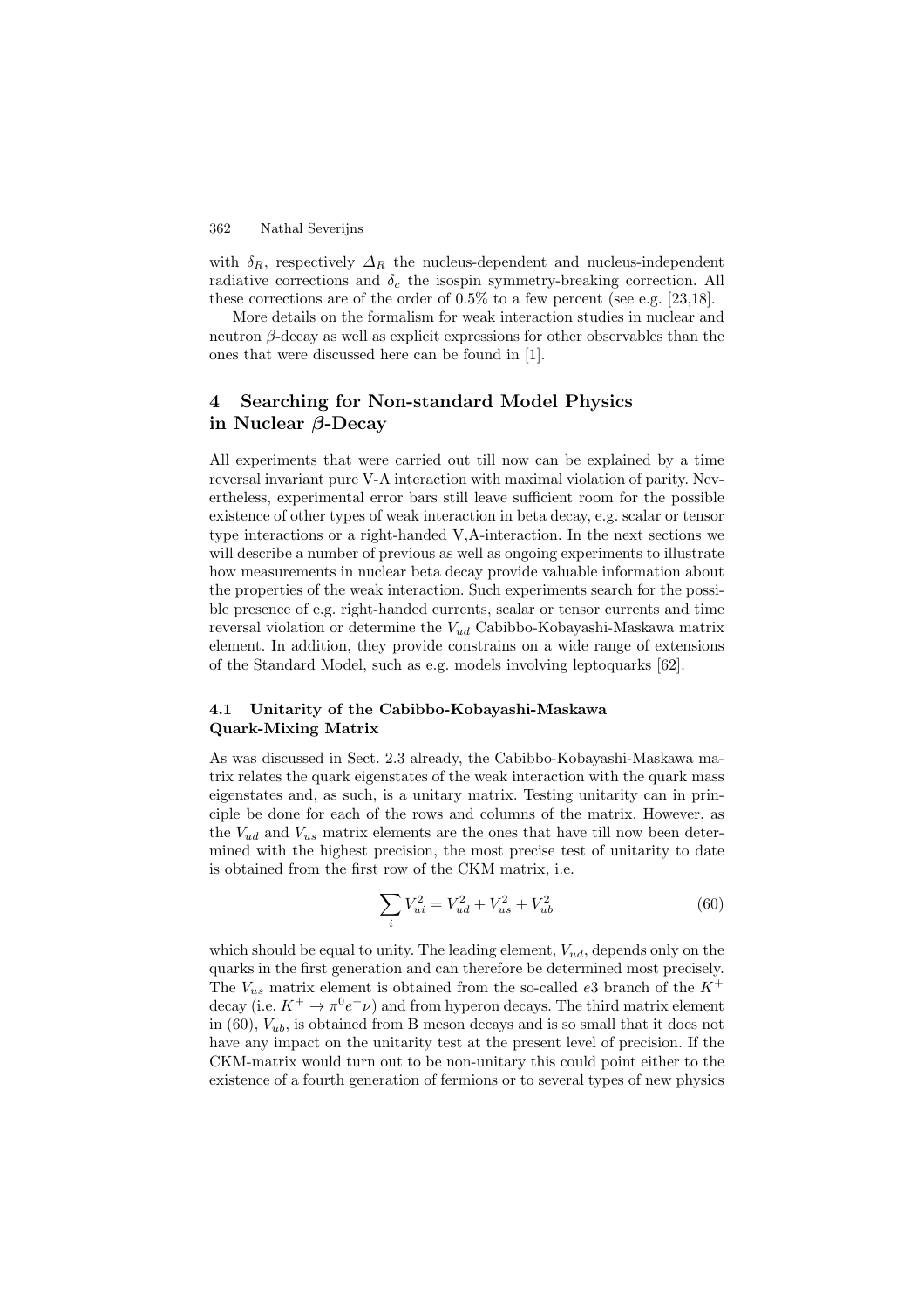beyond the Standard Model, such as e.g. right-handed currents or non-V,A contributions to the weak interaction (e.g. [18]).

The  $V_{ud}$  element in the CKM matrix is best obtained from β-decay processes. It can be deduced from the  $\mathcal{F}t$ -values of superallowed  $0^+ \rightarrow 0^+$  beta transitions, from neutron decay and from pion beta decay. Currently, the  $\mathcal{F}$ t-value of nine superallowed  $0^+ \rightarrow 0^+$  pure Fermi transitions, <sup>10</sup>C, <sup>14</sup>O,  $^{26}\text{Al}^m$ ,  $^{34}\text{Cl}$ ,  $^{38}\text{K}^m$ ,  $^{42}\text{Sc}$ ,  $^{46}\text{V}$ ,  $^{50}\text{Mn}$  and  $^{54}\text{Co}$ , have been determined with a precision better than  $2 \times 10^{-3}$  [23,18].

The relation between the  $\mathcal{F}$ t-value and  $V_{ud}$  is for these pure Fermi transitions (see also (59))

$$
\mathcal{F}t = ft\left(1 + \delta_R\right)\left(1 - \delta_C\right) = \frac{K}{2\,G_F^2\,V_{ud}^2\left(1 + \Delta_R^V\right)}\,. \tag{61}
$$

Note that the right hand side of (61) contains only fundamental constants and parameters determined by the weak interaction, while the left hand side contains the experimentally determined quantities and calculated nuclear corrections. To determine the  $ft$ -value for a specific transition requires advanced spectroscopic methods since the half-life, the branching ratio as well as the transition energy,  $Q_{EC}$ , which is required to calculate f, all have to be known with good precision.

Further, the radiative corrections  $\delta_R$  and  $\Delta_R^V$  as well as the isospin correction  $\delta_C$  must be calculated. The nucleus-dependent radiative correction  $\delta_R$  can be split into a nuclear structure independent part,  $\delta_R$ , and a nuclear structure dependent part,  $\delta_{NS}$ , i.e.  $\delta_R = \delta_R + \delta_{NS}$ . The first is calculated from QED and is currently evaluated up to order  $Z^2\alpha^3$  (e.g. [18] and references therein). For the nine above mentioned transitions the values of  $\delta_R'$  range from 1.42% to 1.65% [18]. The nuclear structure dependent part,  $\delta_{NS}$ , was calculated in the nuclear shell model with effective interactions and ranges from  $+0.03\%$  to  $-0.36\%$  [25]. For the nucleus-independent correction the currently adopted value is  $\Delta_R^V = 0.0240(8)$  [18,24]. Several independent calculations were performed for the isospin symmetry-breaking correction  $\delta_C$  (see [25] and references therein). Although the two leading calculations [25,27] exhibit a small difference, they are in reasonably good agreement, yielding values ranging from 0.2% to 0.6%. A detailed discussion of all these corrections can be found in [25].

According to the Conserved Vector Current (CVC) hypothesis [26] the  $\mathcal{F}t$ -value should be the same for all superallowed  $0^+ \rightarrow 0^+$  transitions. The fit to a constant of the  $\mathcal{F}t$ -values obtained for the nine transitions yields  $\mathcal{F}t = 3072.2(9)$  s [18] (Fig. 2), confirming the CVC hypothesis at the  $3 \times 10^{-4}$ precision level. Taking further into account an additional error related to a systematic difference between the two calculations of  $\delta_c$  [25,27] one gets  $\mathcal{F}t = 3072.2(20)$  s [18] which leads to  $V_{ud} = 0.9740(5)$ .

The matrix element  $V_{ud}$  can also be determined from the decay of the free neutron. The precision here has now come close to that of the  $0^+ \rightarrow 0^+$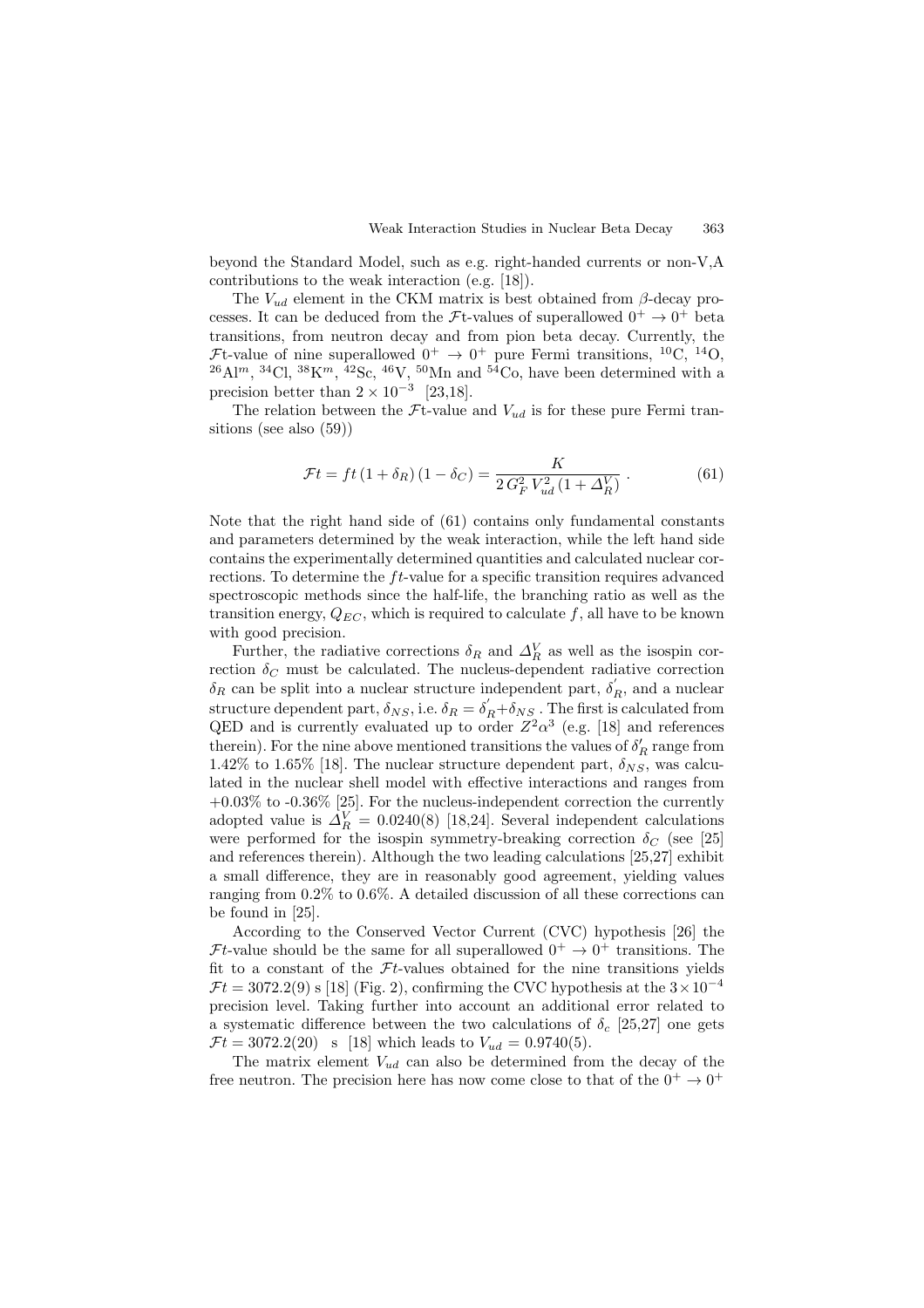

**Fig. 2.** Ft-values for the nine best studied  $0^+ \rightarrow 0^+$  pure Fermi transitions. The line is the result from the best least-squares one-parameter fit. From [18].

transitions. The  $ft$ -value for the neutron is given by

$$
f_n \tau_n (1 + \delta_R) (1 + 3\lambda^2) = \frac{K / \ln 2}{G_F^2 V_{ud}^2 (1 + \Delta_R^V)}
$$
(62)

with  $\tau_n$  the lifetime of the free neutron and  $f_n(1+\delta_R)=1.71489(2)$  the phase space factor [28,29]. The factor  $\lambda$  is the ratio of the effective vector and axial vector weak coupling constants  $\lambda = G'_A/G'_V$ , with  $G'_A = G_A^2(1 + \Delta_R^A)$  and  $G_V^{'2} = G_V^2(1 + \Delta_R^V)$ . Here,  $G_A = V_{ud} G_F g_A(q^2 \to 0)$ , with  $g_A$  the axial vector form factor and  $g_A(q^2 \to 0) \equiv C_A \approx -1.27$  the axial vector coupling constant. This factor  $\lambda$  enters because the decay of the neutron does not proceed through a pure Fermi transition but through a mixed Fermi/Gamow-Teller transition. Since the neutron is a single nucleon, no nuclear structure correction  $\delta_{NS}$  or isospin symmetry-breaking correction  $\delta_C$  have to be applied in this case. However, the factor  $\lambda$  has to be determined. This is usually obtained in measurements of the beta asymmetry parameter A (viz. the **I**.**p<sup>e</sup>** correlation; (39)). For neutron decay one has (assuming a pure  $V - A$  interaction with maximal parity violation and time reversal invariance, neglecting recoil corrections and using  $|M_F|=1$ ,  $|M_{GT}|=\sqrt{3}$  for the neutron, cf. (50))

$$
A_n = \frac{-2(\lambda + \lambda^2)}{1 + 3\lambda^2} \,. \tag{63}
$$

Combining the world average value  $\lambda = -1.2670(30)$  [17] with the recently published new, and till now also most precise value of  $\lambda = -1.2739(19)$  [30], yields the new world average value  $\lambda = -1.2703(24)$ . Combining this with the world average value for the neutron lifetime,  $\tau_n = 885.7(8)$  s [17], leads to  $V_{ud} = 0.9736(17)$ , in agreement with the value obtained from the superallowed transitions.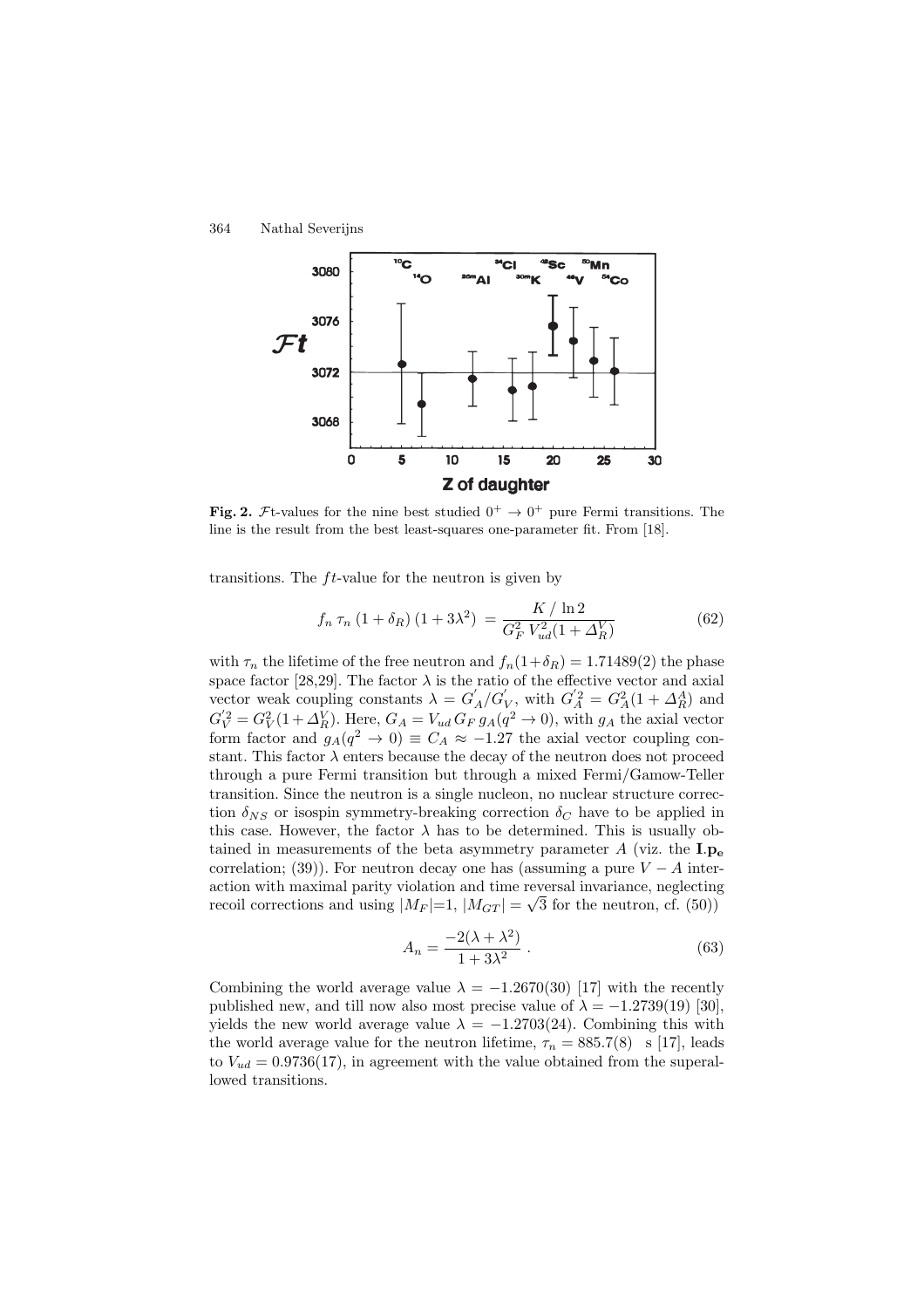The value of  $V_{ud}$  can, finally, also be obtained from pion beta decay,  $\pi^+ \to \pi^0 e^+ \nu_e$ . As this is a  $0^- \to 0^-$  pure vector transition, no separation of vector and axial-vector components is required. In addition, like neutron decay, it has the advantage that no nuclear structure-dependent corrections have to be applied. A major disadvantage, however, is that pion beta decay is a very weak branch, of the order of 10−<sup>8</sup> only, leading to severe experimental difficulties. Combining the value for the lifetime  $\tau_{\pi} = (2.6033 \pm 0.0005) \times 10^{-8}$ s given by the Particle Data Group [17], with the branching ratio  $BR \simeq$  $(1.044 \pm 0.007<sub>stat</sub> \pm 0.009<sub>sust</sub>) \times 10^{-8}$  that was obtained in a recent experiment at the Paul Scherrer Institute [31] yields  $|V_{ud}| = 0.9771 \pm 0.0056$ . Although this is in agreement with the values obtained from the superallowed  $0^+ \rightarrow 0^+$ transitions and from neutron decay it is still much less precise, however.

Since the three above mentioned values for  $V_{ud}$  are in agreement with each other we will further use their weighted average, which turns out to be  $V_{ud} = 0.9740(5)$ . Combining this with the values recommended by the Particle Data Group [17] for the two other matrix elements in the first row, i.e.  $V_{us} = 0.2196(26)$  and  $V_{ub} = 0.0036(7)$  leads to

$$
\sum_{i} V_{ui}^2 = V_{ud}^2 + V_{us}^2 + V_{ub}^2 = 0.9969(15)
$$
 (64)

which deviates  $2.1\sigma$  from the Standard Model, a situation that exists for about two decades already.

Recently, however, a new determination of the  $K_{e3}$  branching ratio, which is at the basis of the Particle Data Group value for  $V_{us}$ , was carried out at Brookhaven National Laboratory. This new experiment yielded  $V_{us}$  =  $0.2272\pm0.0023_{stat}\pm0.0007_{syst1}\pm0.0018_{sust2}$  [32,33] which is about  $2.5\sigma$  higher than the currently adopted value. In addition,  $V_{us}$  can also be extracted from hyperon  $\beta$ -decay data. It is interesting to note that the new value for  $V_{us}$  from  $K_{e3}$  decay is in good agreement with the value that was previously already obtained from the analysis of such hyperon decays, i.e.  $V_{us} = 0.2258 \pm$ 0.0027 [34]. However, this last value was not generally accepted as the analysis was believed to be subject to theoretical uncertainties due to first-order  $SU(3)$ symmetry-breaking effects in the axial-vector couplings. Recently Cabibbo *et al.* [35] have therefore re-analyzed the hyperon data using a technique that is not subject to these effects by focusing the analysis on the vector from factors. They obtained  $V_{us} = 0.2250(27)$ , again in good agreement with the new value from  $K_{e3}$  decay. The weighted average of these two values is  $V_{us}$  = 0.2260(20). Because of the impact of  $V_{us}$  on the unitarity test it is important that the new value obtained from the  $K_{e3}$  branching ratio is confirmed by other experiments. Several of these are being prepared now [36,37].

If then the just mentioned weighted average value for  $V_{us}$  is used, perfect agreement with unitarity is obtained, i.e.

$$
\sum_{i} V_{ui}^2 = V_{ud}^2 + V_{us}^2 + V_{ub}^2 = 0.9998(12) . \tag{65}
$$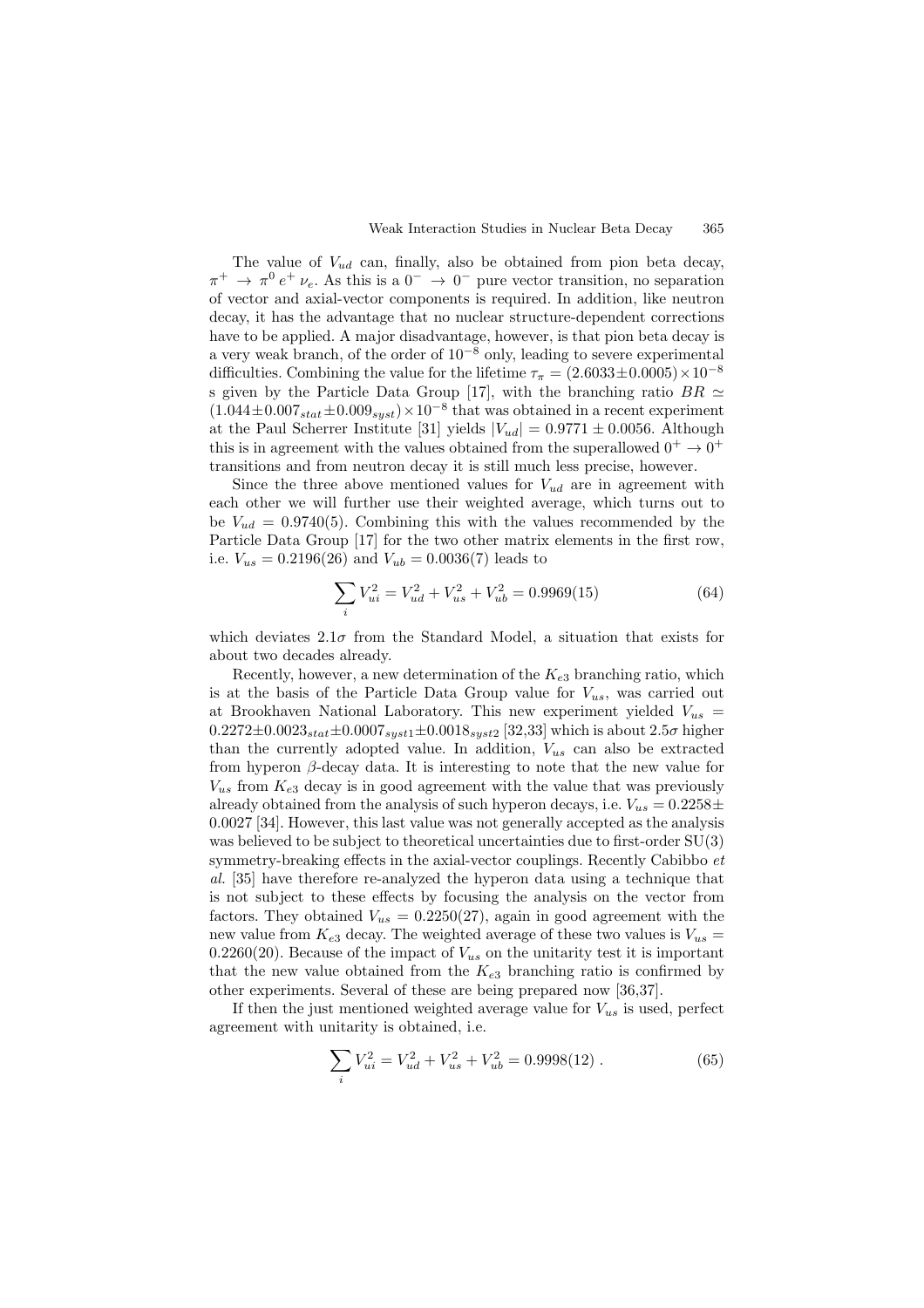It thus appears that the long standing so-called unitarity problem has finally been solved. However, precise measurements of the  $\mathcal{F}t$ -values for superallowed  $0^+ \rightarrow 0^+$  transitions continue to be of great importance, but now for nuclear structure reasons. Indeed, although our understanding of the different corrections has improved significantly over the years (for an overview see e.g. [25,18]) a systematic discrepancy between the two main sets of values for the isospin correction  $\delta_c$  [25,27] still exists. Whereas this does not play a decisive role in the above test of unitarity of the CKM-matrix (since it amounts only to about 0.5% for the set of nine transitions that is used for this test), theoretical predictions for two additional sets of superallowed  $0^+ \rightarrow 0^+$  transitions in the mass ranges  $18 < A < 42$  and  $62 < A < 74$  [38] yield values ranging from 0.8% up to 1.5%. Thus, the high precision of the average Ft-value for the set of nine well-studied transitions now provides an excellent basis to check our theoretical understanding of isospin symmetry in nuclei with unprecedented precision. More details on this can be found in another lecture in this book [4].

### **4.2 Right-Handed V-, A-currents**

Whereas the violation of parity in the weak interaction was discovered more than 45 years ago [8], today its origin is still not understood.

So-called left-right symmetric extensions of the Standard Model explain the seemingly maximal violation of parity in the weak interaction by introducing a new gauge boson which couples to right-handed particles and which, by a spontaneous breaking of symmetry acquires a mass  $(m<sub>2</sub>)$  that is larger than that of the observed  $W_1$  boson  $(m_1)$  which couples mainly to left-handed particles [39]. The weak interaction eigenstates  $W_{L(R)}$  are written as

$$
W_L = \cos\zeta W_1 + \sin\zeta W_2\tag{66}
$$

$$
W_R = -\sin\zeta W_1 + \cos\zeta W_2\tag{67}
$$

with  $W_1$  and  $W_2$  the mass eigenstates and  $\zeta$  the mixing angle. The scale of the model is described by the parameter  $\delta = (m_1/m_2)^2$ . In so-called minimal left-right symmetric models  $\delta$  and  $\zeta$  are the only two parameters and the right-handed coupling constant  $g_R$ , the CKM quark-mixing matrix  $V_R$ , etc. are supposed to be identical to the left-handed ones. In more general left-right symmetric extensions of the Standard Model these may differ too.

Present constraints on right-handed currents from  $\beta$ -decay come from longitudinal positron polarization experiments [40–44], experiments in neutron decay [45–48], measurements of the longitudinal polarization of positrons emitted by polarized nuclei  $[49-52,59]$  and the  $\mathcal{F}$ t-values of the superallowed  $0^+ \rightarrow 0^+$  transitions [18].

The average  $\mathcal{F}$ t-value for the superallowed  $0^+ \rightarrow 0^+$  pure Fermi transitions provides a stringent constraint on the mixing angle  $\zeta$  between the leftand right-handed gauge bosons. In a model where right-handed currents are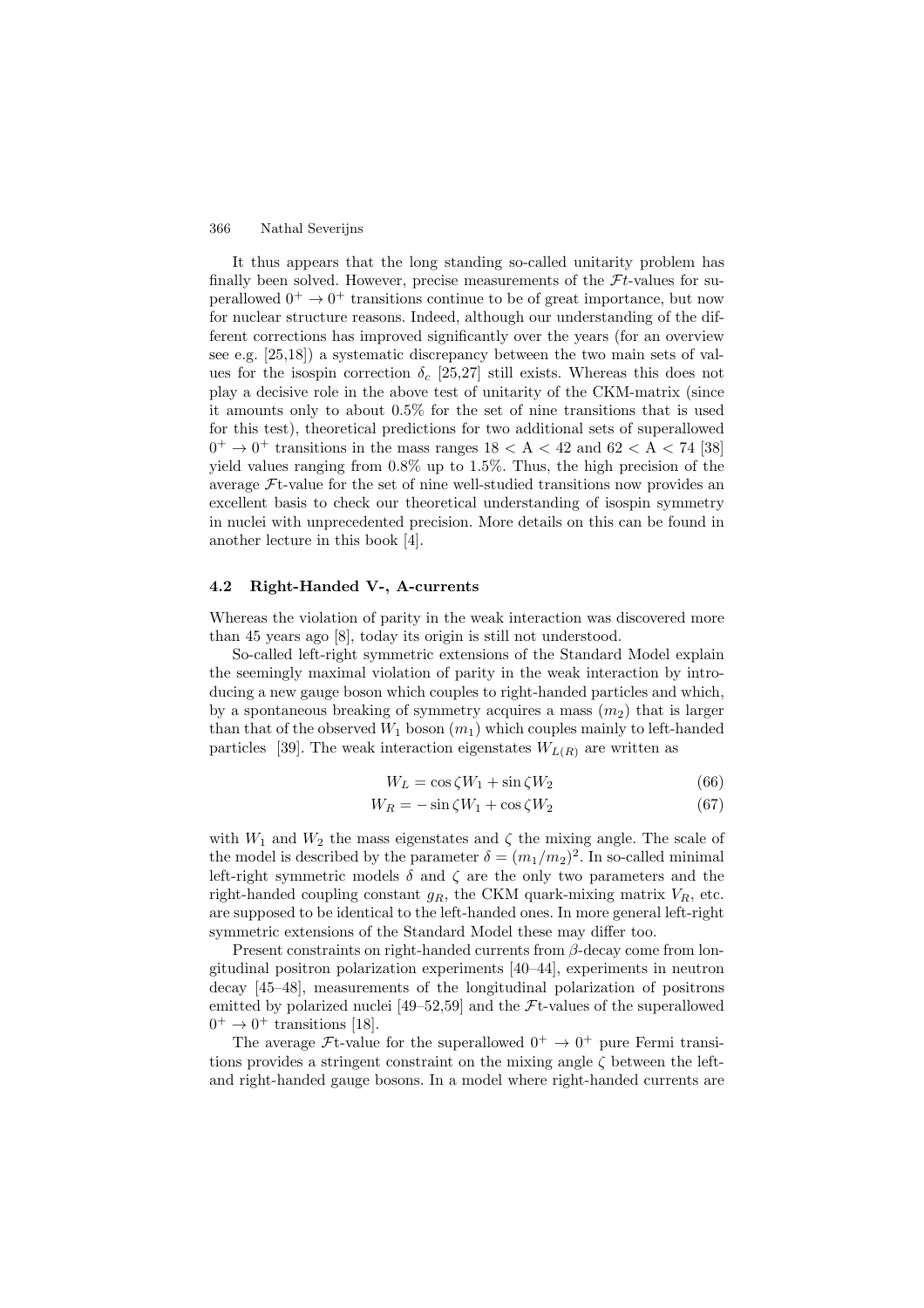assumed, one can write the Ft-value as

$$
\mathcal{F}tV_{ud}^2(1-2\zeta) = \frac{K}{2G_F^2(1+\Delta_R^V)}.
$$
\n(68)

Using the previously cited value  $\mathcal{F}t = 3072.2(20)$  s, the above mentioned new value for  $V_{us} = 0.2260(20)$ ,  $V_{ub} = 0.0036(7)$  and requiring that  $V_{ud}^2$ satisfies unitarity, one finds  $\zeta = 0.0001(7)$ . The mixing angle for the left- and right-handed gauge bosons is thus clearly limited to the milliradian region:  $-0.0011 \leq \zeta \leq 0.0013$  (90 % C.L.). This is currently the strongest limit on ζ.

Stringent limits on both  $\delta$  and  $\zeta$  were obtained from measurements of the longitudinal polarization of positrons from nuclear  $\beta$ -decays and from measurements of the  $\beta$ - and neutrino asymmetry parameters A, respectively B in the decay of polarized neutrons (a detailed discussion can be found in [1, 45]). In the first case relative measurements were performed comparing pure Fermi and pure Gamow-Teller transitions [41–44]:

$$
P_L^F / P_L^{GT} \simeq 1 + 8\delta\zeta \ . \tag{69}
$$

The weighted average result of all these experiments yielded -4.0  $< \delta \zeta \times 10^4$   $<$ 7.0 (90% C.L.) [43]. However, as this method yields a limit for the product  $\delta \zeta$ , no limits on the mass related parameter  $\delta$  are obtained for the small values of  $\zeta$  that result from the average  $\mathcal{F}$ t-value of the  $0^+ \rightarrow 0^+$  transitions.

A detailed discussion of measurements determining the A- and B-parameters in neutron decay can be found in [46,53]. Whereas the  $\beta$ -asymmetry parameter A in neutron decay yields limits for  $\delta$  and  $\zeta$  comparable to those from the positron polarization experiments (e.g. [46]), a measurement of the neutrino-asymmetry B yields an ellipse in the  $\delta$  versus  $\zeta$  plane, thus providing an upper limit on  $\delta$  (corresponding to a lower limit on the mass of a possible  $W_R$  boson with right-handed couplings). Recently, two precise measurements of the B-parameter were performed [47,48]. Both experiments used the same set-up  $(Fig. 3)$ .

The momentum and angle of escape of the undetected antineutrino were deduced from the coincident detection of the decay electron and recoil proton, and the subsequent measurement of their momenta. The electron detector was a photomultiplier with a plastic scintillator. The protons were accelerated and focused by an electric field onto a micro channel plate detector. This allowed to determine the time of flight for each proton to an accuracy of 10 ns, from which the momentum was then deduced. The weighted averaged result of the two measurements,  $B=0.9821(40)$  yields a lower limit of 280 GeV/c<sup>2</sup> (90 %) C.L.) for the mass of a  $W_R$  boson.

The most stringent limits on the mass of a possible  $W_R$  boson in nuclear  $\beta$ -decay were obtained from measurements of the longitudinal polarization of positrons emitted by polarized nuclei (so-called polarization-asymmetry correlation). In contrast to the above mentioned longitudinal polarization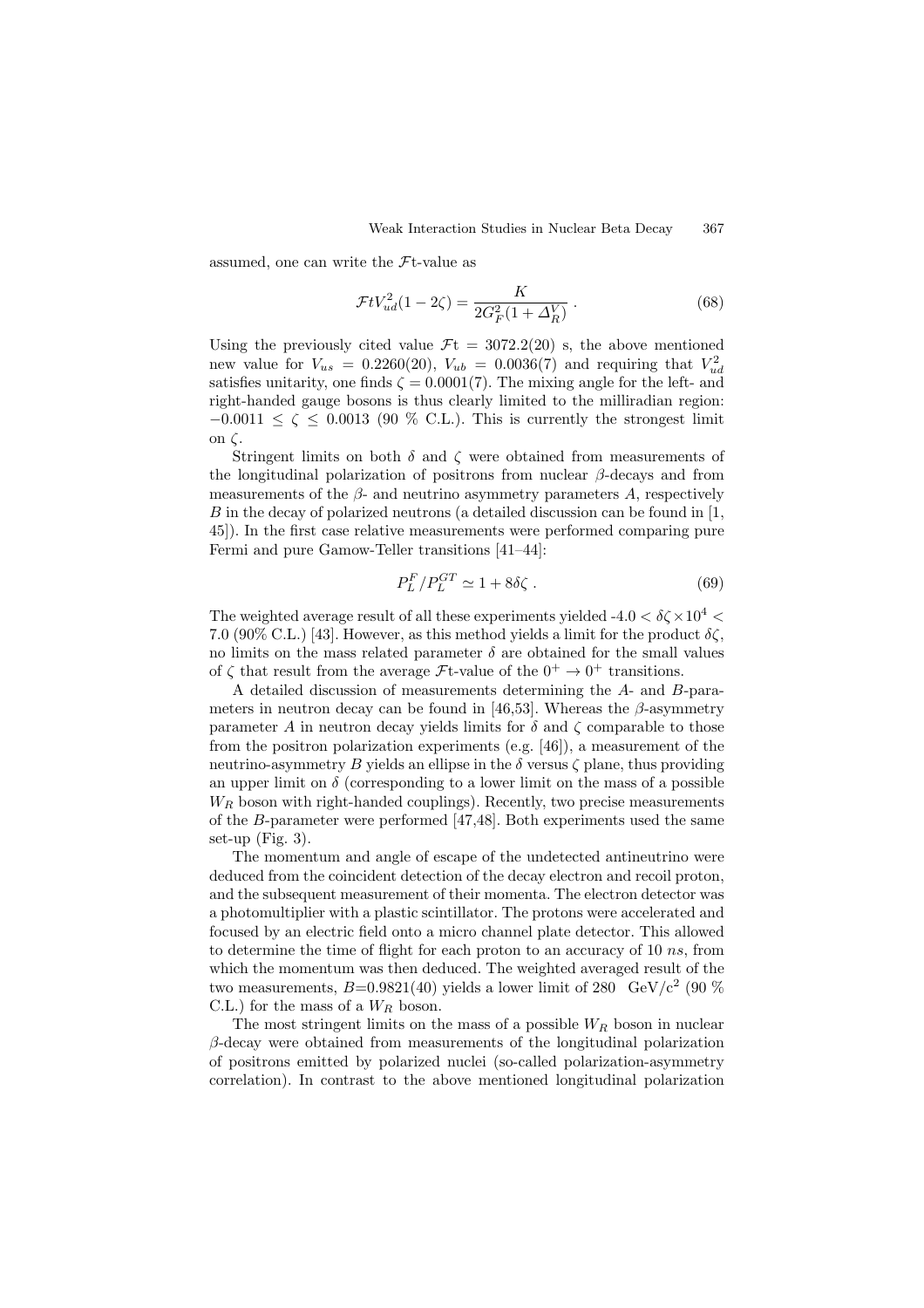

**Fig. 3.** Experimental apparatus used for measuring the B-parameter in neutron decay. (1) Electron detector, (2) proton detector, (3) vacuum chamber, (4) decay region, (5) cylindrical electrode, (6) TOF chamber, (7) spherical electrode, (8) spherical grid, and (9) LiF diaphragm. From [47].

measurements with unpolarized nuclei that determine the product  $\delta \zeta$ , this observable determines the parameter  $(\delta + \zeta)^2$  [54]. Measurements of this correlation were carried out using the method of time-resolved spectroscopy of positronium hyperfine states to determine the longitudinal polarization of the decay positrons [55,44]. The experimental quantity that was addressed was either the ratio

$$
P^{-}/P^{+} = R_{0} \left[ 1 - \frac{8\beta^{2}\vec{\beta} \cdot \vec{I}A}{\beta^{4} - (\vec{\beta} \cdot \vec{I}A)^{2}} (\delta + \zeta)^{2} \right]
$$
(70)

of positron polarizations  $P^-$  and  $P^+$  for positrons emitted in two opposite directions with respect to the polarized nuclear spin direction and with

$$
R_0 = \left[\frac{\beta^2 - \vec{\beta} \cdot \vec{I}A}{\beta^2 + \vec{\beta} \cdot \vec{I}A}\right] \left[\frac{1 + \vec{\beta} \cdot \vec{I}A}{1 - \vec{\beta} \cdot \vec{I}A}\right],
$$
\n(71)

 $\beta = v/c$ ,  $\vec{\beta} \cdot \vec{I}A$  the experimental beta asymmetry, I the nuclear polarization and  $A$  the  $\beta$ -asymmetry parameter, or alternatively the ratio

$$
P^{-}/P^{0} = R_{0} \left[ 1 - \frac{4\vec{\beta} \cdot \vec{I}A}{\beta^{2} - (\vec{\beta} \cdot \vec{I}A)} (\delta + \zeta)^{2} \right]
$$
(72)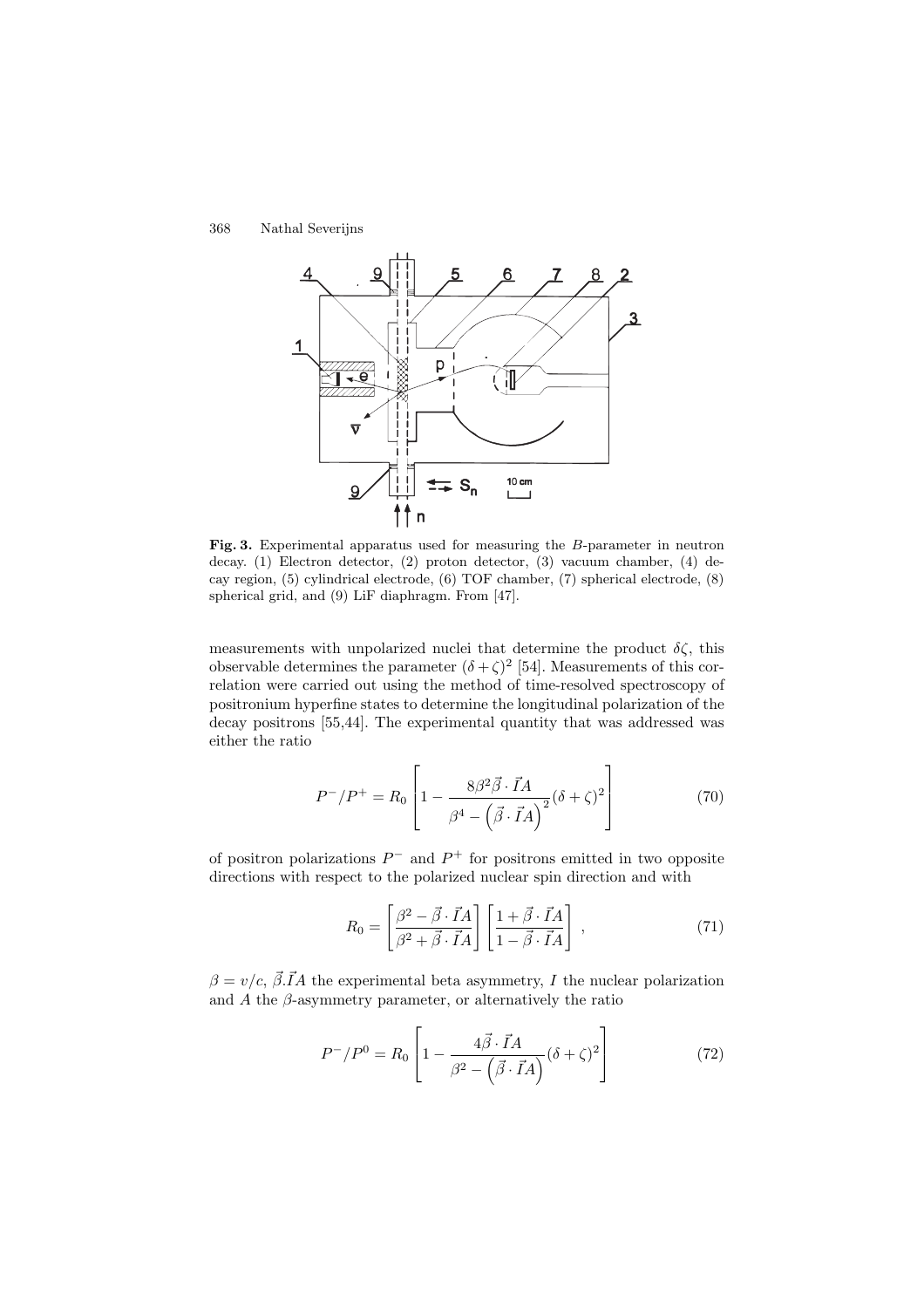of the polarization of positrons emitted opposite to the polarized nuclear spin direction,  $P^-$ , and of positrons emitted by unpolarized nuclei,  $P^0$ , with

$$
R_0 = \frac{\beta^2 - \vec{\beta} \cdot \vec{I}A}{\beta^2 (1 - \vec{\beta} \cdot \vec{I}A)}.
$$
\n(73)

As  $\beta = v/c$  is in most cases close to unity it follows from (70) and (72) that interesting candidates for this type of experiments are nuclei for which a large degree of nuclear polarization can be obtained and which decay via a pure Gamow-Teller transition of the type  $I \rightarrow I - 1$ , with a maximal asymmetry parameter  $A = 1$  (see (43) and (59)). Further, due to the relative character of this type of experiments a number of systematic effects are reduced significantly or even eliminated.

The first measurement [49], at the LISOL isotope separator coupled to the CYCLONE cyclotron in Louvain-la-Neuve, used the isotope  ${}^{107}\text{In}$  ( $t_{1/2} = 32.4$ ) m) (Fig. 4), which was polarized with the method of low temperature nuclear orientation [57,56]. This method combines temperatures in the millikelvin region obtained in a <sup>3</sup>He-<sup>4</sup>He dilution refrigerator, with the large magnetic hyperfine fields, ranging from a few Tesla to several hundreds of Tesla, which impurity nuclei feel in a ferromagnetic host lattice. The second measurement, carried out at the Paul Scherrer Institute (PSI), used  $^{12}N$  $(t_{1/2} = 11.0$  ms) that was produced and polarized in the  ${}^{12}C(\overrightarrow{p}, n_0)^{12}\overrightarrow{N}$ polarization transfer reaction initiated by a 70% polarized proton beam [58, 50]. With each isotope two measurements were performed, the second one always after considerable improvements of the experimental set-up. For <sup>107</sup>In an experimental β-asymmetry  $\vec{\beta} \cdot \vec{I}A \approx 0.50$  was obtained, corresponding to a nuclear polarization of ∼ 65%. The final result obtained with this isotope was  $(\delta + \zeta)^2 = 0.0021(17)$  [59,51]. In the second measurement with  $^{12}N$  an experimental beta asymmetry  $\vec{\beta} \cdot \vec{I}A \approx 0.13$  was obtained, corresponding to a nuclear polarization of  $\sim 15\%$ . This yielded  $(\delta + \zeta)^2 = -0.0004(32)$  [52]. If interpreted in the manifest left-right symmetric model, both results correspond to a 90% lower limit for the mass of a  $W_R$  vector boson of 303  $GeV/c^2$ . These are the most sensitive tests of parity violation in nuclear beta decay to date. The lower limit from the combined result of both experiments is 320  $\text{GeV}/c^2$  (90% C.L.).

An overview of constraints on the parameters  $\delta$  and  $\zeta$  from different experiments in nuclear and neutron  $\beta$ -decay is given in Fig. 5.

Although the limits for the mass of a  $W_R$  boson with right-handed couplings from  $\beta$ -decay are weaker than the lower limit of 720 GeV/c<sup>2</sup> for a heavy W' boson obtained from  $p\bar{p}$  collisions at Fermilab [60], results from  $\beta$ -decay and from collider experiments are complementary when interpreted in more general left-right symmetric extensions of the Standard Model such as e.g. models which allow for different gauge coupling constants in the leftand right-handed sectors or for different CKM matrices. This is discussed and illustrated in [52,61,62].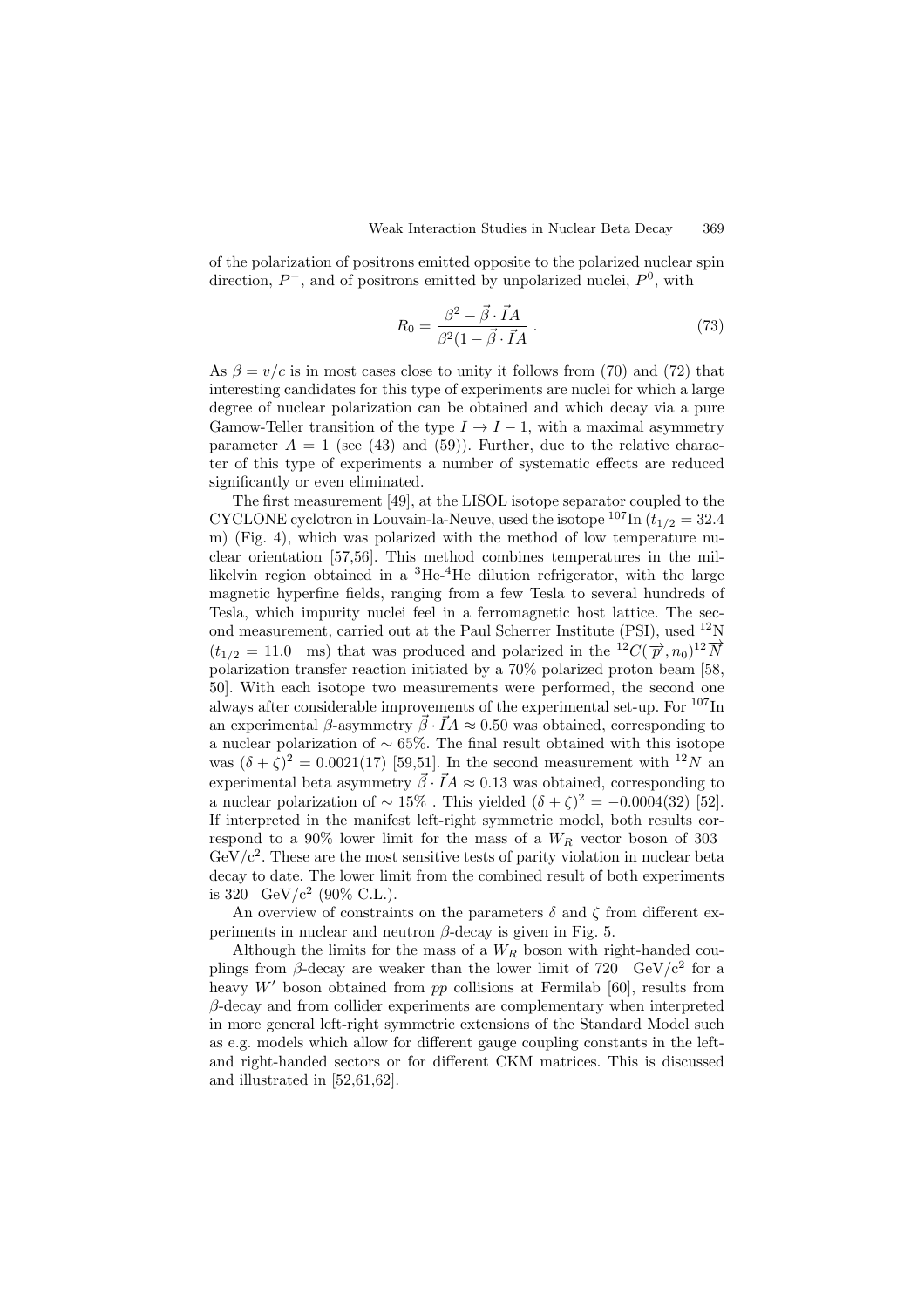

**Fig. 4.** Experimental set-up to measure the longitudinal polarization of positrons emitted in the decay of polarized  $107$ In nuclei. The radioactive ions delivered by the isotope separator are implanted and oriented in a iron foil at a temperature of 10  $mK$  inside a dilution refrigerator. The positrons emitted in the decay of the polarized nuclei are energy-selected with a spectrometer and then slowed down and stopped in a MgO pellet. A plastic scintillator and two  $BaF<sub>2</sub>$  scintillators observe the decay of the positronium that is formed when the positrons come to rest in the MgO. The longitudinal polarization of the positrons is obtained from this positronium decay spectrum. From [51].

## **4.3 Exotic Interactions**

Apart from the observed V- and A-type interactions the general  $\beta$ -decay hamiltonian also allows for the existence of scalar  $(S)$  and tensor  $(T)$  type weak interactions. Scalar and tensor type interactions in the  $d \rightarrow ue^-\overline{\nu}_e$ decay can arise in different types of extensions of the Standard Model, such as e.g. models with leptoquarks and supersymmetric models (see e.g. [62]).

Constraints on S- and T-type weak coupling constants in  $\beta$ -decay are usually obtained either from the Fierz interference term b' or from the  $\beta\nu$ correlation coefficient a. The Fierz interference term  $b'$  (41, 47, 48) depends linearly on the coupling constants. In the Standard Model with only V- and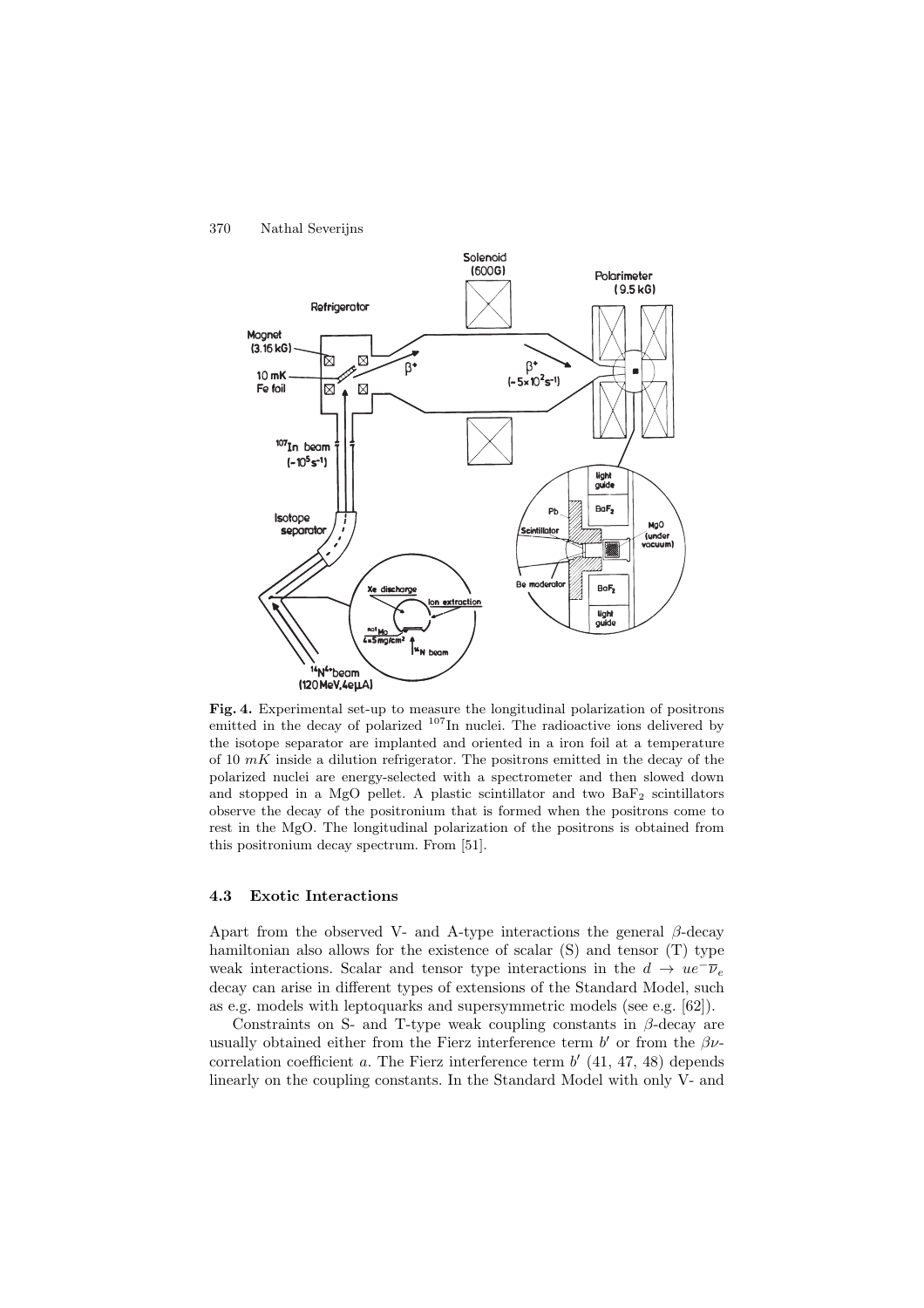

**Fig. 5.** Constraints (90% C.L.) for the right-handed current parameters  $\delta$  and  $\zeta$ from different nuclear β-decay experiments: asymmetry/polarization correlation (thick line) [59,51,52],  $P_F/P_{GT}$  polarization ratio (thin line) [44] (and references therein),  $\beta$ -asymmetry parameter  $A_n$  in neutron decay (dashed line) [17], neutrinoasymmetry parameter  $B_n$  in neutron decay (dotted line) [48]. From [52].

A-couplings  $b' = 0$ . A measurement of b' then yields a narrow band as constraints in the  $C_i$  versus  $C'_i$  (*i*= S or T) parameter plane. However, this band extends to infinity while, in addition,  $b'$  is identically zero for scalar and tensor interactions if  $C_i = -C_i'$  (cf. (47 48)).

The  $\beta \nu$ -correlation coefficient a (viz. the  $\mathbf{p}_e \cdot \mathbf{p}_\nu$  correlation; (39, 45 and 46)) depends quadratically on the exotic coupling constants. A higher experimental precision is thus needed in this case in order to get the same absolute constraints on the coupling constants as in measurements of the Fierz interference term. However, a measurement of a constrains a closed region (circle) in the parameter plane and is independent on the helicity properties of the interactions. It is because of these two properties that the  $\beta \nu$ -correlation is usually preferred for scalar and tensor current searches. Note that for a Fermi transition one has  $a_F = +1$  for a pure V-interaction and  $a_F = -1$  for a pure S-interaction, while for a Gamow-Teller transition  $a_{GT} = -1/3$  for a pure A-interaction and  $a_{GT} = +1/3$  for a pure T-interaction.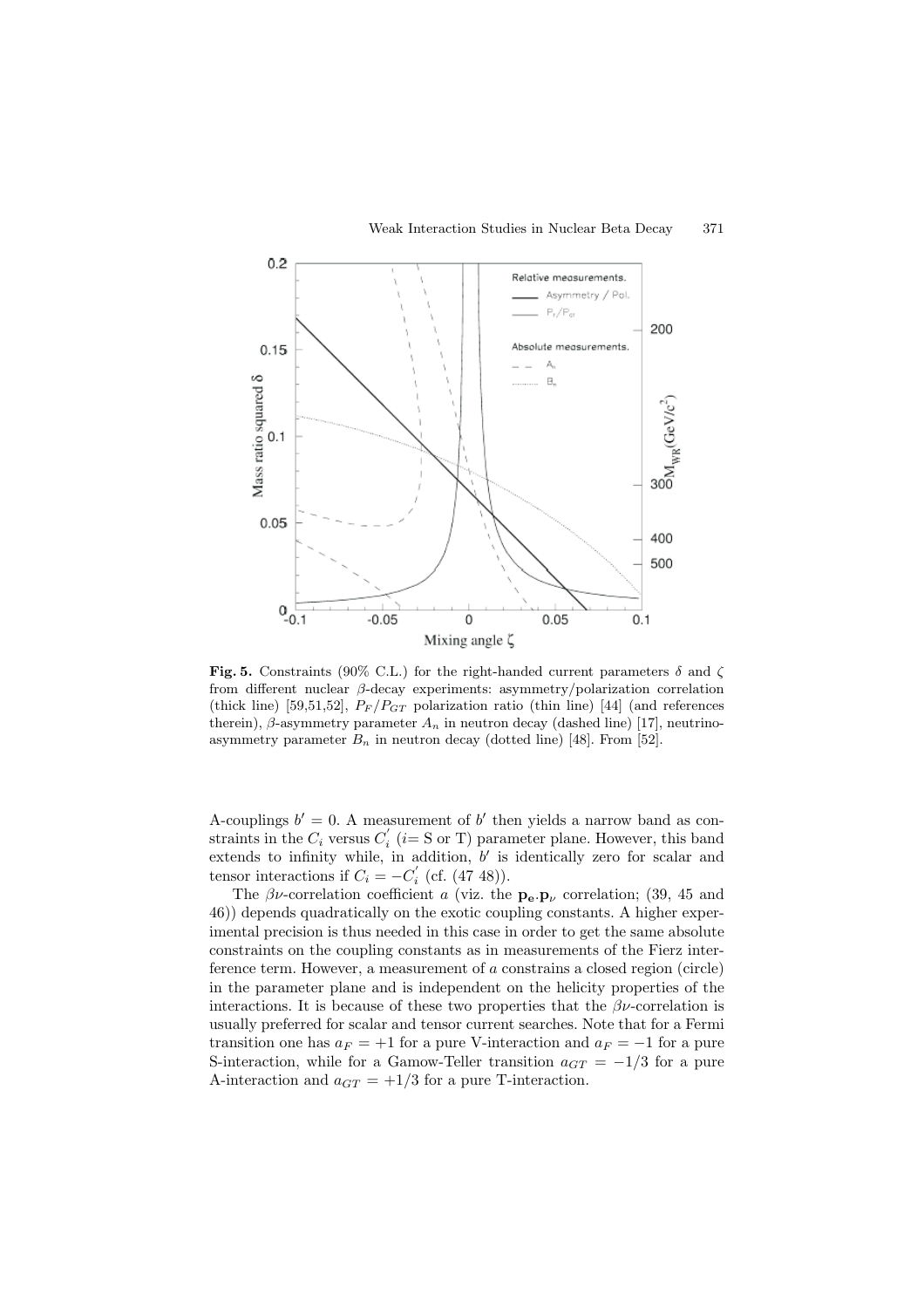Strong limits on scalar and tensor couplings were recently obtained from the Fierz interference term extracted from the  $\mathcal{F}t$ -value of the superallowed  $0^+ \rightarrow 0^+$  transitions and from the so-called polarization asymmetry correlation. Assuming the existence of a scalar component in the weak interaction, the  $\mathcal{F}t$ -value for the  $0^+ \rightarrow 0^+$  transitions is written as

$$
\mathcal{F}t = ft(1 + \delta_R)(1 - \delta_C) = \frac{K}{2G_F^2 V_{ud}^2 (1 + \Delta_R^V)} \frac{1}{(1 + \langle b_F' \rangle)}\tag{74}
$$

with  $b'_F$  the Fierz interference term for a pure Fermi transition, as defined in  $(47)$ , and  $\langle \rangle$  denotes an average over the energy region observed. It follows that  $(C_S + C_S')/C_V = -0.0027(29)$ , corresponding to  $-0.0075 <$  $(C_S + C_S')/C_V < 0.0021$  (90% C.L.) [18]. Strong limits for tensor couplings were recently obtained from the Fierz interference term in the so-called polarization asymmetry correlation experiment with  $107In$  that was discussed in the previous section, yielding  $-0.034 < (C_T + C'_T)/C_A < 0.005$  (90%) C.L.) [63,59]. Note, however, that these two results do not contain any information if for these exotic interactions  $C_i = -C'_i$ .

A combined analysis of relevant experimental data in nuclear  $\beta$ -decay (including neutron decay data) yielded the following limits for scalar and tensor coupling constants [1] (95% C.L.)

$$
|C_{S}^{(')}/C_{V}| < 0.08 \tag{75}
$$

$$
|C_T^{(')}/C_V| < 0.08 \tag{76}
$$

Thus, 40 years after it was established that the weak interaction is dominated by V- and A-currents [22], scalar and tensor currents are ruled out only to the level of about 8% of the vector type interaction. The present constraints therefore still allow to accommodate sizable contributions of scalar and tensor type interactions without affecting our conclusions on the phenomenology of semi-leptonic weak processes. We will now discuss some of the ongoing experiments in this respect.

Since neutrinos are very hard to detect, the  $\beta \nu$ -correlation in semi-leptonic processes is usually investigated by observing the  $\beta$ -particle and/or the recoiling nucleus, taking into account the kinematics of the decay.

Recently a precise measurement of the  $\beta \nu$ -correlation was performed by determining the kinematic broadening of  $\beta$ -delayed protons in the  $0^+ \rightarrow 0^+$ Fermi decay of <sup>32</sup>Ar [64,65] (Fig. 6), resulting in  $\tilde{a} = 0.9989 \pm 0.0052_{stat} \pm 0.0052_{stat}$  $0.0039<sub>syst</sub>$ . For this, the <sup>32</sup>Ar nuclei were implanted into a 22.7 $\mu$ g/cm<sup>2</sup> carbon foil inclined at 45◦ to the beam axis. The protons were detected with two thin pin diode Si detectors placed close to the beam axis. A 3.5 T magnetic field prevented the  $\beta$ -particles from reaching the proton detectors, thus avoiding possible uncertainties from  $\beta$ -summing effects, but had little effect on the protons.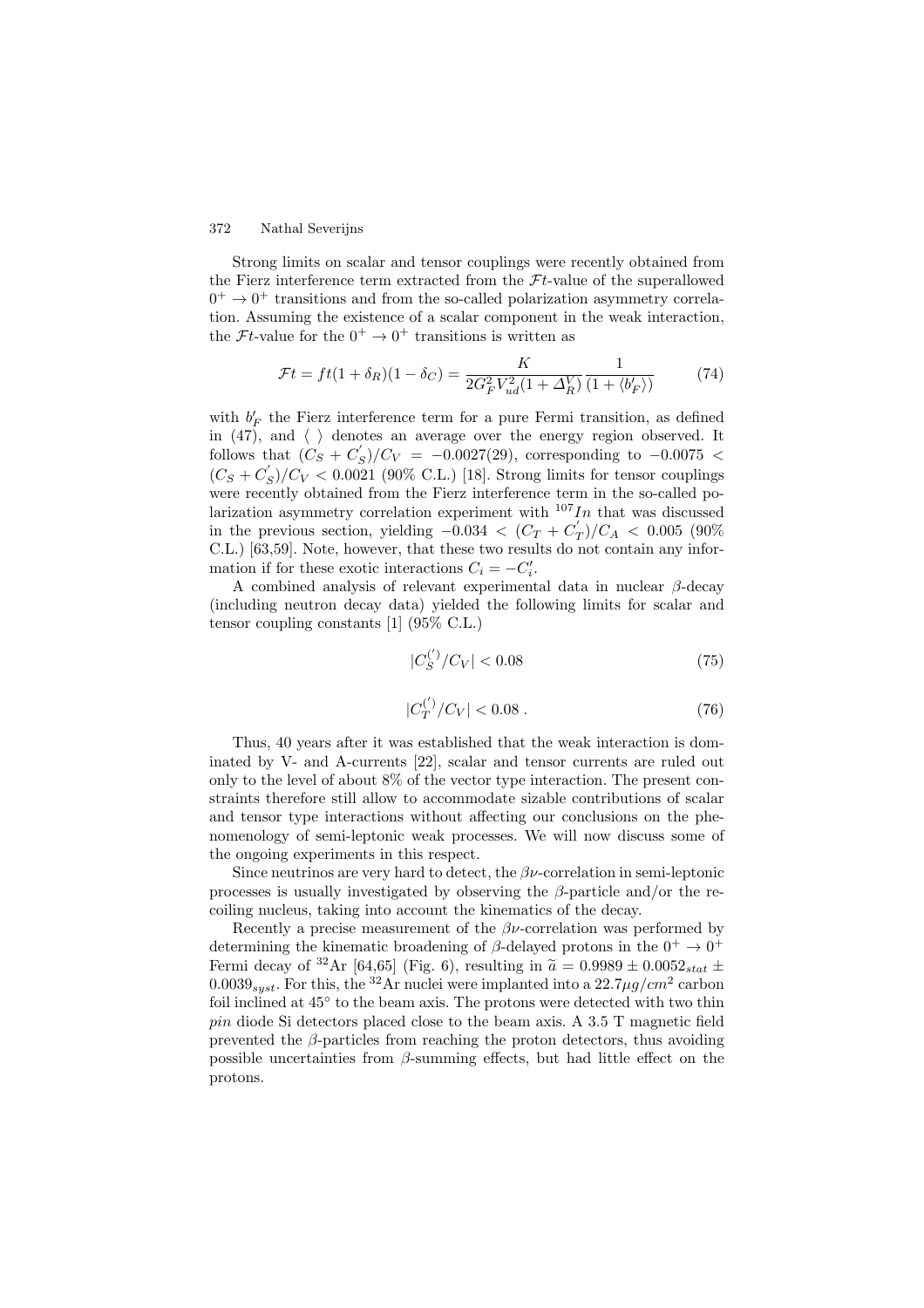

**Fig. 6.** Left: Intrinsic shapes of the delayed proton group from  ${}^{32}Ar$   $0^+ \rightarrow 0^+$ decay for  $a = +1, b' = 0$  (pure V-interaction, "flat" curve) and  $a = -1, b' = 0$  (pure S-interaction, "Gaussian"-like curve); Right: Fit (top) and residuals (bottom) of the  $0^+ \rightarrow 0^+$  proton peak (0.500 keV/channel). The narrow pulser peak shows the electronic resolution. From [64,65].



**Fig. 7.** Top view of the TRIUMF two-MOT apparatus. From [69].

The advent of atom and ion traps in nuclear physics (e.g. [66–68]) which allow one to detect the  $\beta$ -particles and recoil ions resulting from  $\beta$ -decay with minimal disturbance from the host material or from scattering, has triggered a new series of measurements of the  $\beta \nu$ -correlation and the  $\beta$ -asymmetry parameter A, aiming at the study of exotic weak interactions.

The first successful application of an atom trap in a correlation measurement in nuclear  $\beta$ -decay was the TRINAT experiment at TRIUMF [69]. This experiment (Fig. 7) uses two Magneto Optical Traps (MOT) [70] and is set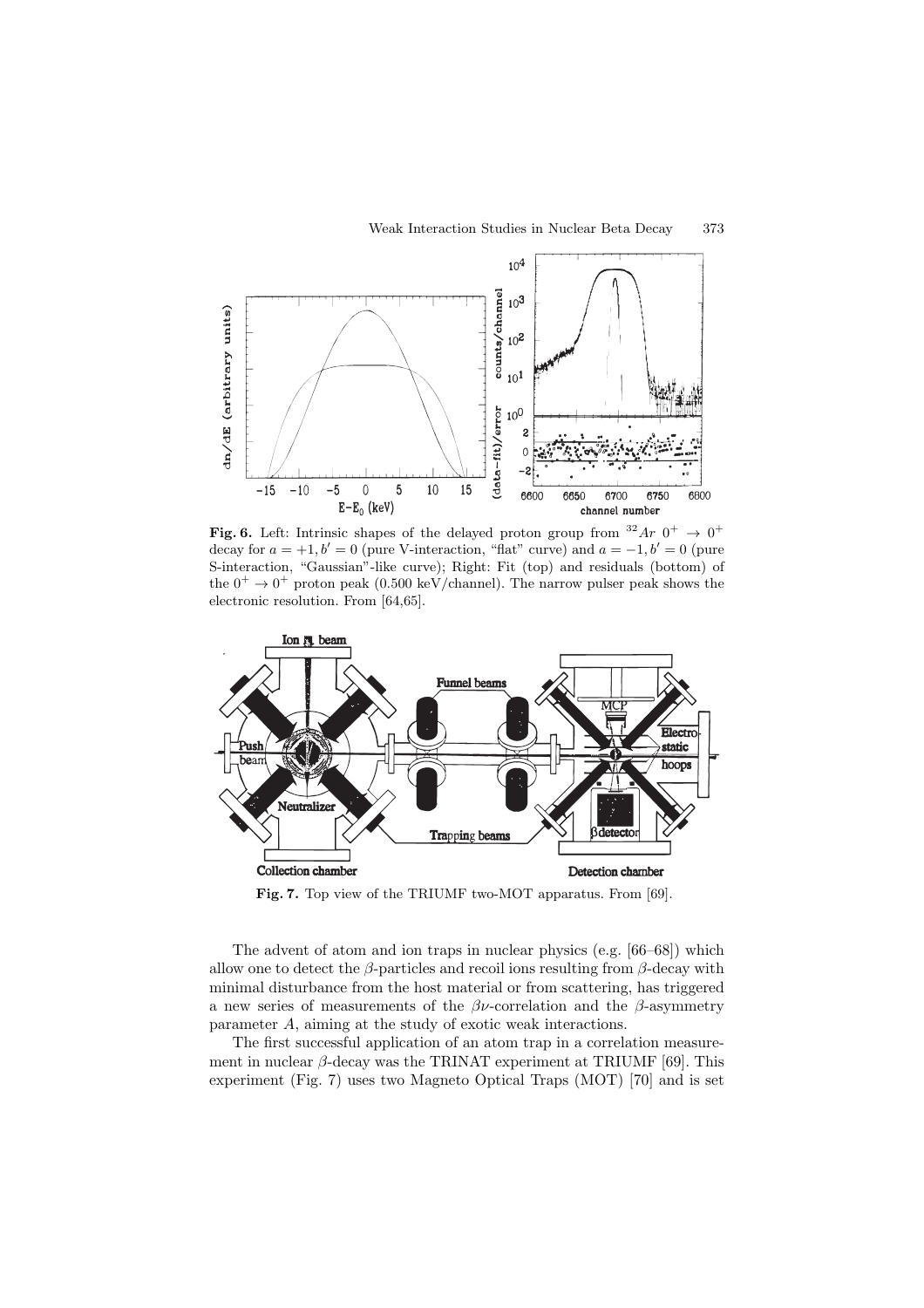up on-line at the ISAC isotope separator. The possible presence of a scalar type weak interaction is probed by investigating the  $\beta \nu$ -correlation in the pure Fermi decay of  $38mK$ . The  $38mK$  ions are implanted in a Zr foil that is periodically heated in order to release the atoms which are then trapped in a first MOT. To escape the large background from un-trapped atoms, the trapped atoms are at regular intervals transferred to a second MOT by a laser push beam and 2-d magneto-optical funnels. The  $\beta$ -particle telescope detectors and a Z-stack of three microchannel plates to detect the recoil ions are installed in this second MOT. The  $\beta \nu$ -correlation coefficient a is obtained from fitting the recoil time-of-flight spectra. The preliminary result is  $\widetilde{a} = 0.9978 \pm 0.0030_{stat} \pm 0.0045_{syst}$  [71,72], in agreement with the Standard Model value of unity.

At Berkeley a MOT was recently used to study the  $\beta\nu$ -correlation in the mixed decay of the mirror nucleus  $^{21}$ Na [73]. As this transition is mainly (67%) of Fermi character, this experiment is also predominantly sensitive to scalar currents. The  $\beta \nu$ -correlation coefficient a was obtained from the time-of-flight spectrum of the recoiling <sup>21</sup>Ne ions. The result,  $a = 0.5243(92)$ , differs by about 3 standard deviations from the value of 0.558(3) that is calculated for this transition in the Standard Model using the experimental f t-value [74]. A possible explanation for this discrepancy could be that the branching ratio that goes in this  $ft$ -value is wrong. Several groups are now planning to remeasure this branching ratio.

Experiments to measure the  $\beta \nu$ -correlation using electromagnetic traps are presently being set up as well, one at GANIL-Caen [75,76], the other at ISOLDE [77,78]. In the first set-up a low energy  ${}^{6}$ He beam produced at the SPIRAL facility at GANIL will be slowed down by a quadrupole RFQ [79] and subsequently injected into a Paul trap. This trap has a very open structure to avoid scattering of the decay products on the trap electrodes. The quadrupole trapping field is generated by four ring electrodes. The  $\beta\nu$ -correlation coefficient will be obtained from coincident detection of the  $\beta$ -particles and the recoil nuclei [76]. This experiment is sensitive to tensor currents and aims at improving the old experiment of Johnson et al. [80] who determined  $a_{GT}$  in the decay of  ${}^{6}$ He with a 1\% precision.

In the second set-up [77,78] (Fig. 8) a pulsed  $35$  Ar beam coming from the REXTRAP Penning trap at ISOLDE will be decelerated in a pulsed drift tube and catched in a first Penning trap placed in a 9 T magnetic field. The ions are cooled in there and then transferred to a second Penning trap. Recoil ions from decays in this second trap are guided into a spectrometer, where their energy is probed in a low field region (0.1 T) using the retardation principle [81]. Only the recoils having an energy large enough to overcome the retardation potential will reach the micro channel plate detector. The  $\beta\nu$ -correlation coefficient will be obtained by fitting the measured shape of the recoil ion energy spectrum. Since the Gamow-Teller component in the mirror  $\beta$ -decay of <sup>35</sup>Ar is small ( $\simeq 7\%$ ), this experiment will mainly probe the existence of scalar weak currents. A precision of well below 1% is aimed at.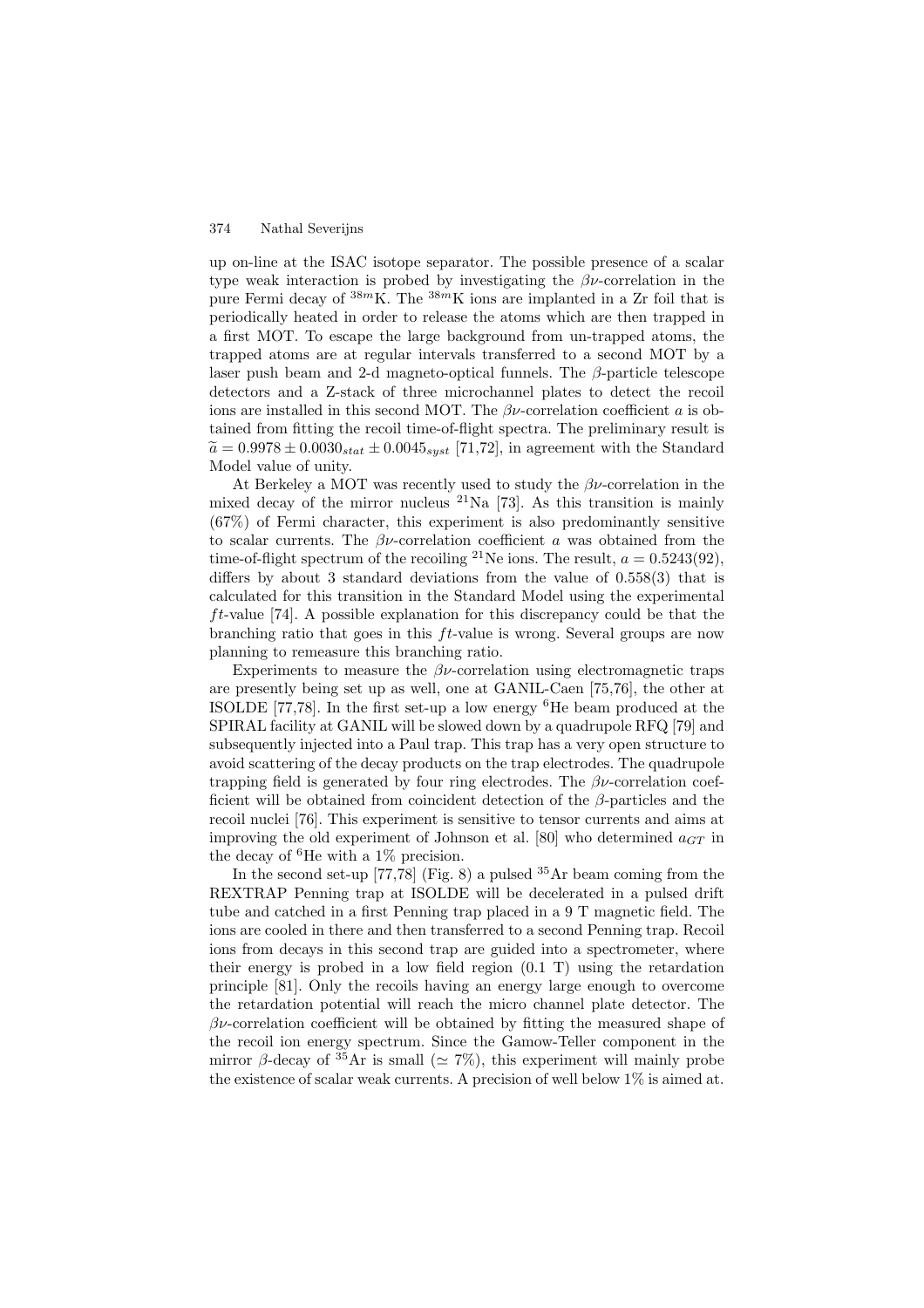

**Fig. 8.** Spectrometer section of the WITCH set-up. The cooler and decay Penning traps are located in a region with  $B = 9$  T. The retardation electrodes are in the region between the end of the decay trap and the end of the low-field magnet. The retardation potential reaches its maximum ("analysis plane") in the homogeneous field region of the 0.1 T magnet. Then follow a screening electrode and the electrodes for post-acceleration. Finally, the Einzel lens focuses the ions that make it over the retardation potential on to the MCP detector. From [77].

Finally, at the Los Alamos National Laboratory a MOT-based experiment is being carried out [82,83] to determine the beta-asymmetry parameter for the pure Gamow-Teller decay of  ${}^{82}$ Rb, searching for a tensor component in the weak interaction. <sup>82</sup>Rb ions from an isotope separator are transformed into atoms and trapped into a first MOT in a way similar to the method used for  $38m<sub>K</sub>$  at TRIUMF. The trapped atoms are then transferred with a laser push beam to the second MOT where they are re-trapped and polarized by optical pumping. Applying a rotating bias field with which the nuclear spin vector is aligned then allows to measure the  $\beta$ -particle emission asymmetry parameter A as a continuous function of the β-energy and the angle between the  $\beta$ particle and the nuclear spin vector, using a single  $\beta$ -detector. A precision of well below  $1\%$  is again aimed at.

#### **4.4 Time Reversal Violation**

At present there are two unambiguous pieces of evidence for time reversal violation (T-violation) and CP-violation, *i.e.* the decay of neutral kaons [13] and B-mesons [86,85] and the excess of baryonic matter over antimatter in the Universe [84]. However, whereas the first can be incorporated in the Standard Model via the quark mixing mechanism, the excess of baryons over antibaryons cannot. Further, the Standard Model predictions of T-violation originating from the quark mixing scheme (*i.e.* the phase  $\delta_{13}$  in the CKM matrix (10)), are by 7 to 10 orders of magnitude lower than the experimental accuracies presently available for systems built up of  $u$  and  $d$  quarks. Thus,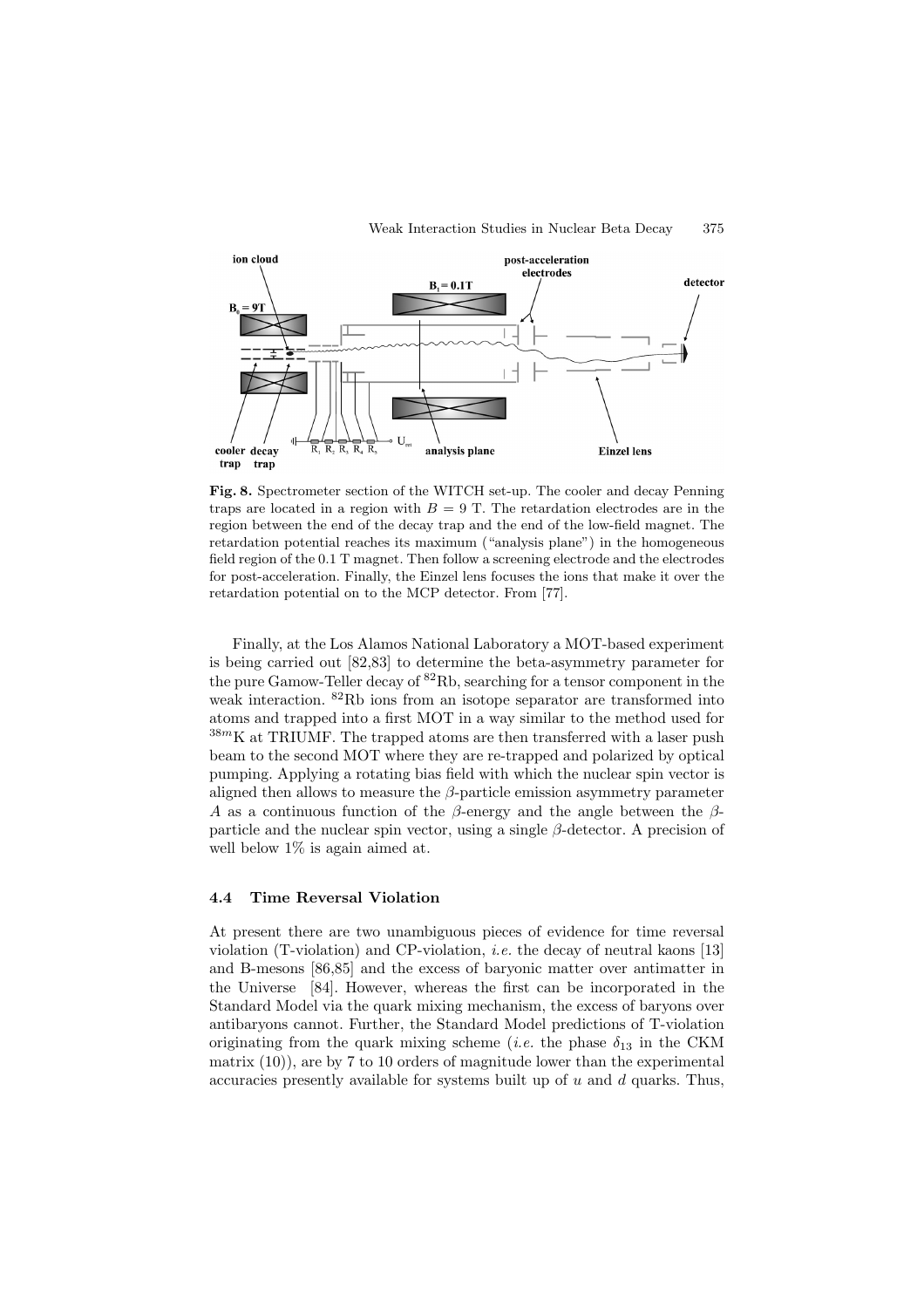any sign for the presence of T-violation in nuclear  $\beta$ -decay observables or processes would be a signature of a non-Standard Model source of T-violation. New T-violating phenomena may be generated by several mechanisms like the exchange of multiplets of Higgs bosons, leptoquarks, right-handed bosons, etc. Although these exotic particles do not contribute to the V-A form of the weak interaction, they may generate scalar or tensor variants of the weak interaction or a phase different from 0 or  $\pi$  between the vector and axial-vector coupling constants. It is a general assumption that time reversal phenomena may originate from a tiny admixture of such new exotic interaction terms. Weak decays provide a favorable testing ground in a search for such new feeble forces [87,88].

Direct searches for time reversal violation, and consequently CP-violation, via correlation experiments in β-decay require the measurement of terms including an odd number of spin and/or momentum vectors. The D-triple correlation  $(\mathbf{I}.\mathbf{p}_e \times \mathbf{p}_v, (39)$  [21]) is sensitive to parity(P)-even, T-odd interactions with vector and axial-vector currents and requires the use of mixed Fermi/Gamow-Teller transitions. For the neutron the Standard Model prediction for the magnitude of this correlation coefficient, based on the observed CP-violation, is  $D < 10^{-12}$ . Any value above the final state effect level, which is typically at the  $10^{-5}$  level, would thus indicate new physics.

Another time reversed violation sensitive correlation in  $\beta$ -decay is the Rtriple correlation  $(\boldsymbol{\sigma} \cdot \mathbf{I} \times \mathbf{p_e}, (39)$  [21]) which probes the transverse polarization of the emitted  $\beta$ -particles in a plane perpendicular to the polarized nuclear spin axis. It is sensitive to P-odd components of T-violating scalar and tensor interactions.

Measurements of these D- and R-triple correlations are very difficult as they require the use of polarized nuclei/neutrons and at the same time the determination of either the neutrino momentum via detection of the recoil ion (D-correlation), or of the transverse polarization of the  $\beta$ -particle (Rcorrelation). No indication for a time reversal violation has been found as yet.

The most precise limit on a T-violating angular correlation in a weak decay process comes from the combined result of two D-triple correlation measurements that were carried out at Princeton with the mirror nucleus <sup>19</sup>Ne, yielding  $D= 0.0001(6)$  [89]. Recently, two new and very precise measurements of the D-triple correlation have been performed in neutron decay. At the Institit Laue Langevin at Grenoble the TRINE experiment has yielded  $D_n = [-3.1 \pm 6.2(stat) \pm 4.7(syst) \pm 4.7(syststat)] \times 10^{-4}$  [90]. The result of the emiT experiment at the National Institute for Standards in Technology at Gaithersburg is  $D_n = [-0.6 \pm 1.2(stat) \pm 0.5(syst)] \times 10^{-3}$  [91]. Both setups are currently being improved to reach even higher precision in a second phase.

The highest-precision measurement of the R-triple correlation in nuclear  $\beta$ -decay was performed at the Paul Scherrer Institute, using the pure Gamow-Teller decay of <sup>8</sup>Li [92,93]. Polarized <sup>8</sup>Li nuclei were produced by a vector-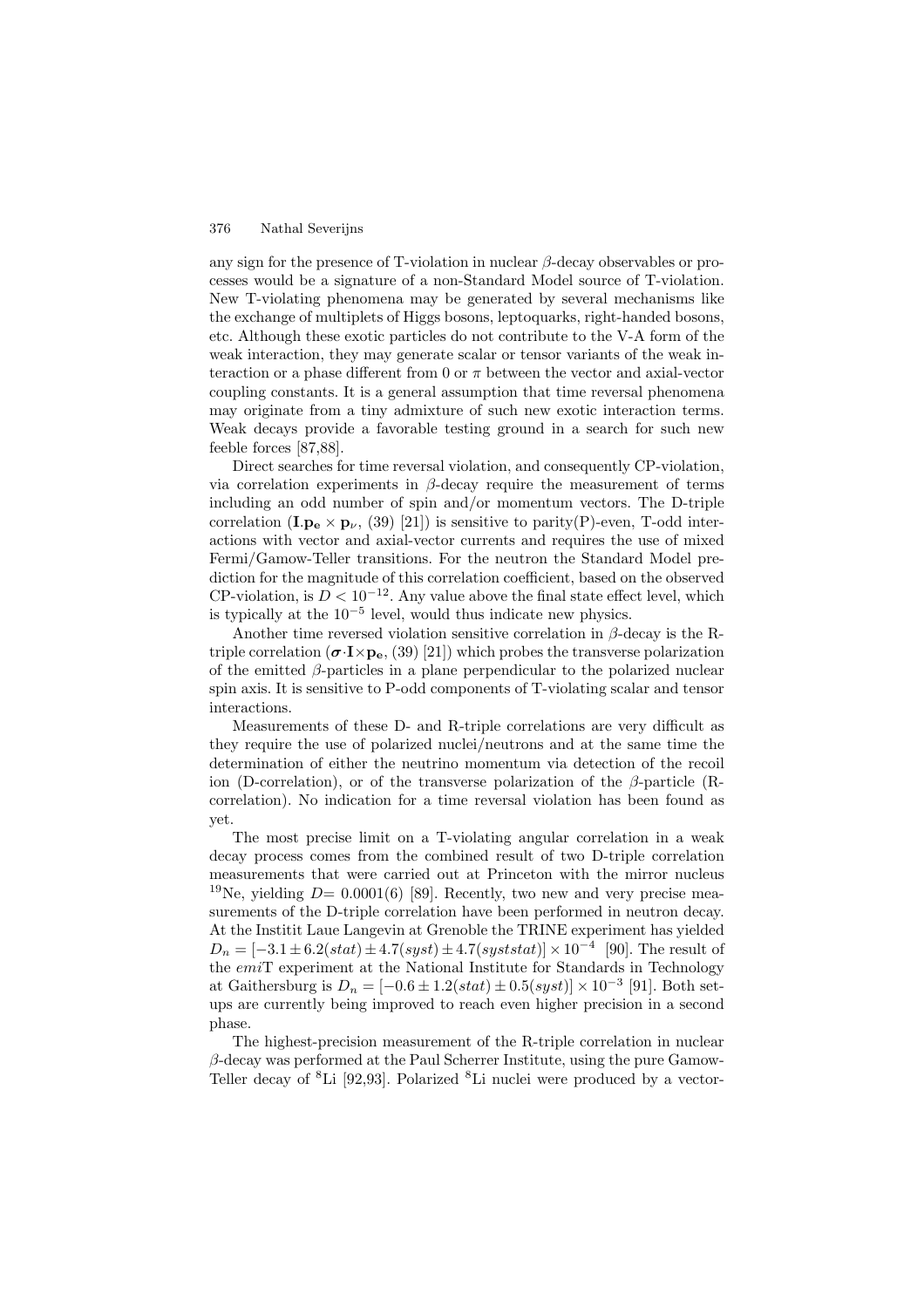

**Fig. 9.** Vertical cross section through the Mott polarimeter used in the <sup>8</sup>Li Rcorrelation experiment. The direction of incidence of the polarized deuteron beam is perpendicular to the figure. The central arrow indicates the direction of the <sup>8</sup>Li spin in the target. A trajectory of an electron scattered on the lead analyzer foil is also shown. From [93].

polarized deuteron beam on an enriched <sup>7</sup>Li metal foil target. This was cooled to liquid helium in order to achieve a long polarization relaxation time, i.e.  $t > 20$  s, an order of magnitude longer than the mean decay time for <sup>8</sup>Li ( $\tau =$ 1.21 s). The transverse polarization of the <sup>8</sup>Li decay electrons was deduced from the measured asymmetry in Mott scattering at backward angles using a lead foil as analyzer. To obtain a large solid angle the detectors were arranged in a cylindrical geometry around the  ${}^{8}$ Li polarization axis. In fact, the set-up (Fig. 9) was made of four separate azimuthal segments, each containing an upper and a lower telescope, thus providing four independent measurements of the electron polarization. Each telescope consisted of two thin transmission scintillators followed by a thick stopping scintillator. Much attention was paid to the passive shielding of the detectors against background radiation produced in the target area. The weighted average result of six runs, corrected for the effects of the final state interaction (FSI) which can mimic a genuine time reversal violation in the R-correlation and which was calculated to be  $R_{FSI} = 0.7(1) \times 10^{-3}$ , is R(<sup>8</sup>Li) = 0.0009(22) [93]. This is by one to two orders of magnitude more precise than similar triple correlation experiments in the decays of polarized  $\Lambda^0$  particles and polarized muons [92] and corresponds to very stringent bounds for T-violating charge changing tensor couplings, i.e.  $-0.008 < Im(C_T + C'_T)/C_A < 0.014$  (90% C.L.).

# **5 Summary and Outlook**

Nuclear  $\beta$ -decay has in the past played a key role in the determination of some of the basic properties of the weak interaction (viz. the discovery of parity violation [8] and the determination of the V-A structure of the in-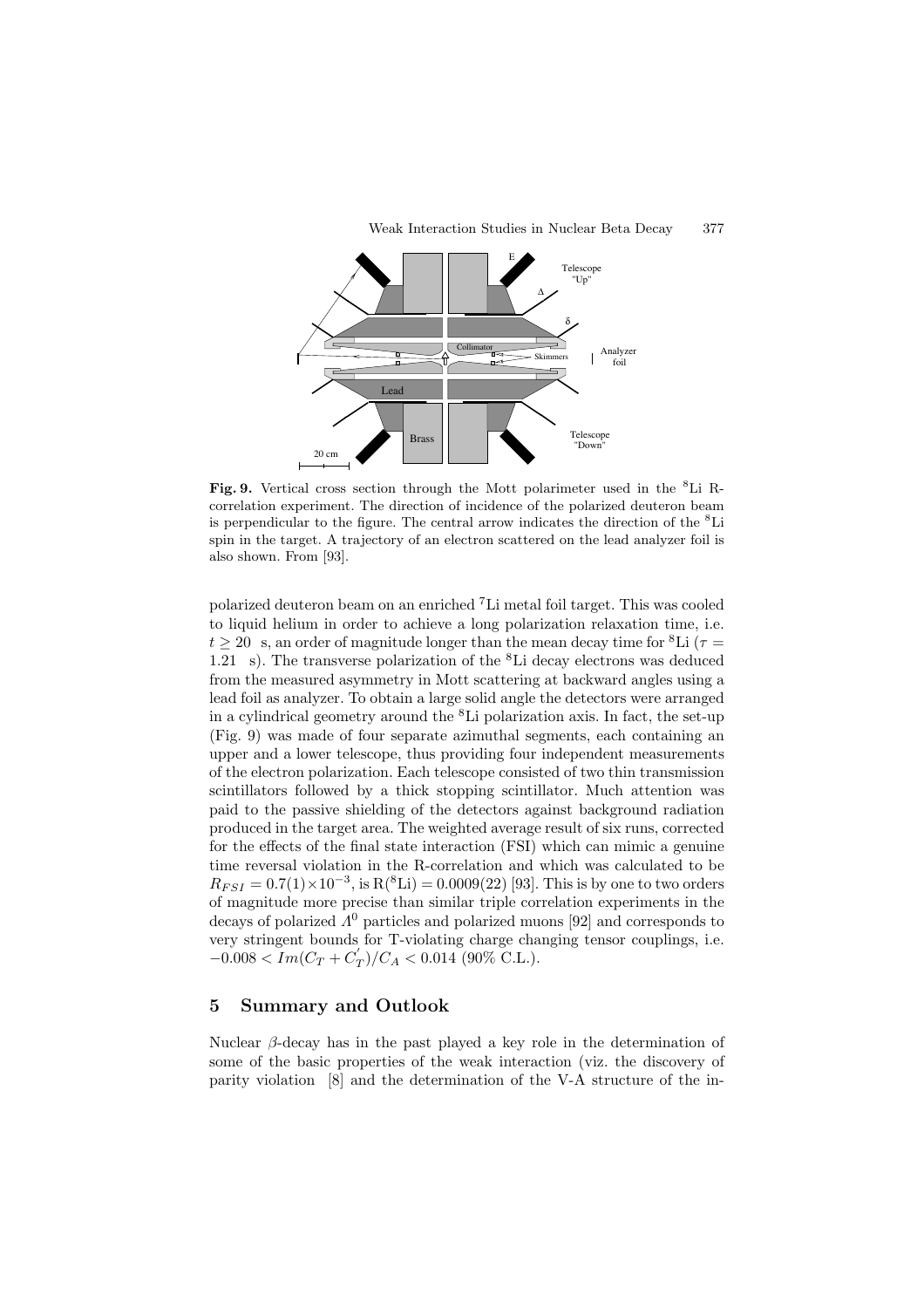teraction [22]). Later, dedicated experiments in nuclear and neutron  $\beta$ -decay have yielded very precise measurements of a number of observables (ft-values, correlation coefficients, ...) which, when compared to their Standard Model prediction, provide sensitive tests of different types of physics not included in this model. Since the energy available in nuclear  $\beta$ -decay is typically only a few MeV the gauge particles related to possible new weak interaction types cannot be produced directly but their possible existence can be revealed by searching for the tiny modifications they induce in the values of experimental observables. The information provided by such experiments is in general complementary to that obtained in experiments in muon decay or at colliders because measurements in the three sectors of the weak interaction usually constrain different combinations of the relevant new physics parameters. However, the high precision that is needed in weak interaction studies in nuclear  $\beta$ -decay constitutes a true challenge. The development of high-precision spectroscopic techniques, the availability of pure and intense beams of a wide range of radioactive isotopes at isotope separators and improved beam intensities and beam polarizations at neutron facilities have significantly contributed to the high-precision that was reached in the determination of the  $V_{ud}$  CKM matrix element and has triggered new and more precise tests of parity violation and new searches for scalar and tensor components in the weak interaction, too. Further, also the advent of atom and ion traps has significantly extended the experimental possibilities since these provide well localized samples free of any host material. Apart from a significant reduction of scattering effects this now also allows for new precision experiments in which the recoil ion resulting from  $\beta$ -decay is to be observed, e.g.  $\beta$ - $\nu$ correlation measurements. All these developments and the new experiments that are currently being prepared and planned assure that also in future nuclear and neutron  $\beta$ -decay will continue to play a significant role in the study of weak interaction properties.

# **Acknowledgement**

I am grateful to M. Beck, O. Naviliat-Cuncic, J. Behr, J. Deutsch and P. Herczeg for many useful discussions.

# **References**

- 1. N. Severijns, M. Beck, O. Naviliat-Cuncic: Rev. Mod. Phys., to be published
- 2. F. Bosch, Measurement of Mass and Beta-Lifetime of Stored Exotic Nuclei, Lect. Notes Phys. **651**, 137–168 (2004)
- 3. G. Bollen, Traps for Rare Isotopes, Lect. Notes Phys. **651**, 169–210 (2004)
- 4. E. Roeckl, Decay Studies of  $N \simeq Z$  Nuclei, Lect. Notes Phys.  $651$ , 223-261 (2004)
- 5. K. Langanke, F.-K. Thielemann, M. Wiescher, Nuclear Astrophysics and Nuclei far from Stability, Lect. Notes Phys. **651**, 383–467 (2004)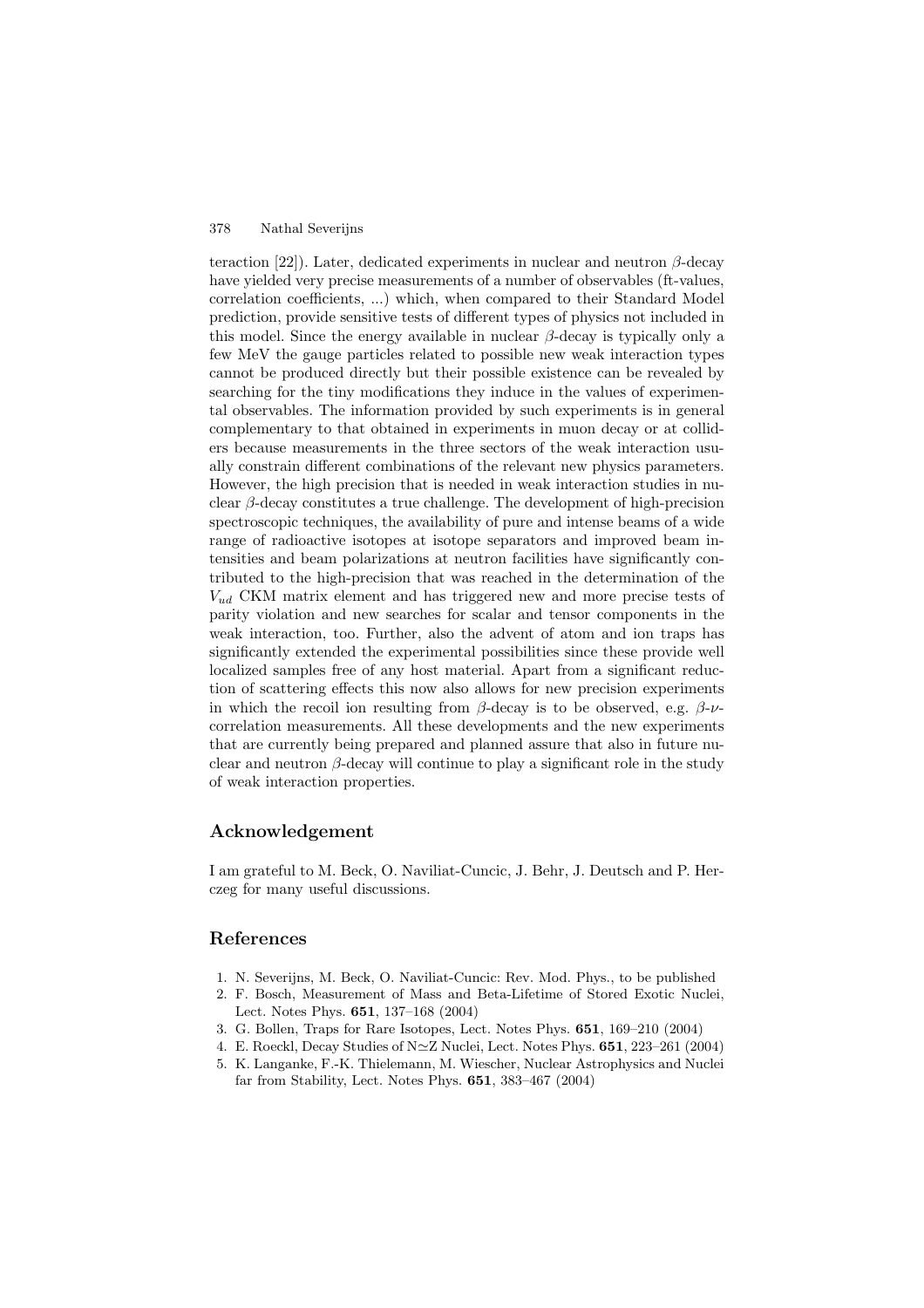- 6. H. Fritzsch, M. Gell-Mann, H. Leutwyler: Phys. Lett. B **47**, 365 (1973)
- 7. E. Fermi: Z. Phys. **104**, 553 (1934)
- 8. C.S. Wu et al.: Phys. Rev **105**, 1413 (1957)
- 9. G. Arnison et al.: Phys. Lett. B **122**, 103 (1983)
- 10. S. Weinberg: Phys. Rev. Lett. **19**, 1264 (1967)
- 11. A. Salam. In: Elementary Particle Physics (Nobel Symposium No. 8). ed. N. Svartholm (Almqvist and Wilsell, Stockholm 1968)
- 12. S.L. Glashow: Nucl. Phys. **22**, 579 (1961)
- 13. J.H. Christenson, J.W. Cronin, V.L. Fitch, R. Turlay: Phys. Rev. Lett. **13**, 138 (1964)
- 14. T. Kajita and Y. Totsuka: Rev. Mod. Phys. **73**, 85 (2001)
- 15. N. Cabibbo: Phys. Rev. Lett. **10**, 531 (1963)
- 16. M. Kobayashi and K. Maskawa: Prog. Theor. Phys. **49**, 282 (1972)
- 17. K. Hagiwara et al. (Particle Data Group): Phys. Rev. D **66**, 010001 (2002)
- 18. I.S. Towner, J.C. Hardy: J. Phys. G: Nucl. Part. Phys. **29**, 197 (2003)
- 19. R. Slansky, S. Raby, T. Goldman, N. Grant Cooper: 'The oscillating neutrino'. In: Celebrating the neutrino, ed. by N. Grant Cooper. Los Alamos Science **25**, 28 (1997),
- 20. B.R. Holstein: Rev. Mod. Phys. **46**, 789 (1974) and **48**, 673(err) (1976)
- 21. J.D. Jackson, S.B. Treiman, H.W. Wyld: Nucl. Phys. **4**, 206 (1957) and Phys. Rev. **106**, 517 (1957)
- 22. J.S. Allen et al.: Phys. Rev. **116**, 134 (1959)
- 23. J.C. Hardy, I.S. Towner, V.T. Koslowsky, E. Hagberg, H. Schmeing: Nucl. Phys. A **509**, 429 (1990)
- 24. A. Sirlin: 'Universality of the Weak Interactions'. In: Precision Tests of the Standard Electroweak Model. ed. by P. Langacker (World Scientific, Singapore 1995) p. 766
- 25. I.S. Towner, J.C. Hardy: Phys. Rev. C **66**, 035501 (2002)
- 26. R.P. Feynman, M. Gell-Mann: Phys. Rev. **109**, 193 (1958)
- 27. W.E. Ormand, B.A. Brown: Phys. Rev. C **52**, 2455 (1995)
- 28. D.H. Wilkinson: Nucl. Phys. A **377**, 474 (1982)
- 29. I.S. Towner, J.C. Hardy: 'Currents and their couplings in the weak sector of the Standard Model'. In: Symmetries and Fundamental Interactions in Nuclei. ed. by E.M. Henley, W.C. Haxton (World Scientific, Singapore 1995) p. 183
- 30. H. Abele et al.: Phys. Rev. Lett. **88**, 211801 (2002)
- 31. D. Pocanic: hep-ph/0307258 and http://pibeta.web.psi.ch
- 32. A. Sher et al.: Phys. Rev. Lett. **91**, 261802 (2003)
- 33. J.A. Thompson, D.E. Kraus, A. Sher: hep-ex/0307053 (2003)
- 34. A. Garc´ia, R. Huerta, P. Kielanowski: Phys. Rev. D **45**, 879 (1992)
- 35. N. Cabibbo, E.C. Swallow, R. Winston: hep-ph/0307214(2003)
- 36. P. Ball, J. Flynn, P. Kluit, A. Stocchi (eds.): The CKM Unitarity Triangle, Second Workshop at Durham, UK, 5th-9th April 2003, www.slac.stanford.edu/econf/C0304052/
- 37. E. De Lucia: 'Perspectives on measuring  $V_{us}$  at KLOE', In: *Quark-Mixing and* CKM-Unitarity, Workshop at Heidelberg, Germany, September 19-20, 2002, ed. by H. Abele, D. Mund (Mattes Verlag, Heidelberg 2003) (hep-ph/0312124), p.189
- 38. J.C. Hardy, I.S. Towner: Eur. Phys. J. A **15**, 223 (2002)
- 39. G. Senjanovic: Nucl. Phys. B **153**, 334 (1979) and references therein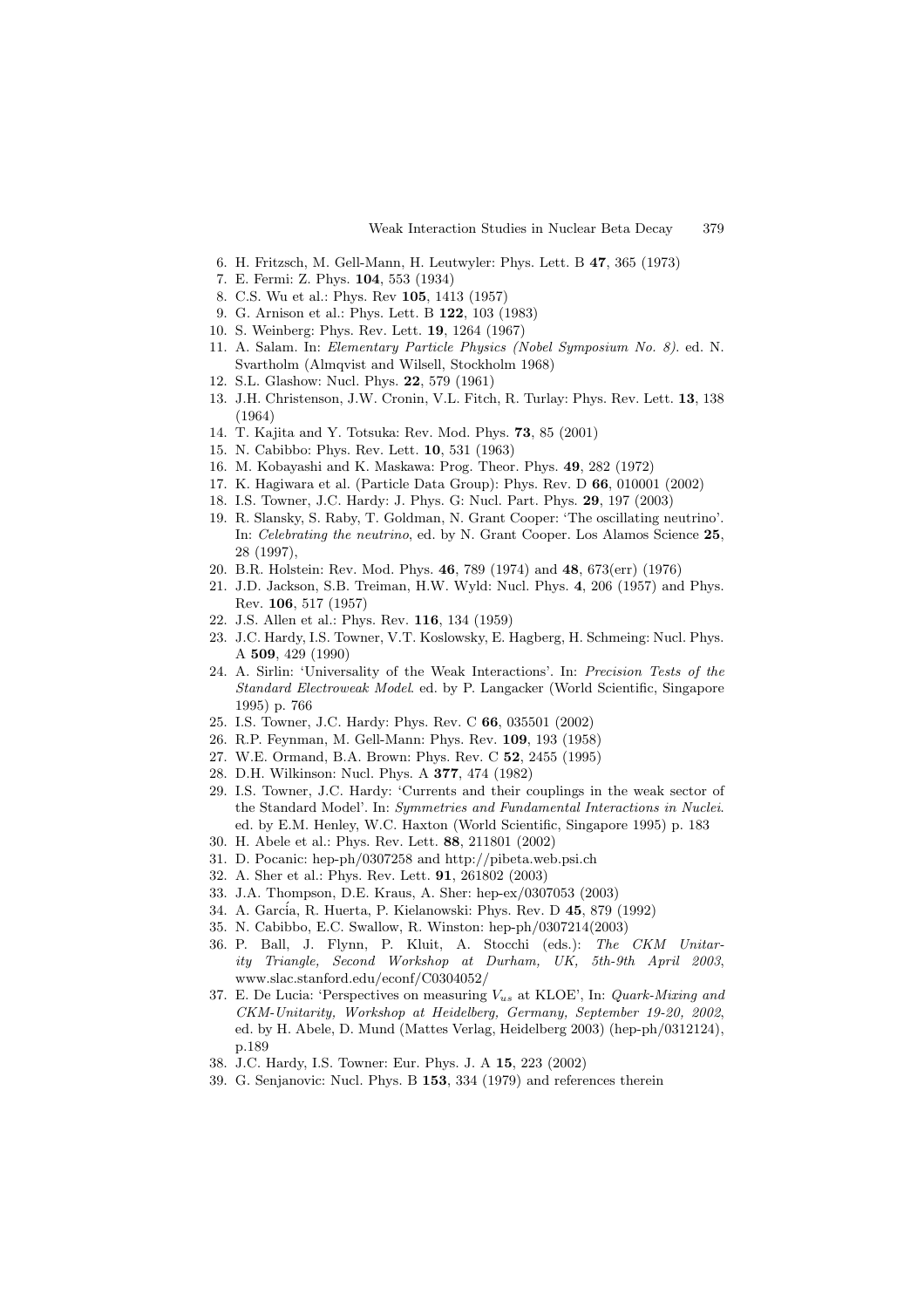- 40. J. van Klinken et al.: Phys. Rev. Lett. **50**, 94 (1983)
- 41. V.A. Wichers et al.: Phys. Rev. Lett. **58**, 1821 (1987)
- 42. M. Skalsey, D.W. Holdsworth, D.A.L. Paul, A. Rich: Phys. Rev. C **39**, 986 (1989)
- 43. A.S. Carnoy, J. Deutsch, T.A. Girard, R. Prieels: Phys. Rev. Lett. **65**, 3249 (1990)
- 44. A.S. Carnoy, J. Deutsch, T.A. Girard, R. Prieels: Phys. Rev. C **43**, 2825 (1991)
- 45. J. Deutsch: 'Status and future prospects in searches for new interactions in neutron and nuclear beta-decay, muon- and pion-decay'. In: Physics beyond the Standard Model. ed. by P. Herczeg, C. M. Hoffman, H. V. Klapdor-Kleingrothaus (World Scientific, Singapore 1999) p. 332
- 46. H. Abele: Nucl. Instr. and Meth. A **440**, 499 (2000)
- 47. I.A. Kuznetsov et al.: Phys. Rev. Lett. **75**, 794 (1995)
- 48. A.P. Serebrov et al.: JETP Letters **86**, 1974 (1998)
- 49. N. Severijns et al.: Phys. Rev. Lett. **70**, 4047 (1993) and **73**, 611(err) (2000)
- 50. M. Allet et al.: Phys. Lett. B **383**, 139 (1996)
- 51. N. Severijns et al.: Nucl. Phys. A **629**, 423c (1998)
- 52. E. Thomas et al.: Nucl. Phys. A **694**, 559 (2001)
- 53. B.G. Yerozolimsky: Nucl. Instr. and Meth. A **440**, 491 (2000)
- 54. P.A. Quin, T.A. Girard: Phys. Lett. A **229**, 29 (1989)
- 55. J. Van House, P.W. Zitzewitz: Phys. Rev. A **29**, 96 (1984)
- 56. N.J. Stone and H. Postma (eds.): Low Temperature Nuclear Orientation (North-Holland, Amsterdam 1986)
- 57. D. Vandeplassche, L. Vanneste, H. Pattyn, J. Geenen, C. Nuytten, E. Van Walle: Nucl. Instr. and Meth. **186**, 211 (1981)
- 58. J. Liechti et al.: Nucl. Phys. A **533**, 292 (1991)
- 59. J. Camps: Search for right-handed currents and tensor type interactions in the β-decay of polarized nuclei. Ph.D. Thesis, Kath. Univiversity Leuven (1997)
- 60. S. Abachi et al. (D0 Collaboration): Phys. Rev. Lett.**76**, 3271 (1996)
- 61. P. Langacker, S. Uma Sankar: Phys. Rev. D **40**, 1569 (1989)
- 62. P. Herczeg: Prog. Part. Nucl. Phys. **46**, 413 (2001)
- 63. N. Severijns et al.: Hyp. Int. **129**, 223 (2000)
- 64. E.G. Adelberger et al.: Phys. Rev. Lett. **83**, 129 (1999); **83**, 3101(err) (1999)
- 65. A. Garcia et al.: Hyp. Int. **129**, 237 (2000)
- 66. G. D. Sprouse,L. A. Orozco: Annu. Rev. Nucl. Part. Sci. **47**, 429 (1997)
- 67. H.J. Kluge: Nucl. Phys. A **701**, 495c (2002)
- 68. J.A. Behr: Nucl. Instr. and Meth. B **204**, 526 (2003)
- 69. A. Gorelov et al.: Hyp. Int. **127**, 373 (2000)
- 70. G. Gwinner et al.: Phys. Rev. Lett. **72**, 3795 (1994)
- 71. A. Gorelov et al.: Bull. Am. Phys. Soc. **48**, No. 8, BG 2, 48 (2003)
- 72. J.A. Behr: private communication
- 73. N.D. Scielzo: The beta-neutrino correlation in magneto-optically trapped  $^{21}$ Na. Ph.D. Thesis, University of Califiornia, Berkeley (2003)
- 74. O. Naviliat-Cuncic et al.: J. Phys. G: Nucl. Part. Phys. **17**, 919 (1991)
- 75. E. Lienard et al.: In: Nuclear Physics at Border Lines, International Conference at Lipari (Messina), Greece, ed. by G. Fazio et al. (World Scientific, London 2002) p. 176
- 76. P. Delahaye et al.: Hyp. Int. **132**, 479 (2001)
- 77. M. Beck et al.: Nucl. Instr. and Meth. A **503**, 567 (2003)